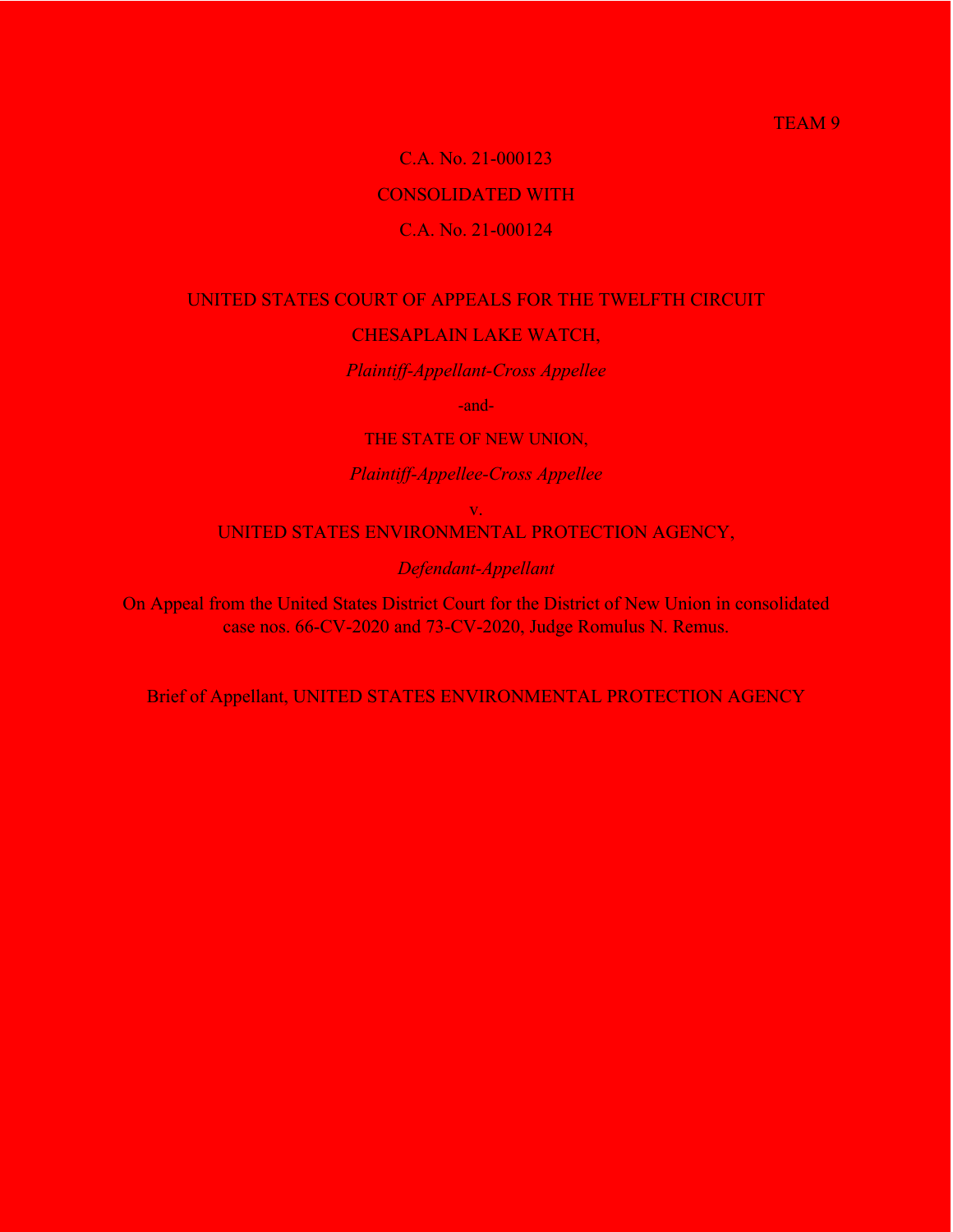# **TABLE OF CONTENTS**

|    |                                                                                                                                                                             | $\mathbf{i}$   |
|----|-----------------------------------------------------------------------------------------------------------------------------------------------------------------------------|----------------|
|    |                                                                                                                                                                             | iv             |
|    |                                                                                                                                                                             | 1              |
|    |                                                                                                                                                                             | $\mathbf{1}$   |
|    |                                                                                                                                                                             | $\mathbf{1}$   |
|    |                                                                                                                                                                             | $\mathbf{1}$   |
|    |                                                                                                                                                                             | $\overline{4}$ |
|    |                                                                                                                                                                             | $\overline{4}$ |
|    |                                                                                                                                                                             | $\overline{7}$ |
| I. | THE ISSUES AT HAND ARE UNRIPE FOR JUDICIAL REVIEW<br>BECAUSE NEW UNION HAS NOT YET DECIDED ON HOW TO                                                                        | 7              |
|    | A. The Issues at Hand Are Unfit for Judicial Review Because New<br>Union Has Not Taken Steps to Implement The TMDL And<br>Additional Administrative Actions Are Required.   | $\tau$         |
|    | B. There Is at Most Minimal Hardship to New Union And Chesaplain<br>Lake Watch Because New Union Retains Has Yet To Impose                                                  | 8              |
|    | C. This Proceeding Would Benefit From Further Factual<br>Development Because A TMDL has no Effects Until New Union<br>Has Undertaken Additional Administrative Processes To | 9              |
| Π. | CONGRESSIONAL INTENT AS TO THE MEANING OF "TOTAL" SUPPORTS<br>THE EPA'S INTERPRETATION, AND THE EPA'S INTERPRETATION                                                        |                |
|    | Congress Was Clear in Conveying Their Intent For The Statutory<br>a.<br>Term "Total" To Mean Parts of Waste Load Allocations and Load                                       | 13             |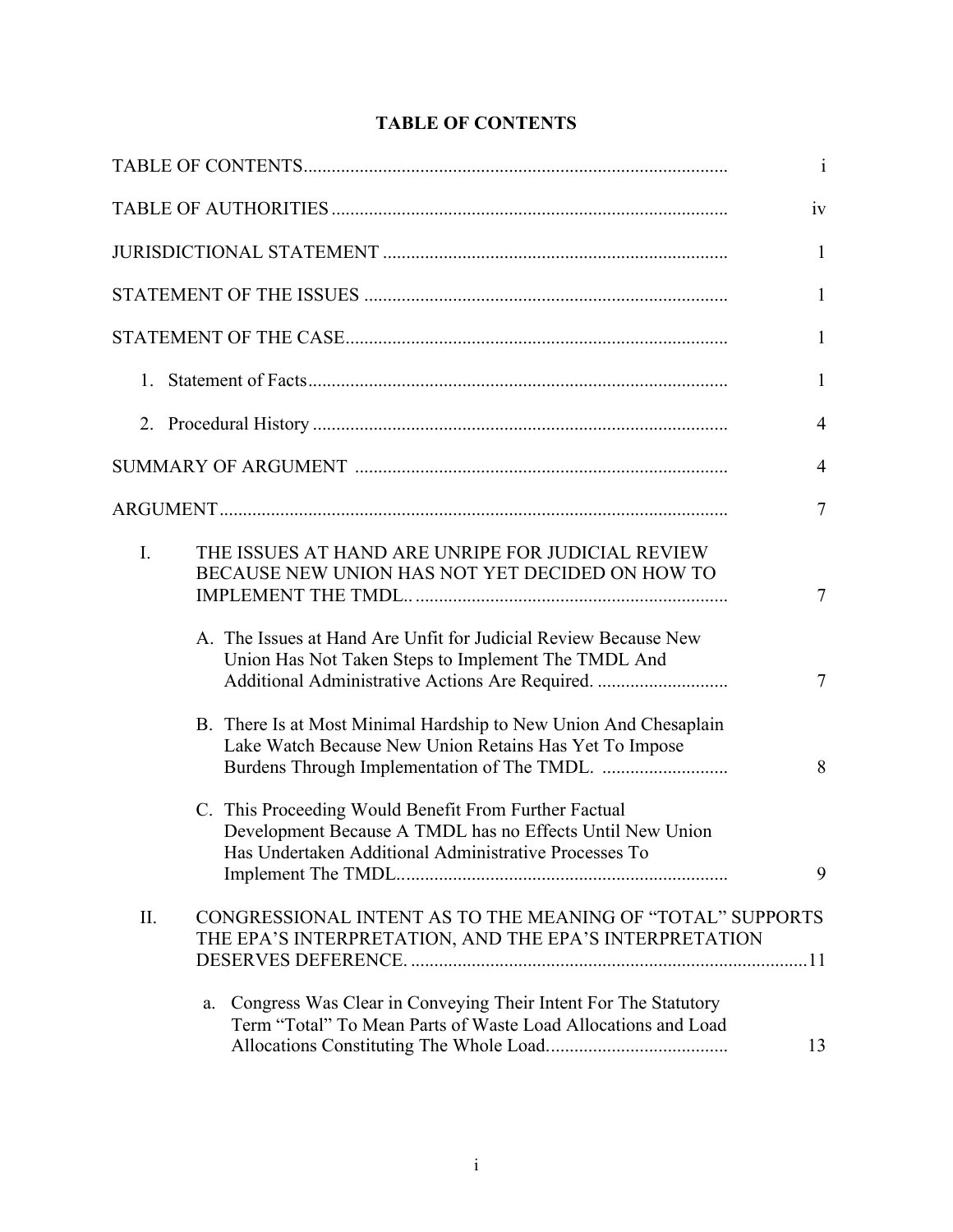# TABLE OF CONTENTS (CONT.)

 $\overline{\phantom{a}}$ 

 $\overline{\phantom{a}}$ 

|    | 1. The plain meaning of the term "total" in section $303(d)$<br>indicates that Congress intended to give it a meaning of the                                                                                                                                                                 | 13 |
|----|----------------------------------------------------------------------------------------------------------------------------------------------------------------------------------------------------------------------------------------------------------------------------------------------|----|
|    | 2. The structure and objectives of the CWA convey that<br>Congress intended that the EPA have the final power to<br>decide the best manner to create the detail contained in a                                                                                                               | 16 |
|    | 3. The applicable legislative history indicates congressional<br>acquiescence to the EPA's regulation defining a TMDL to<br>include allocations for both point and nonpoint sources.                                                                                                         | 17 |
|    | b. If This Court Determines That Congress Was<br>Ambiguous As To The Meaning of "Total," The EPA's<br>Interpretation Warrants Deference Because It Is The Most<br>Reasonable Definition Of "Total," Congress Acquiesced To The<br>Interpretation, And It Allows A TMDL To Withstand Judicial | 18 |
|    | 1. The alternative definitions of "total" warrant granting<br>deference to the EPA's interpretation because the EPA's<br>interpretation accords with one of those definitions                                                                                                                | 18 |
|    | 2. The historical past use of the EPA's regulation interpreting<br>"total" shows congressional acquiescence to the EPA's past                                                                                                                                                                | 19 |
|    | 3. The requirements of judicial review of a TMDL warrants<br>granting deference to the EPA's interpretation because it<br>will enable the EPA to show how it came to a particular                                                                                                            | 20 |
|    | 4. The EPA's interpretation does not violate the federalism<br>canon nor the constitutional avoidance canon because New<br>Union may still choose how to implement the TMDL and<br>Lake Chesaplain is subject to federal jurisdiction.                                                       | 20 |
| Ш. | CHEVRON AND MEAD DEFERENCE SHOULD BE AFFORDED<br>TO THE KNOWLEDGEABLE ADMINISTRATIVE BODY WITH<br>TECHNICAL EXPERTISE, WHICH IN THIS CASE IS THE EPA                                                                                                                                         | 22 |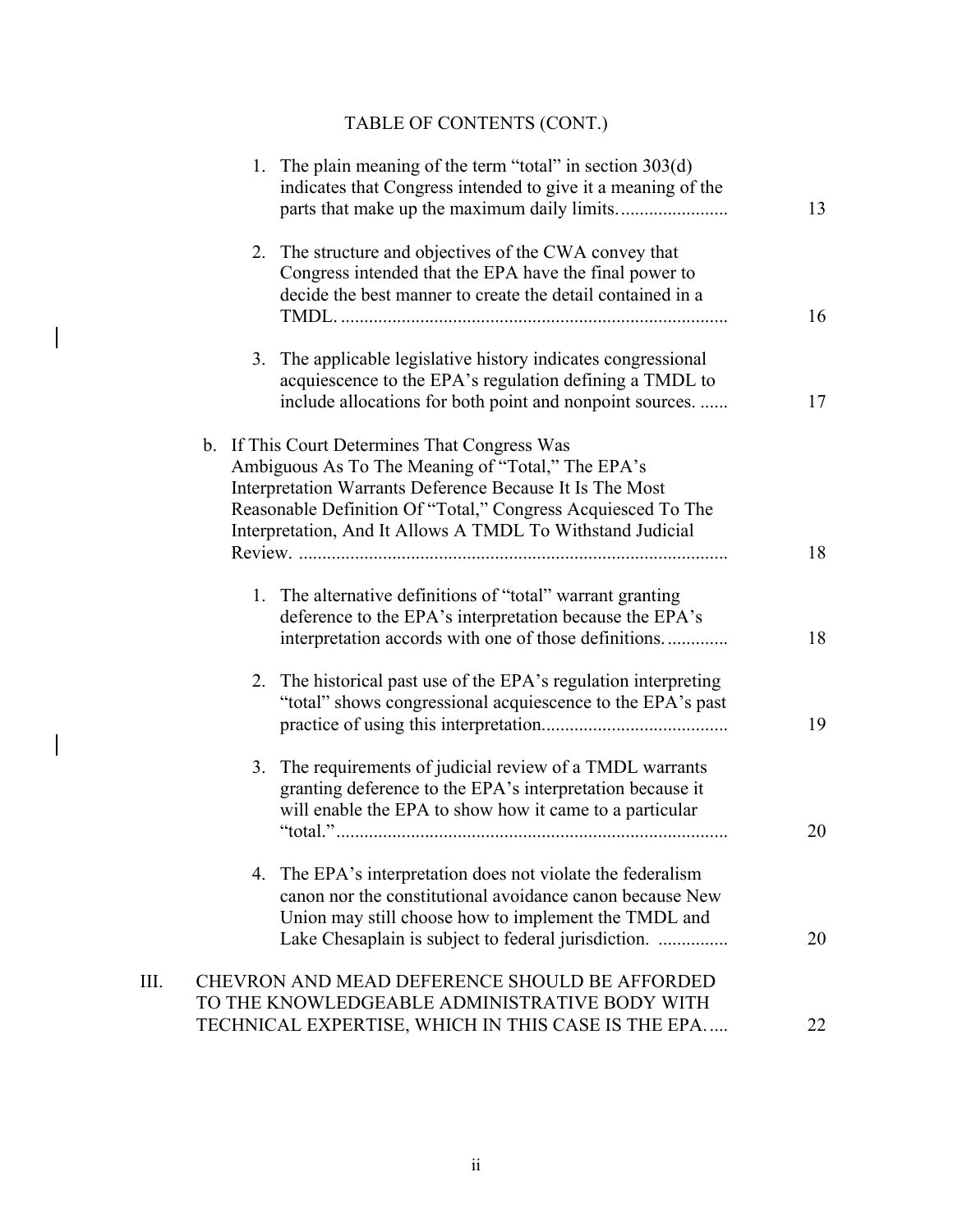# TABLE OF CONTENTS (CONT.)

| IV. | THE LANGUAGE AND PURPOSE OF THE CWA SUPPORTS                     |    |
|-----|------------------------------------------------------------------|----|
|     | THE EPA'S DECISION TO ALLOW A PERCENT TOTAL                      |    |
|     |                                                                  | 23 |
|     | A. The TMDL Stated in Percent Reductions Would Limit Daily       |    |
|     |                                                                  | 24 |
|     | B. The CWA's Language Shows The Lake Chesaplain TMDL Is          |    |
|     | Adequate To Ensure Achievement Of Water Quality Standards        | 25 |
| V.  | The EPA'S ADOPTION OF A CREDIT FOR ANTICIPATED BMP               |    |
|     | POLLUTION REDUCTIONS WAS NOT ARBITRARY OR                        |    |
|     | <b>CAPRICIOUS BECAUSE THERE IS NO "REASONABLE</b>                |    |
|     | ASSURANCE" STANDARD FOR ADOPTION OF BMP CREDIT                   | 29 |
|     | A. The "Reasonable Assurance" Standard Is Not Applicable To The  |    |
|     | EPA's Adoption of BMP Credit For Pollution Reductions Because    |    |
|     |                                                                  | 30 |
|     | B. The EPA's BMP Credit Adoption Is Not Arbitrary And Capricious |    |
|     | Because The TMDL Does Not Require Implementation Or              |    |
|     |                                                                  | 31 |
|     |                                                                  | 34 |
|     |                                                                  |    |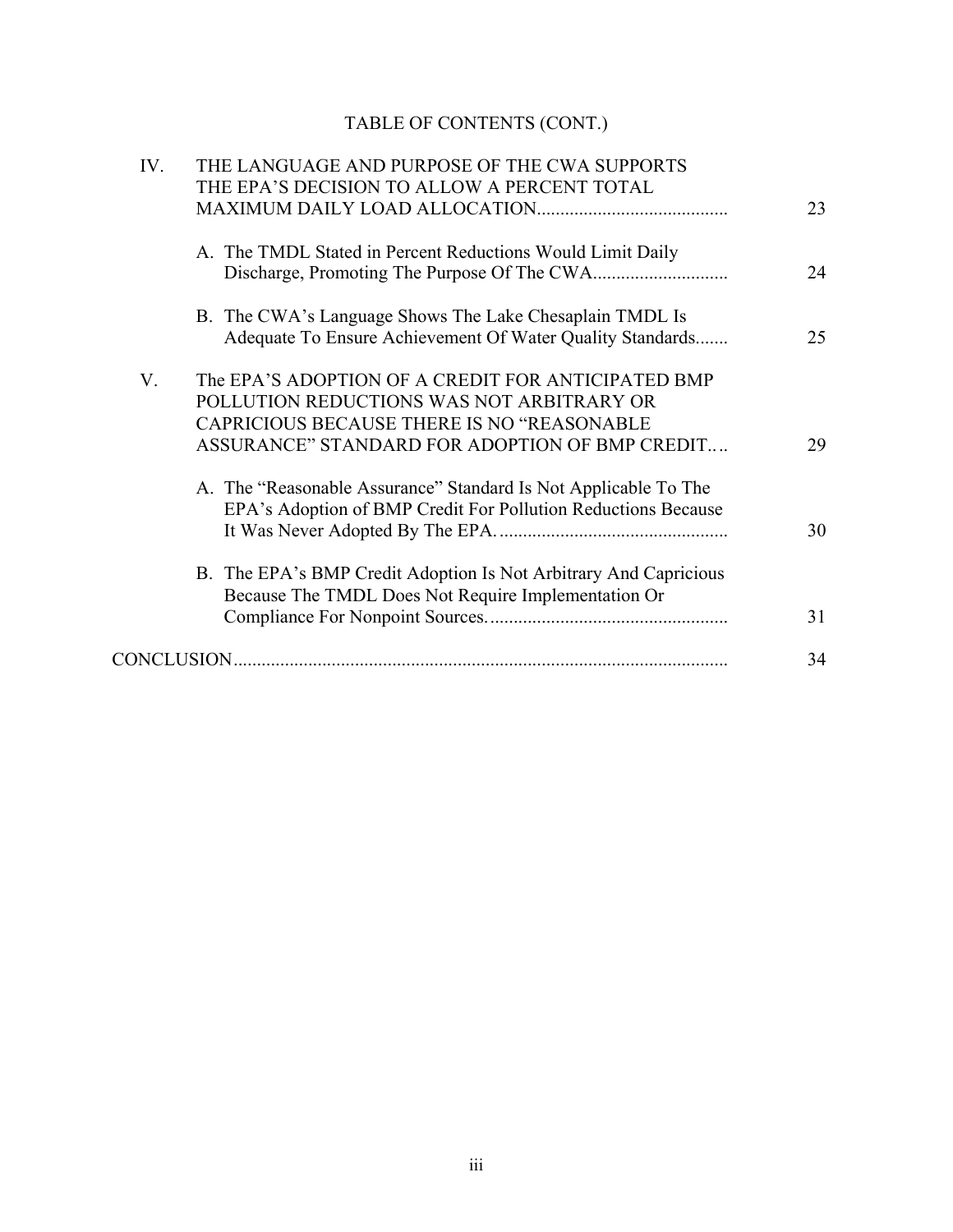# **TABLE OF AUTHORITIES**

|  |  | <b>United States Supreme Court</b> |  |
|--|--|------------------------------------|--|
|--|--|------------------------------------|--|

| Abbot Lab'ys v. Gardner,                                 | 7      |
|----------------------------------------------------------|--------|
| Arkansas v. Oklahoma,                                    | 7      |
| Barnhart v, Walton,                                      | 12     |
| Citizens to Preserve Overton Park, Inc. v. Volpe,        | 31     |
| Chevron, U.S.A., Inc., v. Nat. Res. Def. Council, Inc,   | 12, 22 |
| Cuozzo Speed Tech., LLC v. Lee,                          | 19     |
| Gregory v. Ashcroft,                                     | 20     |
| Levin v. United States,                                  | 25     |
| Motor Veh. Mfrs. Ass'n v. State Farm Ins.,               | 31, 32 |
| Nat'l Cable & Telecomm. Ass'n v. Brand X Internet Serv., | 1, 22  |
| Nat'l Park Hosp. Ass'n v. Dep't of Interior,             | 7      |
| Nat'l R.R. Passenger Corp. v. Boston and Main Corp.,     | 18     |
| Ohio Forestry Ass'n, Inc. v. Sierra Club,                | 7      |
| Rapanos v. United States,                                | 21     |

# TABLE OF AUTHORITIES (CONT.)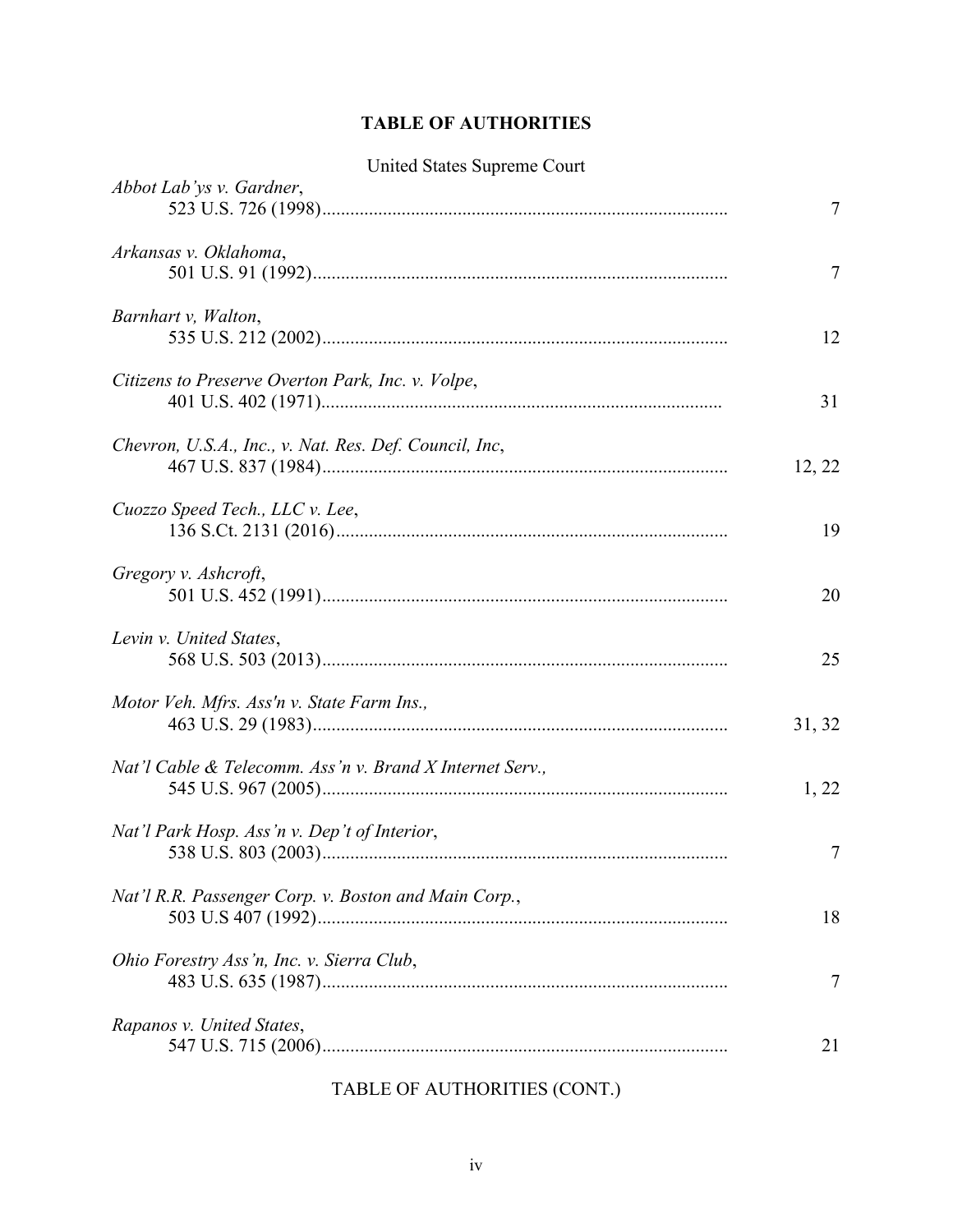| Solid Waste Agency of N. Cook Cnty. v. United States Army Corps of Eng'rs, | 20     |
|----------------------------------------------------------------------------|--------|
| United States v. Mead Corp.,                                               | 22     |
| United States v. Shimer,                                                   | 22     |
| United States v. American Trucking Ass'ns,                                 | 23     |
| Weinberger v. Romero-Barcelo,                                              | 24, 25 |
| United States Circuit Court                                                |        |
| Ala.-Tombigbee Rivers Coal. v. Kempthorne,                                 | 32     |
| Alaska Ctr. for the Env't v. Browner,                                      | 24, 29 |
| Am. Farm Bureau Fed'n v. EPA,                                              | passim |
| Barrick Goldstrike Mines, Inc. v. Browner,                                 | 10     |
| Cement Kiln Recycling Coal v. EPA,                                         | 20     |
| City of New York v. Shalala,                                               | 31     |
| Defs. of Wildlife v. U.S. Dep't of Navy,                                   | 31     |
| In re City of Moscow, Idaho, 10 E.A.D. 135, 2001 WL 988721,                | 29     |
| Nat. Res. Def. Council, Inc. v. Muszynski,<br>TABLE OF AUTHORITIES (CONT.) |        |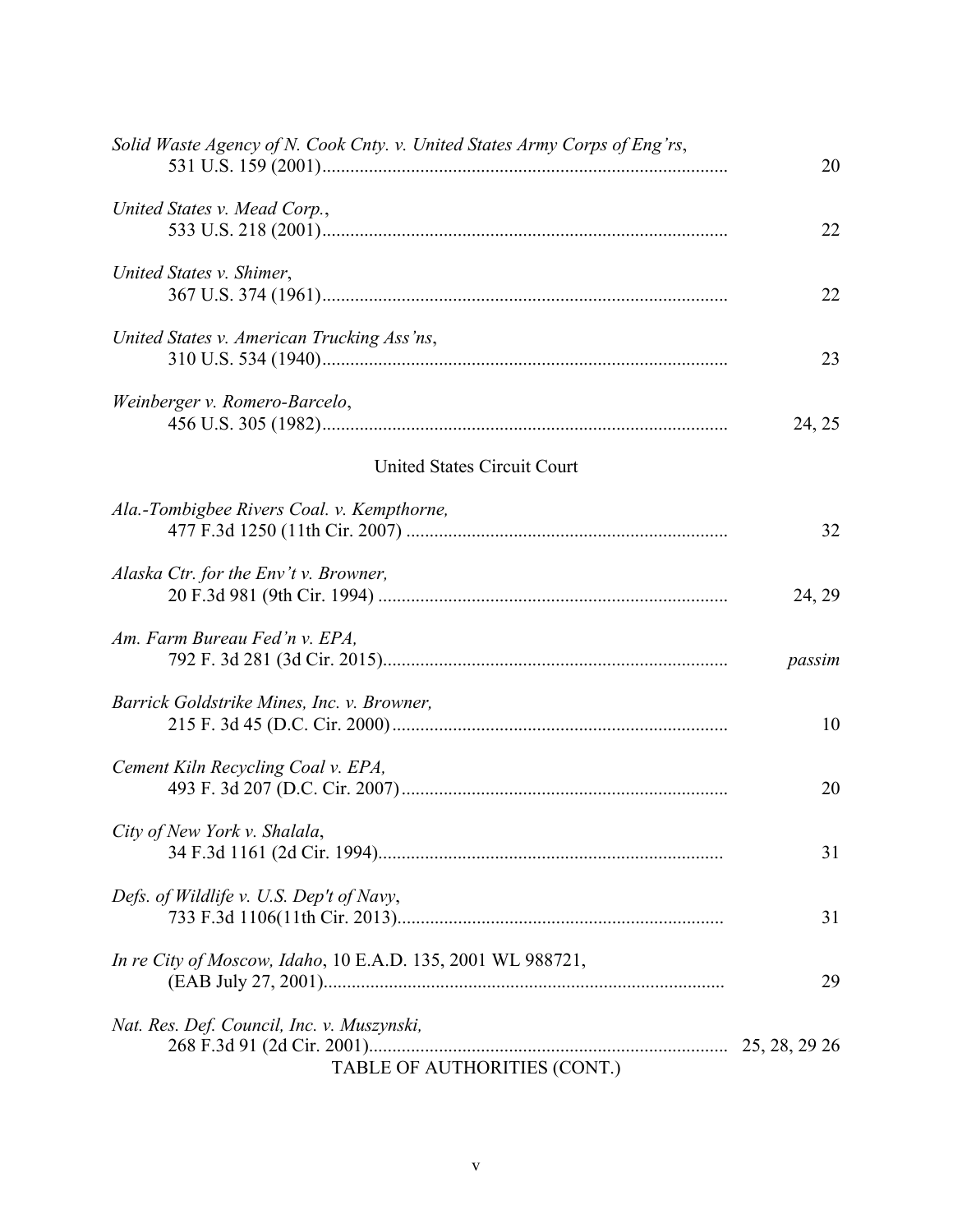| 32         |
|------------|
| 31, 32     |
| 29         |
|            |
| 10, 29     |
| 26, 27     |
| 26         |
|            |
| 9, 10      |
| 7, 8, 9    |
| 26         |
| 30         |
| 26, 27, 28 |
| 10         |
|            |
| 10         |
|            |

# TABLE OF AUTHORITIES (CONT.)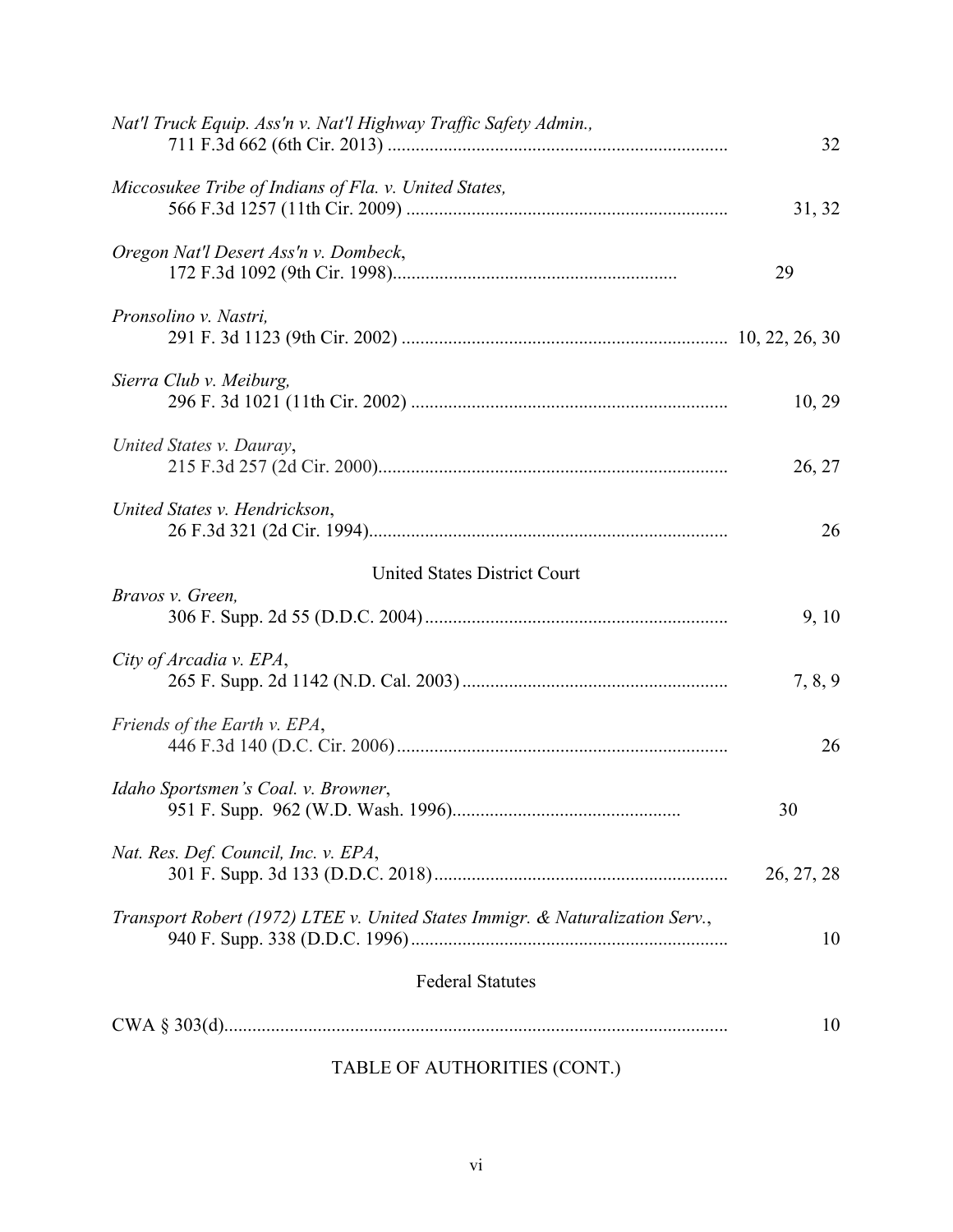|                                                                                                                                                                                        | 10     |
|----------------------------------------------------------------------------------------------------------------------------------------------------------------------------------------|--------|
|                                                                                                                                                                                        | 20, 31 |
|                                                                                                                                                                                        |        |
|                                                                                                                                                                                        | 14     |
|                                                                                                                                                                                        | 11     |
|                                                                                                                                                                                        | passim |
|                                                                                                                                                                                        | 24     |
|                                                                                                                                                                                        | 27     |
|                                                                                                                                                                                        | passim |
| <b>Constitutional Provisions</b>                                                                                                                                                       | 7      |
| <b>Other Authorities</b>                                                                                                                                                               |        |
| EPA, Guidelines for Reviewing TMDLs under Existing Regulations issued in 1992 (2002),<br>https://www.epa.gov/tmdl/guidelines-reviewing-tmdls-under-existing-regulations-issued-1992.   | 30     |
|                                                                                                                                                                                        | 17     |
| Merriam-Webster.com Dictionary (Oct. 31, 2021), https://www.merriam-                                                                                                                   | 14, 18 |
| Michael M. Wenig, How "Total" are "Total Maximum Daily Loads"?-legal Issues Regarding<br>the Scope of Watershed-Based Pollution Control Under the Clean Water Act 12 Tul. Envtl. L. J. | 16     |
|                                                                                                                                                                                        | 17, 19 |
| Summary of the Clean Water Act (2021), https://www.epa.gov/laws-regulations/summary-clean-                                                                                             | 32     |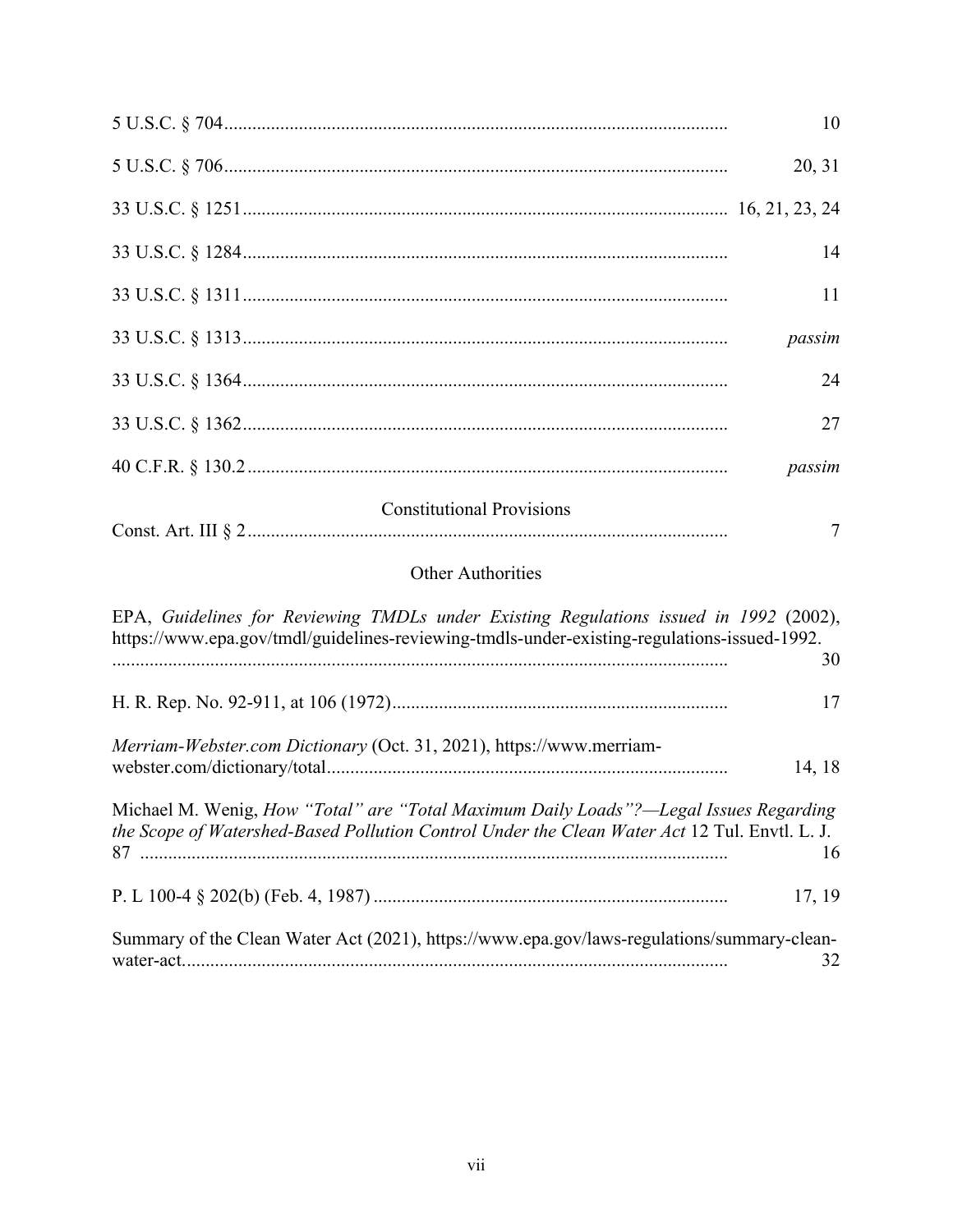### **JURISDICTIONAL STATEMENT**

This Court has jurisdiction to review the final order of the United States District Court of New Union under 28 U.S.C. § 1291.

### **STATEMENT OF THE ISSUES**

- 1. Whether the EPA's determination to reject the New Union Chesaplain Watershed phosphorus TMDL and adopt its own TMDL and implementation plan for the Lake Chesaplain Watershed is ripe for judicial review.
- 2. Whether the EPA's determination to reject the New Union Chesaplain Watershed phosphorus TMDL on the grounds that the TMDL failed to include wasteload allocations and load allocations is contrary to law, as an incorrect interpretation of the term "total maximum daily load" in CWA  $\S$  303(d).
- 3. Whether the EPA's adoption of a TMDL for the Lake Chesaplain Watershed consisting of an annual pollution loading reduction to be phased in over five years violates the CWA § 303(d) requirements for a valid TMDL.
- 4. Whether the EPA's adoption of a credit for anticipated BMP pollution reductions to reduce the stringency of wasteload allocations for point sources for implementation of the Lake Chesaplain TMDL was arbitrary and capricious or an abuse of discretion due to the lack of assurance of BMP implementation.

## **STATEMENT OF THE CASE**

#### Statement of Facts

Lake Chesaplain is a fifty-five mile-long, five-mile-wide natural lake located within the State of New Union ("New Union") that is designated to be used as a drinking water source, a recreation area for swimming, and an area for fish propagation. R. at 7-8. New Union's water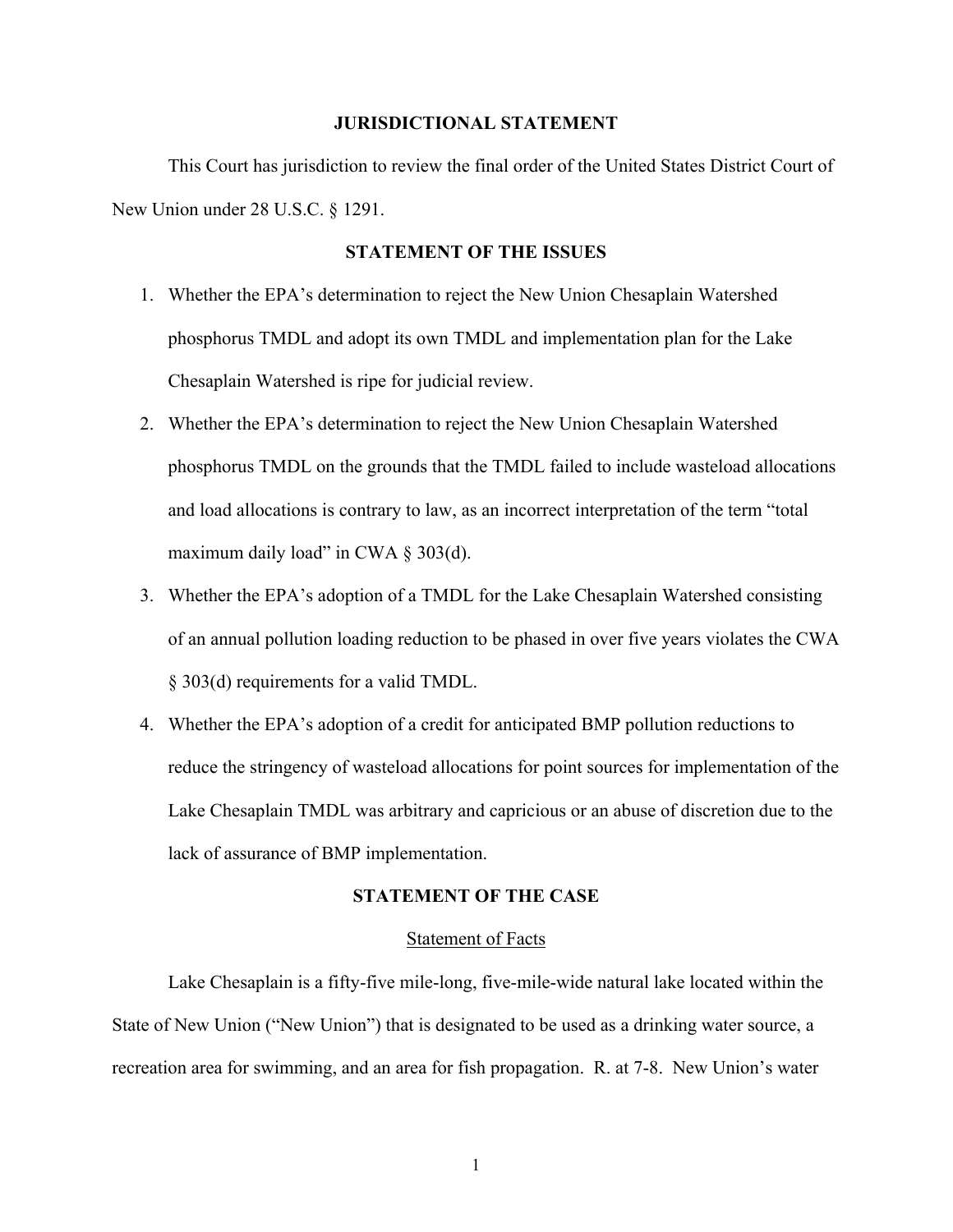quality standards ("WQS") classification of Lake Chesaplain reserved it for the highest quality of waters in the state. R. at 8. Before various economic developments, Lake Chesaplain was enjoyed by recreational boaters and fishers "from the entire mid-north region of the country." R. at 8. Additionally, it served as a vacation community for many. R. at 8.

However, as Lake Chesaplain became subject to rapid economic development, algae blooms caused a decline in fish productivity, property values, and tourism and rendered the Chesaplain State Park unsuitable for swimming. R. at 7. Over a decade of vast economic development, ten concentrated animal feed operations ("CAFOs") were developed in the Union River watershed, and Lake Chesaplain experienced a boom in second home construction. R. at 7. These developments, although responsible for a vast amount of phosphorus input on Lake Chesaplain, are not subject to the Clean Water Act's ("CWA") National Pollutant Discharge Elimination System ("NPDES") permitting requirements because they are nonpoint sources of pollution. R. at 7-8. However, a slaughterhouse and the Chesaplain Mill publicly owned sewage treatment plant ("STP") contribute to the phosphorus input on Lake Chesaplain and are subject to NPDES permit requirements as point sources of pollution. R. at 7.

After New Union realized these algae blooms were causing a decline in water quality, it created the Lake Chesaplain Study Commission ("Commission") in 2008, which found the phosphorus loading by the recent economic development to be causing violations of their WQS. R. at 8. A 2012 report by the Commission determined that the excess phosphorus loading in Lake Chesaplain caused excessive algae growth, which in turn was responsible for odors, decreased water clarity, and decreased dissolved oxygen levels in violation of the WQS. R. at 8. In 2014, the New Union Division of Fisheries and Environmental Control ("DOFEC") found the phosphorus levels in excess of the requisite water standard and listed Lake Chesaplain as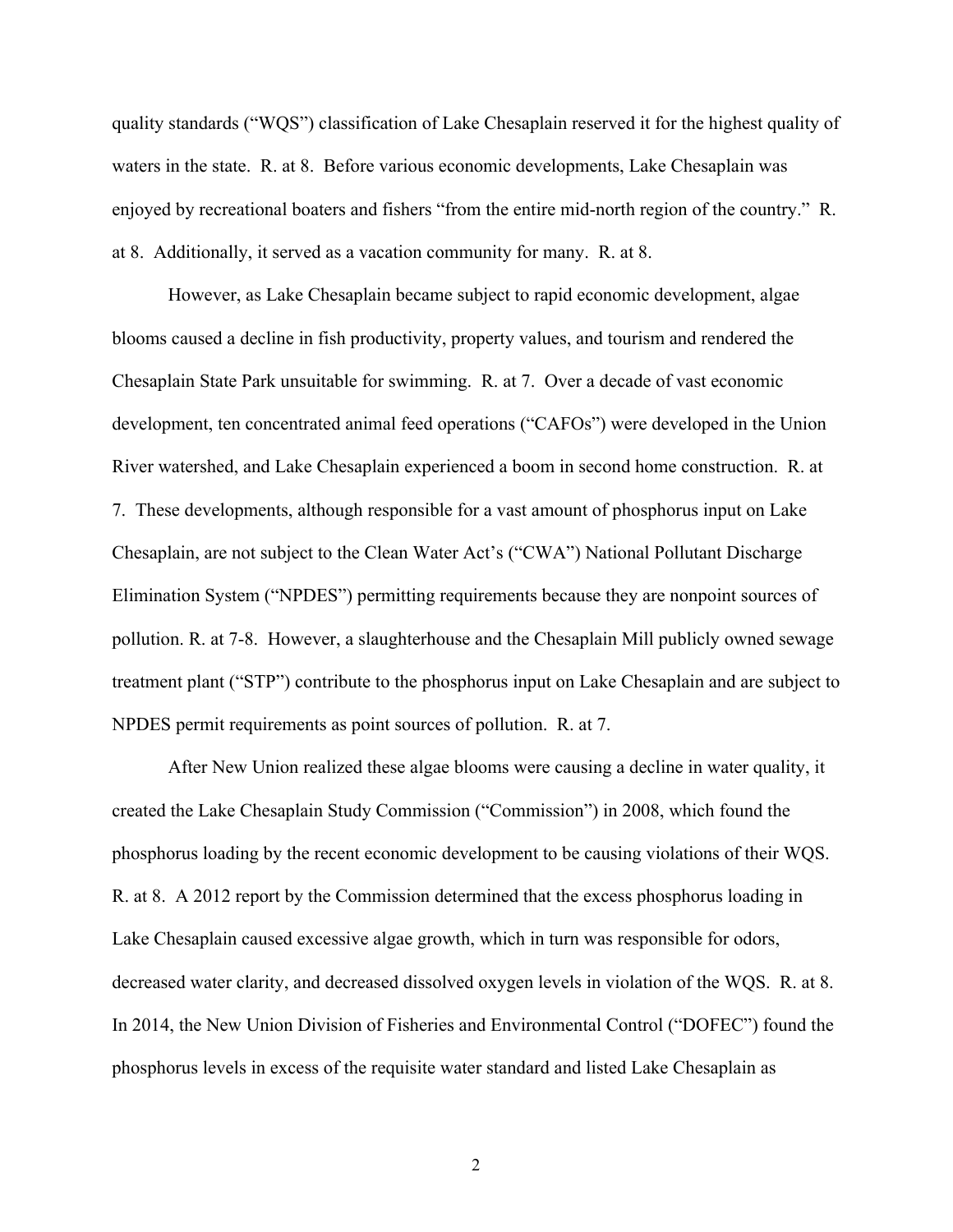impaired–as required by the CWA in § 303(d). R. at 7. However, DOFEC failed to submit a TMDL and did not take action to do so until Chesaplain Lake Watch ("CLW") sent a letter threatening to sue if a TMDL was not created for Lake Chesaplain. R. at 8. CLW agreed to refrain from suing if New Union initiated a TMDL rulemaking. R. at 8.

Subsequently, DOFEC submitted a report in July 2016 that identified how much phosphorus each source was emitting and included a plan consistent with reaching the phosphorus limit. R. at 8-9. To achieve this phosphorus limit, DOFEC set the maximum phosphorus loading at 120 metric tons ("mt"). R. at 9. However, the report noted that the CAFOs and private septic tanks–which are nonpoint sources of pollution–accounted for more phosphorus loading than the point sources of pollution. R. at 8-9. Further, the report indicated that the Chesaplain Slaughterhouse and the Chesaplain Mills sewage treatment plant–the point sources of pollution–did not have NPDES permit limits for phosphorus. R. at 9.

In 2017, DOFEC submitted a proposal to implement a TMDL through an equal phased reduction in phosphorus discharges of point and nonpoint sources of pollution over five years. R. at 9. This TMDL planned to reduce the 180 mt baseline of 2016 phosphorus loading by seven percent each year for five years. R. at 8. The point source reductions were to be achieved by incorporating the annual, incremental seven percent reductions in NPDES permits. R. at 9. Additionally, it proposed using best management project ("BMP") programs to reduce nonpoint source pollution from agricultural sources and private septic systems. R. at 9.

In 2018, DOFEC adopted a TMDL that would have only limited phosphorus to a 120 mt annual maximum. R. at 10. After a notice and comment period, the Environmental Protection Agency ("EPA") rejected the 2018 New Union TMDL and adopted DOFEC's 2016 TMDL called the Chesaplain Watershed Implementation Plan ("CWIP"). R. at 10. This plan did not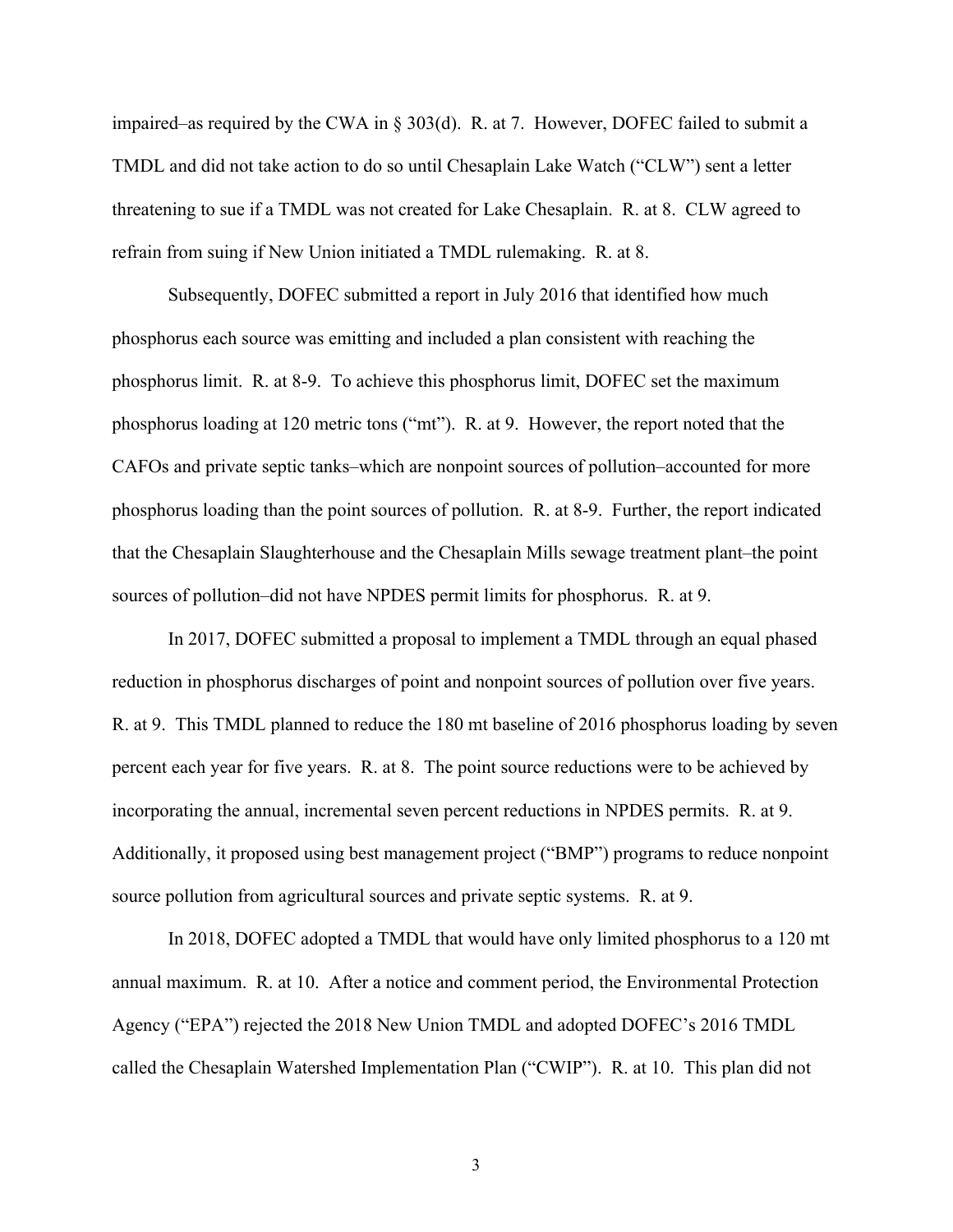purport to instruct New Union on how it had to enforce the BMP provisions. R. at 10. Currently, neither the Chesaplain Slaughterhouse nor the Chesaplain Mills sewage treatment plant are subject to a NPDES permit to reduce their phosphorus loading. R. at 10. Additionally, New Union has failed to take action to reduce phosphorus loading from nonpoint sources of pollution. R. at 10.

### Procedural History

Plaintiff, the State of New Union filed an action against the EPA in the United States District Court for the District of New Union on January 14, 2020. R. at 10. Plaintiff CLW also filed an action against the EPA on February 15, 2020, and this Court granted a motion to consolidate the actions on March 22, 2020. R. at 10. CLW submitted a motion for summary judgement and affidavits establishing the member-resident's standing to bring suit. R. at 11. The district court found CLW and New Union met the requirements for standing under Article III of the Constitution. R. at 11. The district court issued an order ruling: 1) the EPA's interpretation of TMDL violated the CWA, 2) the EPA's credit program for nonpoint sources was not arbitrary or capricious or an abuse of discretion, 3) the EPA's rejection of New Union's phosphorus TMDL was impermissible and vacated the action, and 4) the phased percentage reduction TMDL was a violation of the CWA. R. at 3. Following an issuance of an order by the district court, the EPA and CLW each filed a timely Notice of Appeal. R. at 2. The Court of Appeals for the Twelfth Circuit reviews the decision. R. at 1.

### **SUMMARY OF ARGUMENT**

I.

This Court should determine that the issues at hand are unripe because New Union has failed to take any steps to implement the TMDL at issue. The issues are unfit for judicial review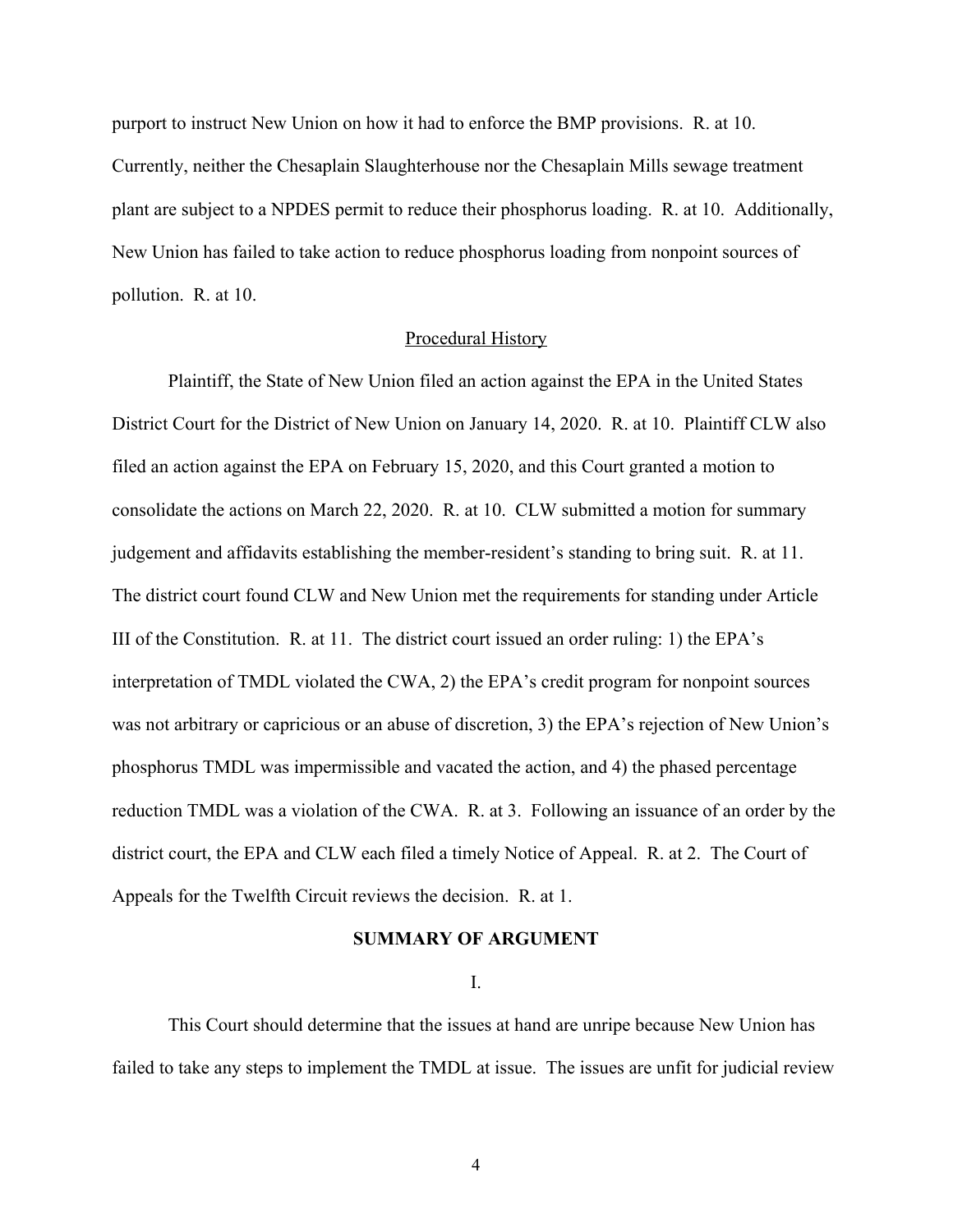because New Union must take additional administrative action to implement the TMDL before it is finalized. There is only at most minimal future hardship to New Union and CLW because New Union has the freedom to elect how it will implement the TMDL, and an adequate TMDL will remedy the water quality of Lake Chesaplain. This case would also benefit from further factual development because New Union must still determine how it will implement the TMDL.

#### II.

If this Court determines that the issues are ripe for review, it should determine that Congress clearly intended the statutory term "total" to mean parts–point source and nonpoint source load allocations–constituting the whole load. The plain meaning, structure and purpose, and legislative history of "total" in CWA §303(d) indicates that Congress intended "total" to mean the point and nonpoint sources allocations constituting the whole load. Even if this Court determines that Congressional intent was not clear, it should determine that the EPA's interpretation warrants deference. This is because EPA's interpretation is the most reasonable, Congress acquiesced to this interpretation, allows the EPA to withstand judicial review, and accords with the federalism and constitutional avoidance canons.

#### III.

This Court should determine the EPA's interpretation of the CWA as reasonable. The EPA's adoption of a TMDL for the Lake Chesaplain Watershed consisting of an annual pollution loading reduction to be phased in over five years does not violate the CWA § 303(d) requirements for a valid TMDL. The CWA's "silence on whether applicable criteria must be achieved at all times or may be periodically violated" requires the Court to defer to the EPA and determine whether the administrative body has reasonably implemented Congress's intended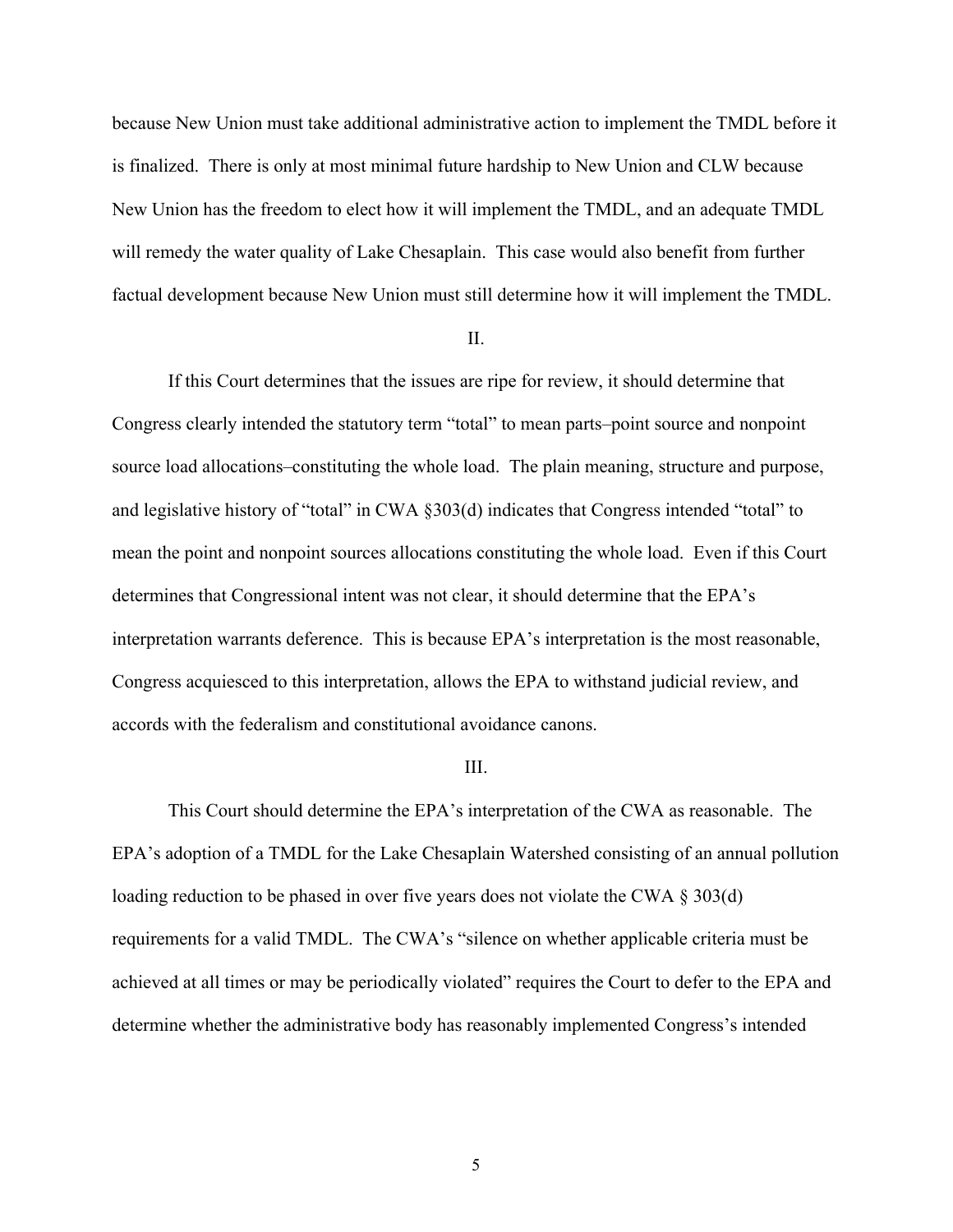purpose. Where there is a circuit split on the definition of terms within the meaning of a TMDL, the EPA's decision should be affirmed so long as it's not arbitrary or capricious.

The language and purpose of the CWA supports the EPA's decision to allow a percent TMDL reduction for two reasons. First, the TMDL stated in percent reductions still would limit daily discharge, promoting the purpose of the CWA to reduce identified pollutants and improve the health of United States waterways. Second, the CWA's language shows the Lake Chesaplain TMDL is adequate to ensure achievement of WQS, even when the EPA cannot enforce the implementation of the plan.

### IV.

This Court should determine that the EPA's adoption of a credit for anticipated BMP pollution reductions was not arbitrary or capricious because the "reasonable assurance" standard is not applicable to the adoption of BMP credit. The EPA is not required to show that BMP reductions will be achieved because this standard has never been adopted by EPA through notice and comment rulemaking. Additionally, the CWIP is not an implementation program; the TMDL is an informational guide, and there is nothing in the CWA that requires the implementation and compliance of BMP for nonpoint sources. Therefore, the "arbitrary and capricious" standard is the proper standard—not the "reasonable assurance" standard—for the EPA's adoption of BMP credit because the calculation of wasteload and load allocation is a matter of the EPA applying its regulatory standards.

Under the "arbitrary and capricious" standard, this Court must simply consider whether the EPA considered the relevant factors and gave a reasonable basis for its decision. The record shows that the EPA considered the relevant data as it relates to its adoption of the BMP credit and the adoption of the credit for anticipated BMP pollution reductions was not implausible.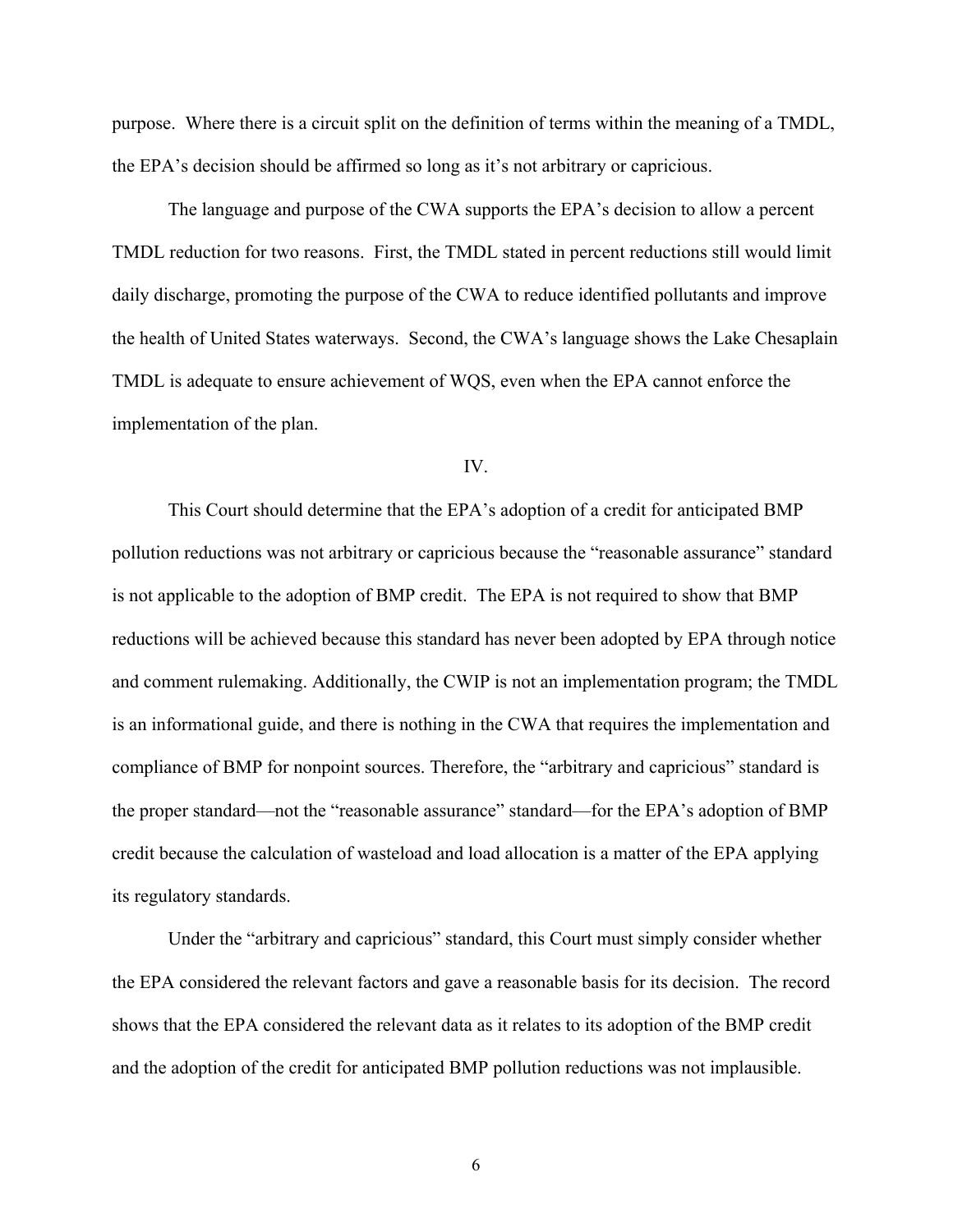#### **ARGUMENT**

# I. THE ISSUES AT HAND ARE UNRIPE FOR JUDICIAL REVIEW BECAUSE NEW UNION HAS NOT YET DECIDED ON HOW TO IMPLEMENT THE TMDL. The Founders of the United States Constitution thought it was necessary to limit federal

court jurisdiction to only disputes that constitute an actual case or controversy. Const. Art. III § 2, cl. 1. In interpreting this constitutional provision, the Supreme Court has created the ripeness doctrine to prevent courts from impermissibly deciding disputes concerning administrative policies, which would cause judicial interference with administrative decisions. *See Nat'l Park Hosp. Ass'n v. Dep't of Interior*, 538 U.S. 803, 807 (2003). When applying the ripeness doctrine to an agency's decision, a court evaluates whether a certain legal action is premature by considering: (1) the fitness of the issues for judicial review; (2) the hardship to the parties of withholding judicial consideration; and (3) the benefit of further factual development of the issues presented. *See Abbot Lab'ys v. Gardner*, 387 U.S. 1507, 1515 (1967); *Ohio Forestry Ass'n, Inc. v. Sierra Club*, 523 U.S. 726, 733 (1998).

A. The Issues at Hand Are Unfit for Judicial Review Because New Union Has Not Taken Steps to Implement The TMDL And Additional Administrative Actions Are Required. Under the first prong, judicial review has been determined to interfere with administrative action where a TMDL has not been completely finalized. In *City of Arcadia v. EPA*, the plaintiffs argued that an EPA approval of a TMDL was ripe for judicial review because the pending compliance requirements would impose an economic burden on them along with other monitoring requirements. 265 F. Supp. 2d 1142, 1155-56 (N.D. Cal. 2003). However, the court determined that judicial review would likely interfere with the administrative action because the agency creating the TMDL stated that it was subject to further revision at a future time. *Id.* at 1158. The court recognized that these revisions could lead to alterations of the compliance dates and requirements, or that the revision could reverse these compliance requirements altogether.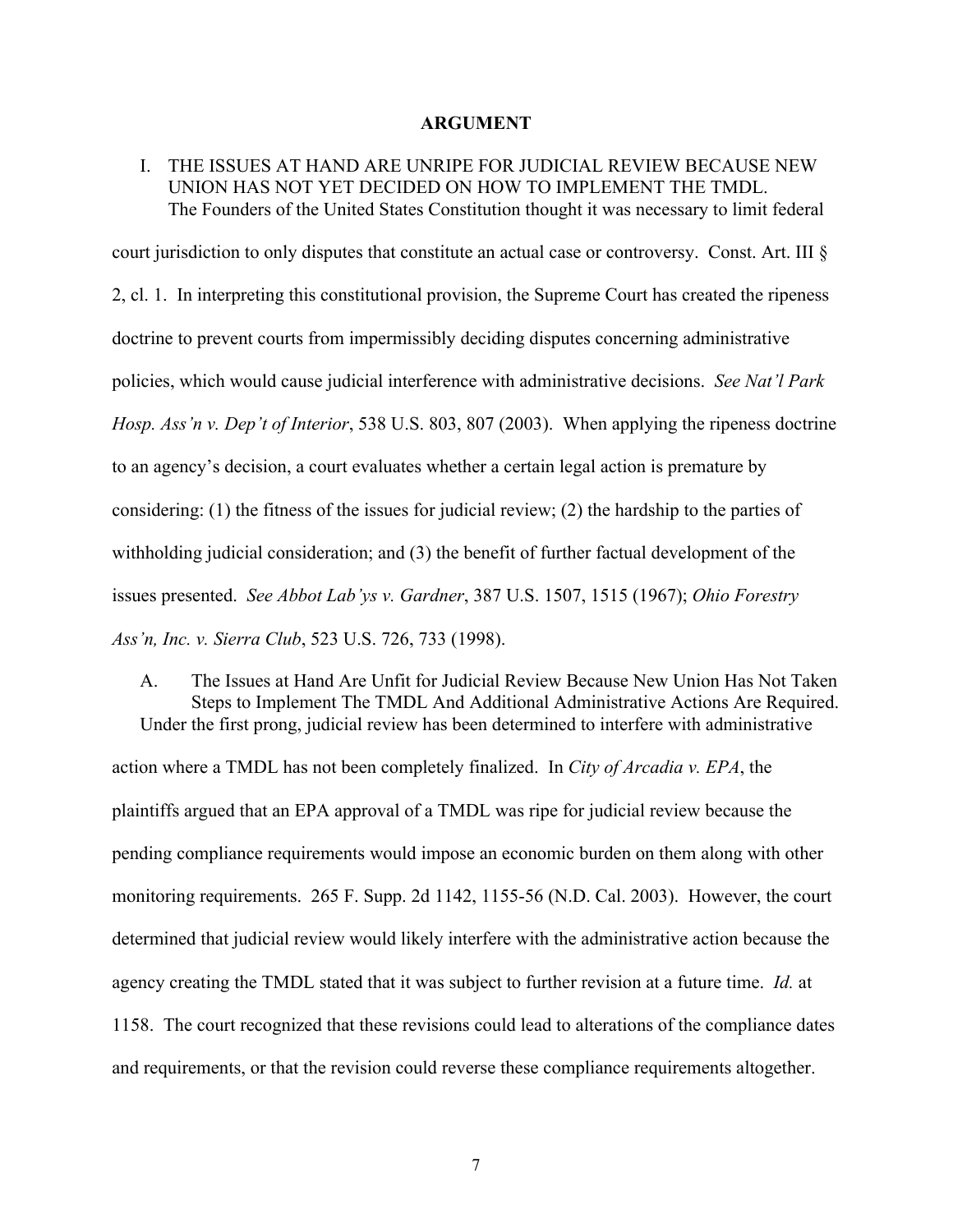*City of Arcadia*, 265 F. Supp. 2d at 1159. Thus, judicial review of a TMDL that is subject to future alterations impermissibly interferes with the administrative action of the agency creating the TMDL.

Here, the TMDL at issue is similarly in a review phase because New Union has only proposed to modify NPDES permits for the Chesaplain Slaughterhouse and Chesaplain Mills sewage treatment plant. R. at 10. Since these facilities have only sought an administrative hearing on the–proposed–requirement of annual phosphorus load reductions, there is no concrete compliance requirement for this Court to review. R. at 10. Further, judicial review is also unfit because New Union "has taken no steps to require phosphorus reduction BMPs by nonpoint sources." R at 10. Comparably to the lack of certain compliance dates and requirements in *City of Arcadia*, the TMDL at issue is still being forged by New Union to ascertain what specific administrative requirements are appropriate. *See* 265 F. Supp. 2d at 1159; R. at 10. Thus, judicial review would inappropriately interfere with the additional steps that New Union must undertake prior to the creation of concrete compliance requirements. Therefore, this Court should determine that the TMDL is unfit for judicial review because New Union must undertake further administrative steps to create any concrete compliance requirements.

B. There Is at Most Minimal Hardship to New Union and Chesaplain Lake Watch Because New Union Retains the Authority to Implement the TMDL and Implementing the TMDL Will Remedy Lake Chesaplain. Under the second prong of the ripeness test, future minimal hardship is insufficient to satisfy

the hardship prong. In addressing the hardship prong to the same facts from above, the *City of Arcadia* Court determined that the plaintiffs would have, "at most, minimal hardship" because they were unable to signal a future event or condition that would adversely affect them. 265 F. Supp. 2d at 1156. This was because the TMDLs at issue would not require compliance until nearly three years from the date that the case was decided. *Id.* at 1156-57. Further, the plaintiffs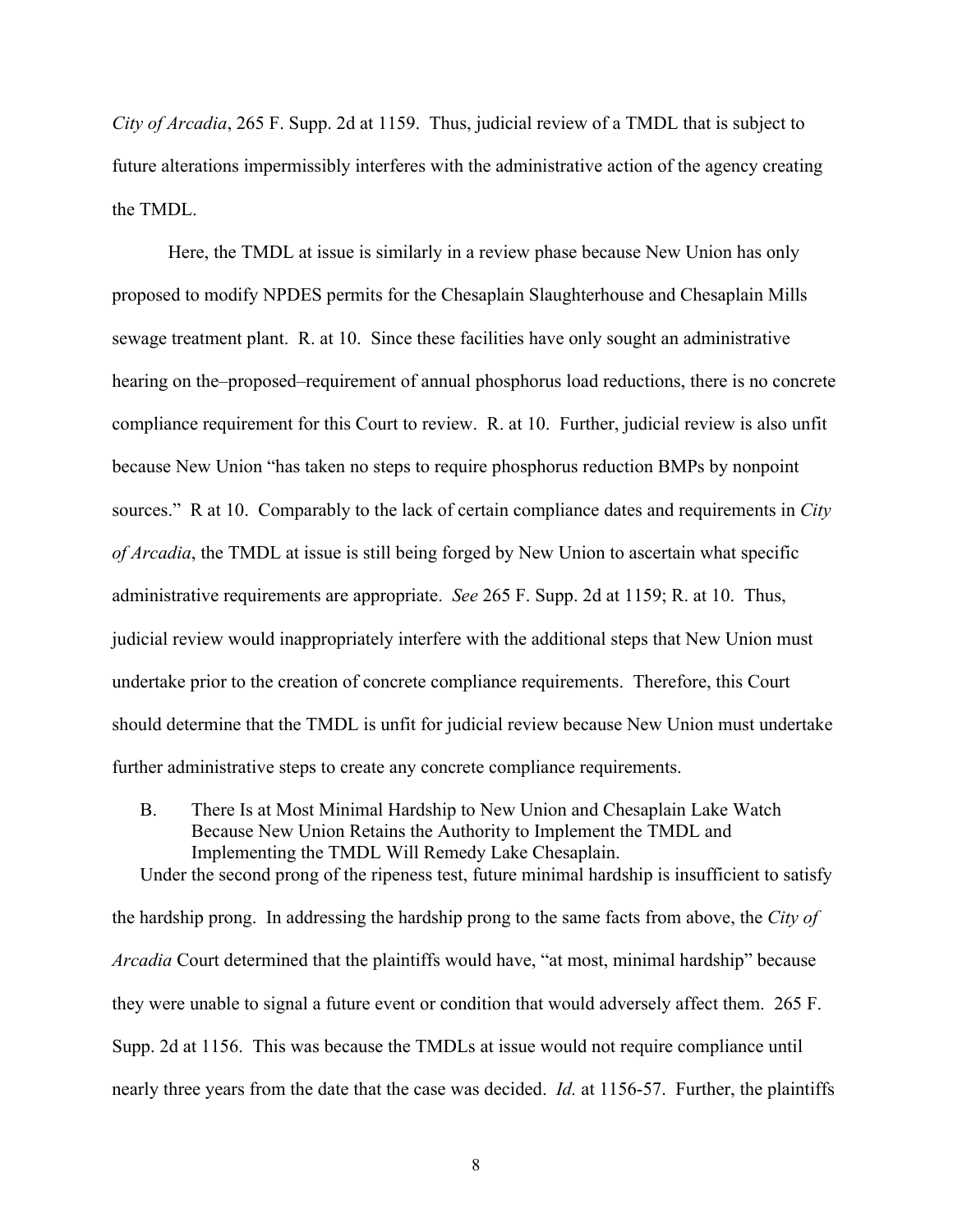failed to explain any enforcement or citizen suits that they would be exposed to under the CWA. *City of Arcadia*, 265 F. Supp. 2d at 1157. Lastly, the costs that the TMDLs purported to impose were to be borne by all permittees, rather than solely by the plaintiffs. *Id.* Therefore, minimal future hardship is insufficiently concrete to satisfy the hardship prong of the ripeness test.

New Union and CLW will only sustain minimal future hardship because they are unable to point to any conditions of the TMDL causing hardship. Like the agency in *City of Arcadia*, New Union still must undertake additional administrative proceedings to effectuate changes to the permit's annual phosphorus loading reductions. R. at 10. Thus, there is no current hardship to New Union until concrete compliance requirements are created because citizen suits challenging the details of such requirements first require New Union to promulgate concrete requirements. CLW similarly faces no hardship because administrative actions are being initiated to remedy the conditions of Lake Chesaplain. The only plausible hardship to CLW is the absence of a TMDL, which is addressed by the fact that New Union is in the process of creating these requirements. R. at 10. This is to be distinguished from a situation where CLW is facing hardship due to an inexistent TMDL. Therefore, this Court should determine that any hardship New Union or CLW faces is minimal future hardship because New Union is not subject to legal attacks from citizens and CLW will have no hardship once the TMDL compliance requirements are implemented.

C. This Proceeding Would Benefit from Further Factual Development Because A TMDL Has No Effects Until New Union Has Undertaken Additional Administrative Processes To Implement The TMDL. When an administrative decision does not create obligations for a party to conduct their

conduct in a particular manner, further factual development in the administrative process is required. Under the Administrative Procedures Act, courts are "only permitted to review 'final agency action' for which there is no other adequate remedy in a court." *Bravos v. Green,* 306 F.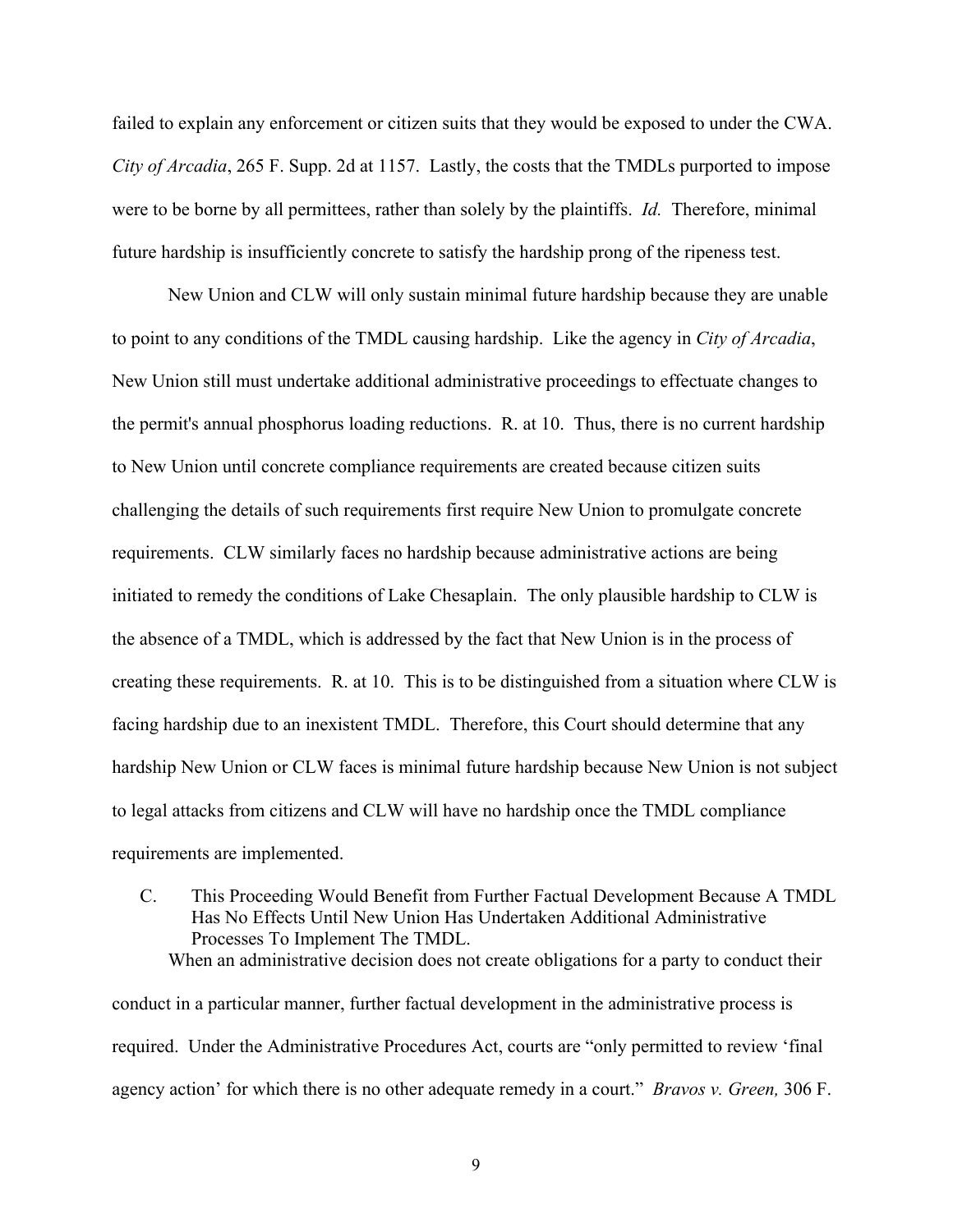Supp. 2d 48, 55 (D.D.C. 2004) (quoting *Transport Robert (1972) LTEE v. United States Immigr. & Naturalization Serv.*, 940 F. Supp. 338, 340 (D.D.C. 1996) (quoting 5 U.S.C. § 704.)) For an agency's action to be final it must (1) be the conclusion of the agency's decision-making process rather than a tentative decision and (2) be a decision where rights or obligations have been fixed or will follow from. *Bravos,* 306 F. Supp. 2d at 55 (quoting *Barrick Goldstrike Mines, Inc. v. Browner*, 215 F. 3d 45, 48 (D.C. Cir. 2000)). Under CWA § 303(d), a TMDL is distinct from a state implementation plan of that TMDL. *Sierra Club v. Meiburg*, 296 F. 3d 1021, 1030 (11th Cir. 2002). Rather, "TMDLs are primarily informational tools that allow the states to proceed" with creating the implementation plans in attempt "of attaining water quality goals for the nation's waters." *Pronsolino v. Nastri*, 291 F. 3d 1123, 1129 (9th Cir. 2002). On the other hand, "the CWA leaves to the states the responsibility of developing plans to achieve water quality standards if the statutorily-mandated point source controls will not alone suffice[.]" *Id.* 

Further factual development of this case would build a more complete administrative record for this Court to review because New Union must take further administrative steps to implement the TMDL. First, the TMDL at issue serves "primarily [as an] informational tool[]" for New Union to use as a guide to achieve its applicable WQS and receive federal funding in doing so. *Id.* at 1128-29. Thus, except for the point source limitations in this TMDL, New Union is only obligated to implement this TMDL to the extent that they desire to receive federal funding. Therefore, this TMDL only created a legal obligation for New Union to implement point source reductions. However, this legal obligation contains the same goal that New Union set for itself–a TMDL to achieve a reduction in phosphorus levels to 120 mt annually. R. at 9- 10. Therefore, the TMDL at issue has created no new legal obligations for New Union because New Union had already decided to implement a 120 mt annual point source reduction of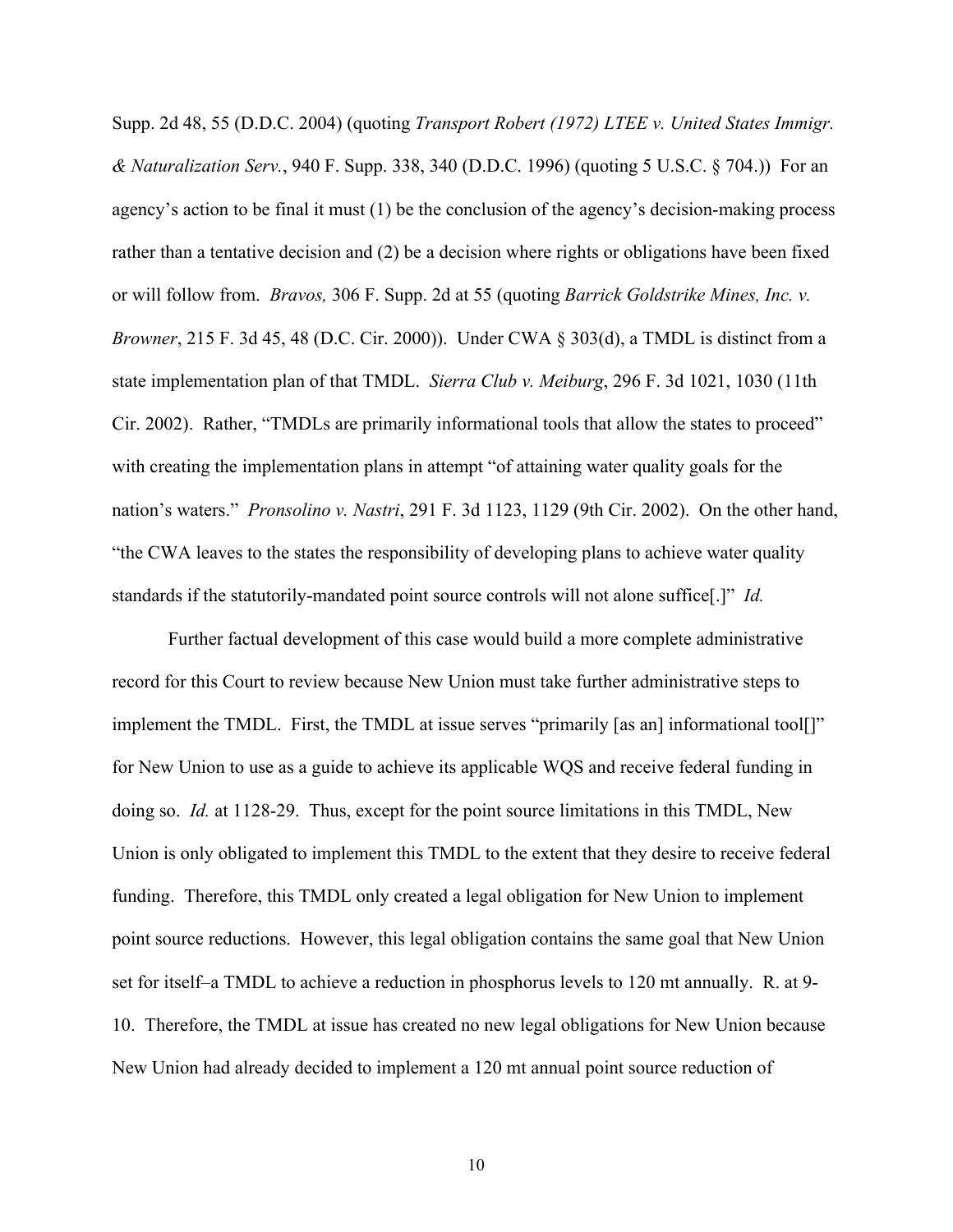phosphorus, and New Union has no legal obligation to implement nonpoint source limitations. Thus, this Court should determine that the record would benefit from further factual development because New Union must still decide how to implement the 120 mt annual reductions and if they are going to pursue federal funding.

This Court should determine that the issues at hand are unripe for judicial review because New Union must still decide how they will implement the limitations, there is minimal hardship to New Union or Lake Chesaplain Watch, and further factual development will would benefit this proceeding.

II. CONGRESSIONAL INTENT AS TO THE MEANING OF "TOTAL" SUPPORTS THE EPA'S INTERPRETATION, AND THE EPA'S INTERPRETATION DESERVES DEFERENCE. The CWA gives the EPA the primary responsibility for regulating point sources through

effluent limitations, while states regulate nonpoint sources with a substantial amount of input and oversight from the EPA. *See* 33 U.S.C. § 1311(b)(1)(A); *Am. Farm Bureau Fed'n v. EPA*, 792 F. 3d 281, 289 (2015). If these effluent limitations are insufficient to protect waters for their designated uses, states are required to submit a list, commonly referred to as a "Section 303(d) list[,]" to the EPA of waters where effluent limitations are insufficient to meet the applicable WQS. *See* 33 U.S.C. § 1313(d); *Am. Farm Bureau Fed'n*, 792 F. 3d at 289. Using this Section 303(d) list, states must submit TMDLs for each of those waters. 33 U.S.C. § 1313(d)(1)(A)  $\&$ (C). The EPA defines "total maximum daily load" as the sum of "waste load allocations" ("WLAs") and "load allocations" ("LAs"). 40 C.F.R. § 130.2(i). Further, the EPA defined WLAs as pollutants from point sources and LAs as pollutants from nonpoint sources. 40 C.F.R. § 130.2(g) & (h); *Am, Farm Bureau Fed'n*, 792 F. 3d at 290. Once a state submits this Section 303(d) list and the accompanying TMDLs, the EPA must either approve or disapprove of the documents. 33 U.S.C. § 1313(d)(2). If the EPA disapproves of any of the documents because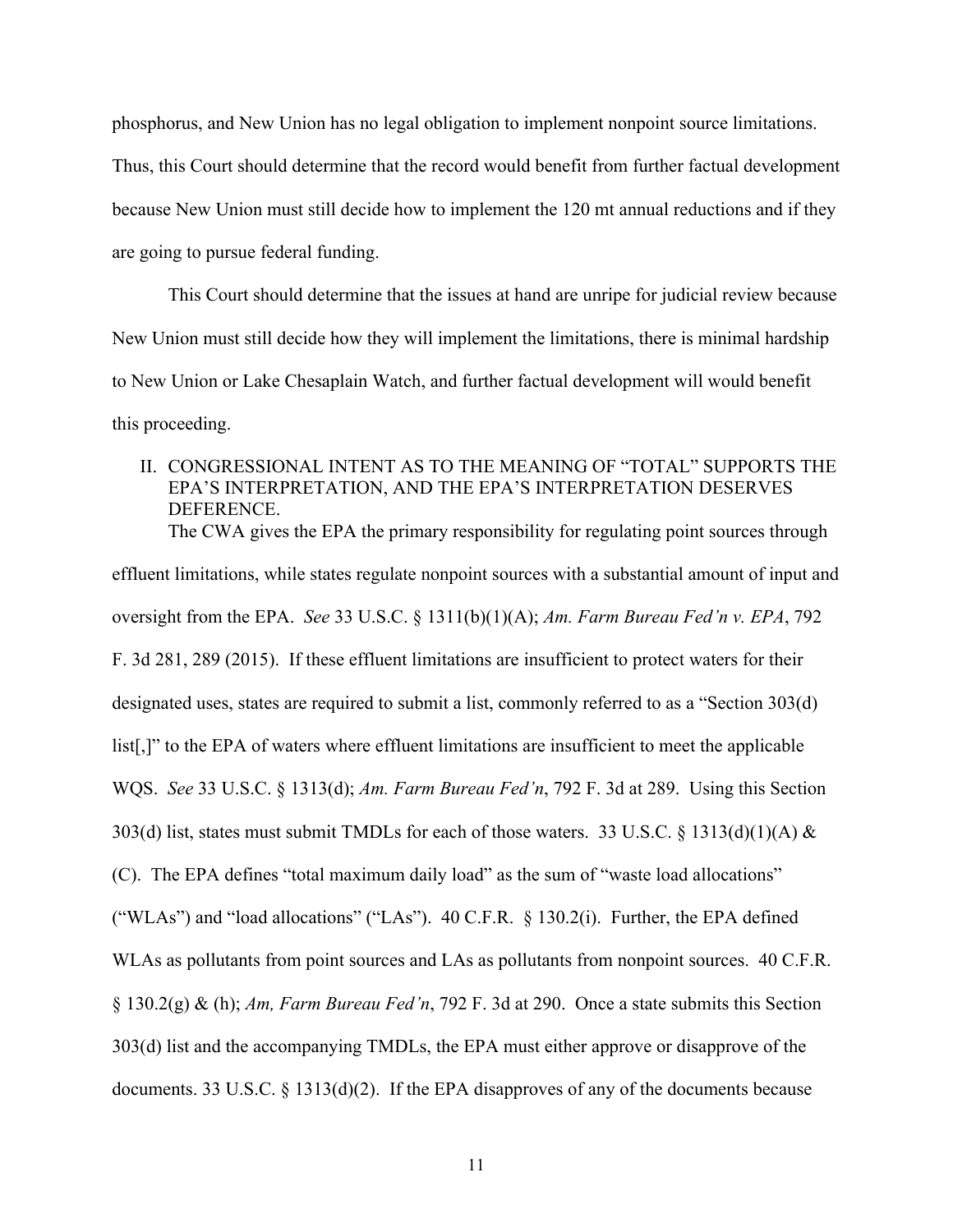they are inadequate, it must promulgate a § 303(d) list and TMDL to implement the applicable WQS. 33 U.S.C. § 1313(d)(2)*.*

Here, New Union alleges the EPA's interpretation of "total maximum daily load" to include limitations for both point and nonpoint sources of pollution is contrary to the term "total." R. at 12. Since New Union challenges the EPA's construction of the CWA, the Chevron Doctrine must be applied to determine whether the EPA's interpretation is unambiguously forbidden by the CWA. *See Am. Farm Bureau Fed'n*, 792 F. 3d at 294 (quoting *Barnhart v, Walton*, 535 U.S. 212, 217-18 (2002)).

Under the Chevron Doctrine, a court must first determine "whether Congress has directly spoken to the precise question at issue." *Chevron, U.S.A., Inc., v. Nat. Res. Def. Council, Inc.*, 467 U.S. 837, 842 (1984). The agency and the court "must give effect to the unambiguously expressed intent of Congress." *Id.* at 843. Although individual judges and commentators differ on which statutory interpretation tools should be utilized at step-one of a Chevron analysis, courts traditionally use plain language, objective and structure, and legislative history. *See generally* Valerie C. Brannon & Jared P. Cole, Cong. Research Serv., R44954, *Chevron Deference: A Primer* at 14 (Sept. 19, 2017) https://sgp.fas.org/crs/misc/R44954.pdf. However, if a court determines that Congress was ambiguous or silent on the issue, the court must give effect to the agency's interpretation unless it is arbitrary, capricious, or contrary to the statute. *Id.* at 843-44. This is because executive agencies, like the EPA with the CWA, have been delegated by Congress to fill statutory gaps. *See Nat'l Cable & Telecommunications Ass'n v. Brand X Internet Services*, 545 U.S. 967, 980 (2005); *see also Am. Farm Bureau Fed'n*, 792 F. 3d at 289.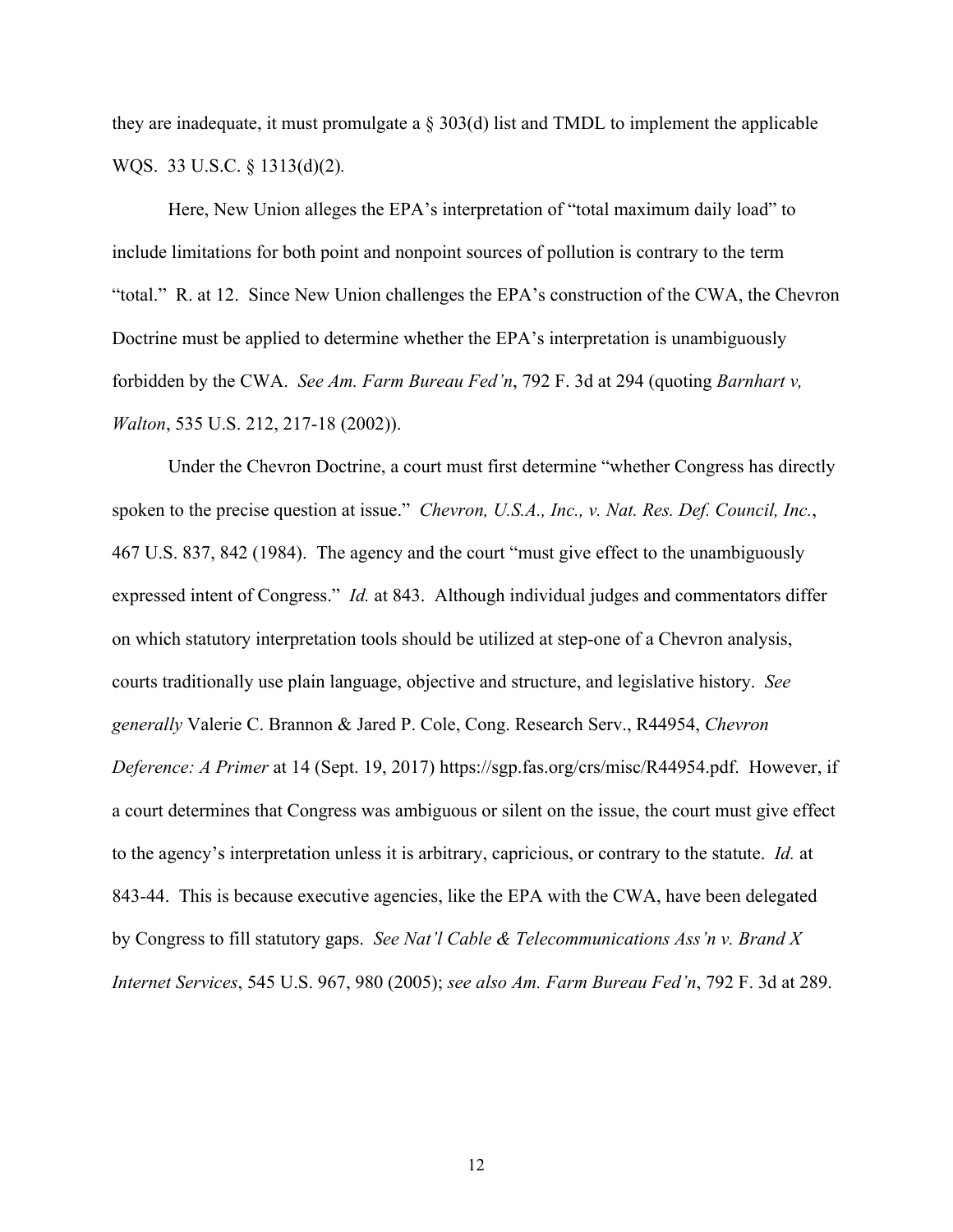A. Congress Was Clear in Conveying Their Intent For The Statutory Term "Total" To Mean The Parts Of Waste Load Allocations And Load Allocations Constituting The Whole Load.

All the relevant interpretive tools indicate Congress intended "total" to mean the parts–

WLAs and LAs–constituting the whole load. Using the canon against surplusage, comparisons of other uses of "total" in the CWA, and the fact that "total" is used as an adjective modifying "load" in § 303(d) all indicate Congress intended EPA's interpretation. Further, the structure Congress created for the CWA to achieve its objective also indicates that it intended a TMDL to be used to create limitations for nonpoint source limitations when point source limitations alone were insufficient. Lastly, the legislative history displays that Congress acquiesced to the EPA's interpretation of "total maximum daily load" as WLAs and LAs in its 1987 amendments to the CWA.

> 1. The plain meaning of the term "total" in section 303(d) indicates that Congress intended to give it a meaning of the waste load allocations and load allocations that make up the total maximum daily load.

Under the canon against surplusage, the EPA's interpretation is the best interpretation that gives meaning to Congress' decision to use "total" in  $\S 303(d)$ . This is not a case of first impression, and thus, this Court should consider the Third Circuit Court precedent interpreting "total" in § 303(d). *Am. Farm Bureau Fed'n*, 792 F. 3d at 295. First, the Third Circuit analyzed the language of § 303(d), which states that "total maximum daily load[s] shall be established a level necessary to implement the applicable water quality standards" for impaired waters. *Id.* at 297. The petitioners in *American Farm Bureau Federation* argued that the plain meaning of "total" should be construed as "a number set at a level needed to alleviate water pollution" as opposed to allocations of WLAs and LAs. *Id.* However, the Third Circuit found that while such an interpretation is plausible, it would not give effect to Congress' decision to include the term "total" in § 303(d). *Id.* This was because "[m]aximum daily loads . . . established at a level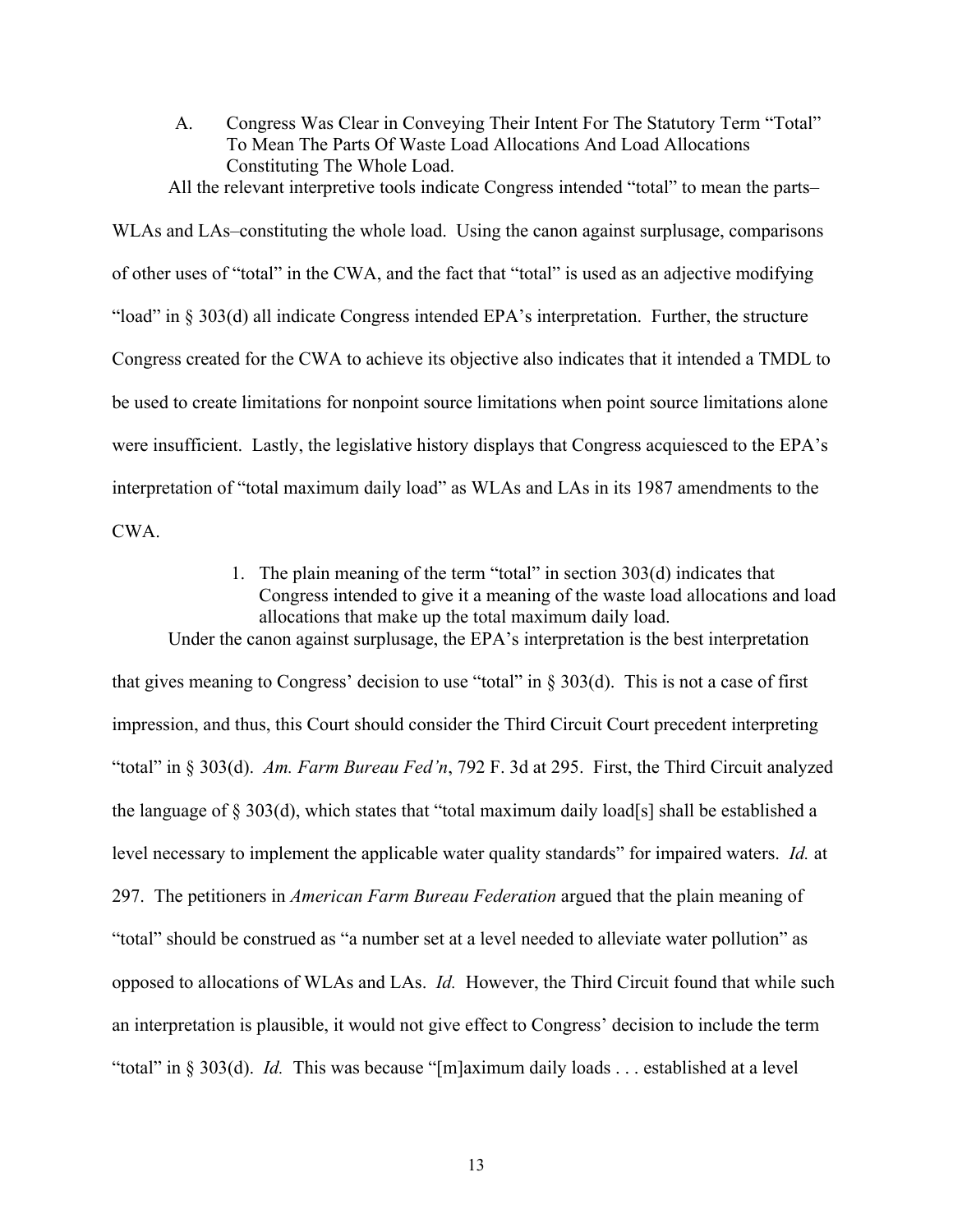necessary to implement the applicable water standard" means the same thing as "a number set at a level needed to alleviate water pollution." *Am. Farm Bureau Fed'n*, 792 F. 3d at 295*.* The Third Circuit found that the petitioners' interpretation violated the canon against surplusage because it gave no effect to the word "total" in modifying "total maximum daily load." *Id.*

To give "total" an effect, the term should be construed as an adjective modifying "load" to require more than what the phrase alone stands for. Comparably to the petitioners in *American Farm Bureau Federation*, the district court erred in stating that "total" simply means "total" in the context of § 303(d). *See* 792 F. 3d at 297; *see also* R. at 13. In § 303(d), "total" is used as an adjective, as "maximum" and "daily" are, to modify the term "load." 33 U.S.C.A. § 1313(d)(3). The dictionary defines "total" as "constituting or comprising the whole" when it is used as an adjective. *"Total," Merriam-Webster.com Dictionary* (Oct. 31, 2021),

https://www.merriam-webster.com/dictionary/total. Here, the EPA's regulation gives effect to the word "total" by defining "total maximum daily load" as requiring allocations for both WLAs and LAs that constitute or comprise the whole load. 40 C.F.R. § 130.2(i). Therefore, this Court should use plain language and the canon against surplusage to determine that Congress intended to give "total" the same meaning the EPA's interpretation has.

Next, the Third Circuit looked to other provisions of the CWA using the term "total" to discern congressional intent in using the word "total." *Am. Farm Bureau Fed'n*, 792 F. 3d at 297. It noted that in approving projects for any treatment works, the EPA administrator is required to consider "'the total cost of operation and maintenance of such works by each user class (taking into account total wastewater loading of such works, the constituent elements of the wastes, and other appropriate factors).'" *Id.* (quoting 33 U.S.C. § 1284(b)(1)). This comparison conveys that Congress did use "total" in the CWA "to mean something more than a single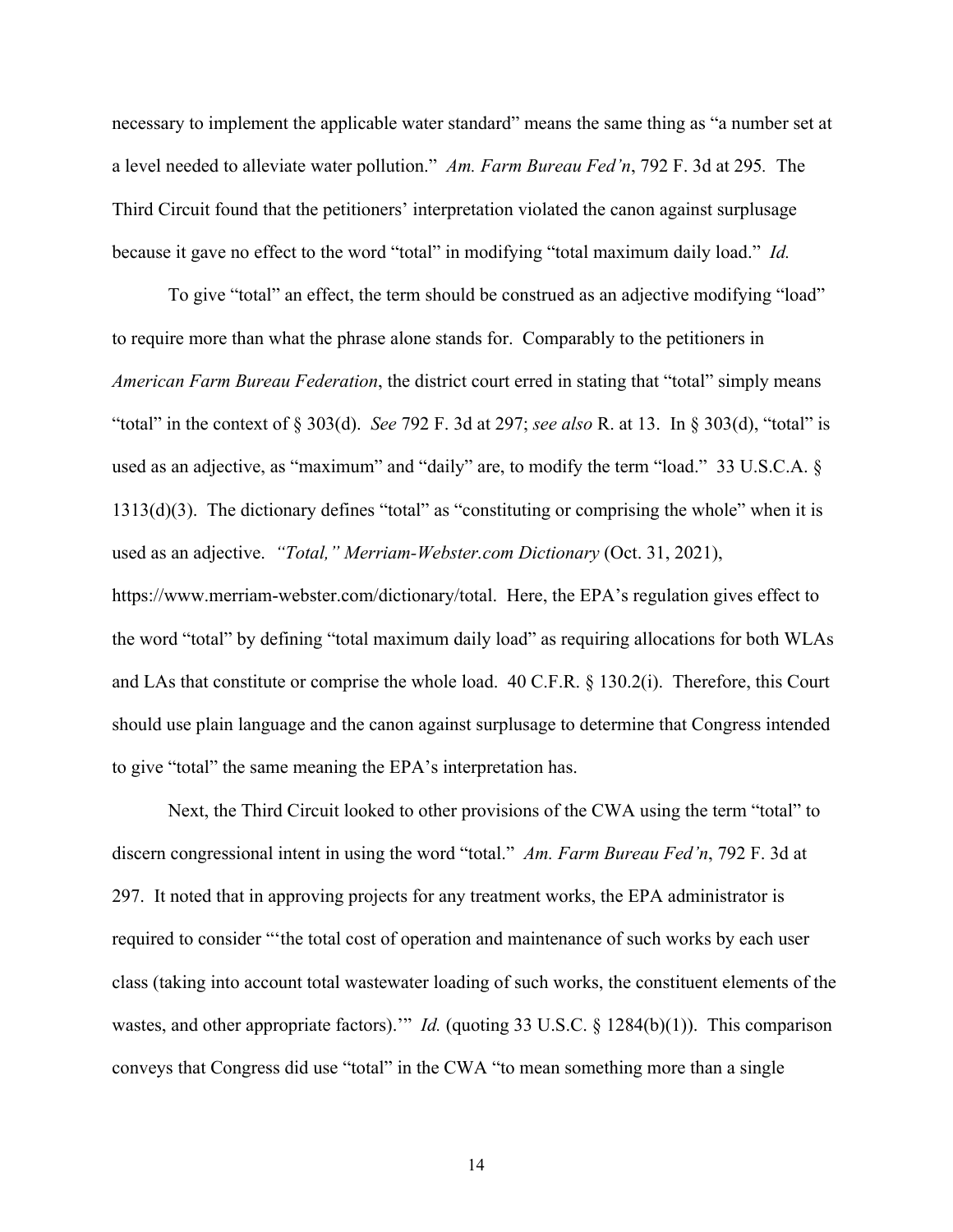number." *Am. Farm Bureau Fed'n*, 792 F. 3d*.* at 297. In fact, § 303(d)(1)(C) does list out factors to calculate the total load. *See* 33 U.S.C. § 1313(d)(1)(C).

This section of the CWA requires the load to be set at a level: (1) to implement the applicable WQS; (2) with seasonal variations; and (3) a margin of safety considering any lack of knowledge cornering the relationship between effluent limitations and water quality. 33 U.S.C. § 1313(d)(1)(C). The third factor strongly indicates that a TMDL should include allocation of pollution load limitations for both point and nonpoint sources because it requires consideration of any lack of knowledge concerning effluent limitations and water quality. *See* 33 U.S.C. §  $1313(d)(1)(C)$ . WLAs should be included in the lack of knowledge concerning water quality because nonpoint sources are typically more difficult to identify, and states often lack "the data they need to develop TMDLs for" waters impaired by nonpoint sources. T-RCED-00-88 1 (2000-02-10) Water Quality: Identification And Remediation Of Polluted Waters Impeded By Data Gaps at 2. Therefore, this section of the CWA suggests that the EPA must consider allocations for both WLAs and LAs in creating a TMDL because the EPA must consider any lack of knowledge, which includes data states lack to develop adequate nonpoint source limitations.

> 2. The structure and objectives of the CWA convey that Congress intended that the EPA have the final power to decide the best manner to create the details contained in a TMDL.

The purpose of the CWA is to create a partnership between the Federal and State governments to "'restore and maintain the chemical, physical, and biological integrity of the Nation's waters.'" *Arkansas v. Oklahoma*, 501 U.S. 91, 101 (1992). In achieving this, the CWA set out two mechanisms: (1) effluent limitations promulgated by the EPA to regulate discharges from point sources and (2) WQS generally promulgated by States to remedy the condition of a waterway to a desirable state. *See id.* However, Congress specifically provided that the EPA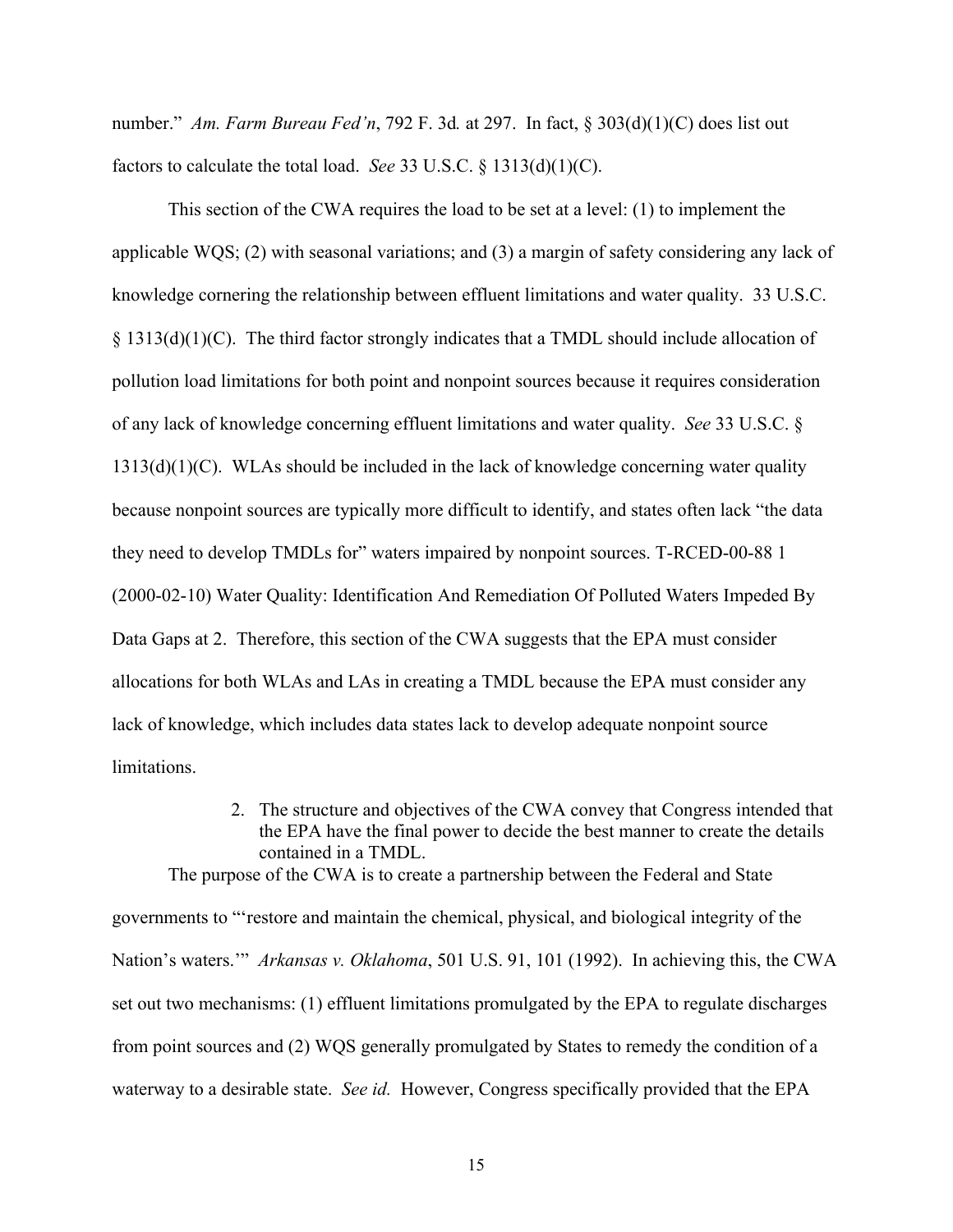would retain authority to promulgate changes to the WQS if a state does not comply with an EPA recommendation. *Arkansas*, 501 U.S. at 101*.* Thus, Congress envisioned that the EPA would be the ultimate entity responsible for ensuring goals–in the form of WQS–are being set to attain restoration of the waters of the United States.

To ensure attainment of WQS, Congress declared that controls through "both point and nonpoint sources of pollution" should be developed and implemented to achieve the goals of the CWA. 33 U.S.C.  $\S$  1251(a)(7). By requiring the creation of a TMDL, Congress put in place a mechanism to achieve this goal. *See Am. Farm Bureau Fed'n*, 792 F. 3d at 299. This is because, initially, each state creates water quality-based goals discussed above. *Id.* Subsequently, states must set effluent limitations for point sources to achieve this goal. *Id.* Next, when state waters are out of attainment of the applicable WQSs, the state must submit a section 303(d) list of such waters to the EPA. *Id.* This means that the point source limitations were inadequate for the identified waters because the effluent limitations alone were insufficient to achieve attainment of a particular water's WQS. *Id.*

Since the point source limitations alone were insufficient to meet the WQS, it is illogical to conclude that the EPA cannot not prescribe both WLAs and LAs in a TMDL. Such a conclusion would prohibit the EPA from prescribing limits on the class of pollution that gave rise to the need for a TMDL. Thus, "allocating the pollution load between point sources . . . and nonpoint sources . . . is a commonsense first step to achieve the target [WQS]" through the creation of a TMDL. *Id.* at 299-300 (referencing Michael M. Wenig, *How "Total" are "Total Maximum Daily Loads"?—Legal Issues Regarding the Scope of Watershed-Based Pollution Control Under the Clean Water Act* 12 Tul. Envtl. L. J. 87, 150). Since Congress structured the CWA to require a TMDL once effluent limitations proved ineffective at achieving WQSs, this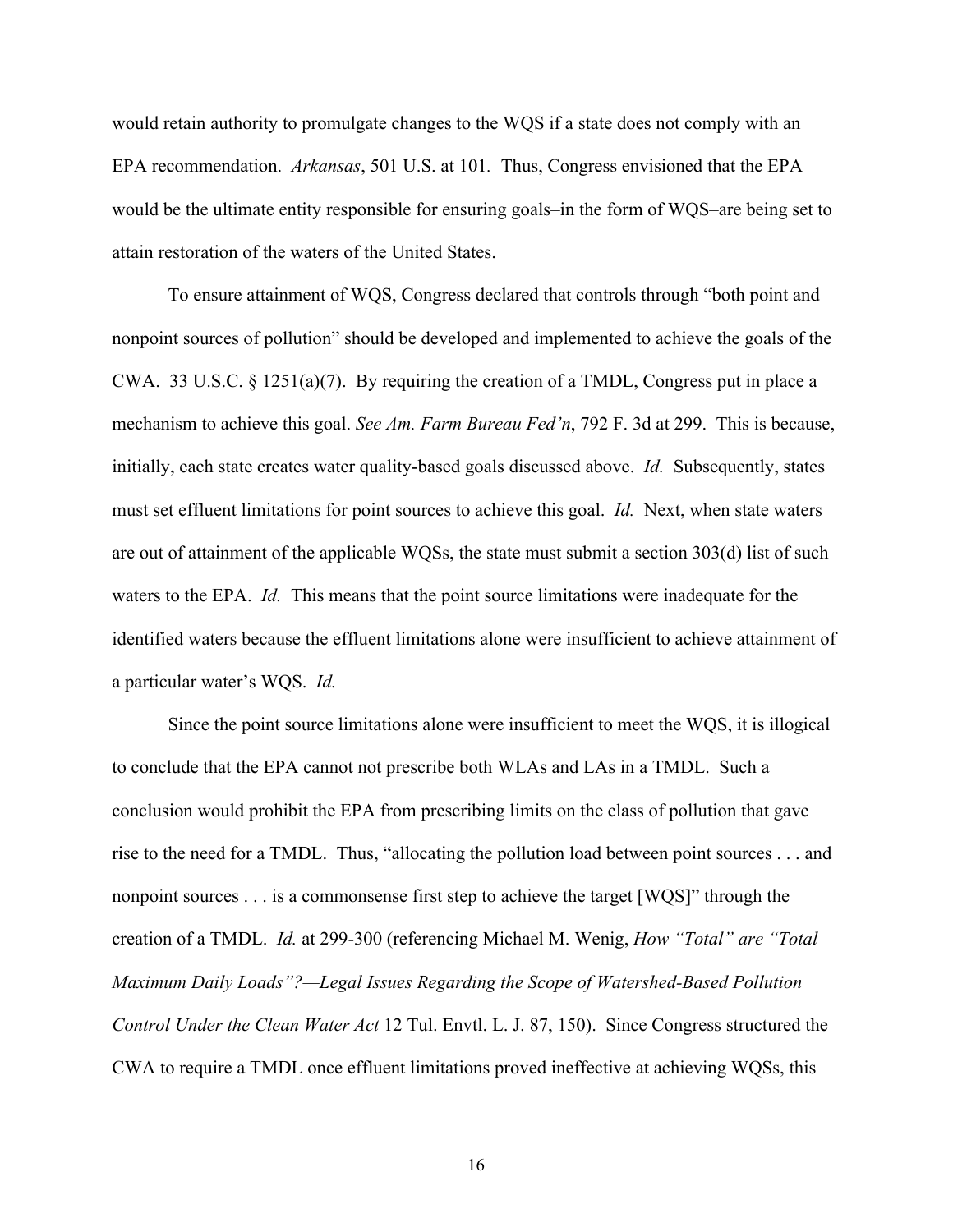Court should determine that Congress intended TMDLs to include the allocation of both WLAs and LAs.

3. The applicable legislative history indicates congressional acquiescence to the EPA's regulation defining a TMDL to include allocations for both point and nonpoint sources. Congress' adoption of the term "waste load allocations" in its 1987 amendments to the

CWA display that it intended to adopt the EPA's regulation defining "total maximum daily load" as allocations of WLAs and LAs. There is only one piece of legislative history to help guide congressional intent of the word "total." *See Am. Farm Bureau Fed'n*, 792 F. 3d at 308. This document states that a TMDL must be developed by the state for all waters requiring more stringent effluent limitations, which the committee admitted would be a "time-consuming and difficult task." *See id.* (quoting H. R. Rep. No. 92-911, at 106 (1972). However, after the EPA "defined 'total maximum daily load' as the sum of WLAs for point sources and LAs for nonpoint sources, Congress" amended the CWA. *Id.* at 308 (quoting P. L. 100-4 § 202(b) (Feb. 4, 1987). In its amendment, Congress required point source limitations to be "'based on [the] total maximum daily load or other waste load allocation.'" *See id*. Congressional use of "waste load allocation," combined with the absence of "waste load allocation" in the CWA, indicates congressional acquiescence to the EPA's regulation creating the term. *Id.* at 308. Thus, Congress agreed with and embraced the EPA's regulation defining "total maximum daily load" as the allocation of WLAs and LAs constituting the whole load.

B. If This Court Determines That Congress Was Ambiguous As To The Meaning of "Total," The EPA's Interpretation Warrants Deference Because It Is The Most Reasonable Definition Of "Total," Congress Acquiesced To The Interpretation, And It Allows A TMDL To Withstand Judicial Review. If this Court determines that Congress was silent or ambiguous as to the meaning of the

word "total" in § 303(d), it should determine that the EPA's interpretation of total is reasonable. First, the EPA's interpretation of "total" is the most reasonable definition considering the context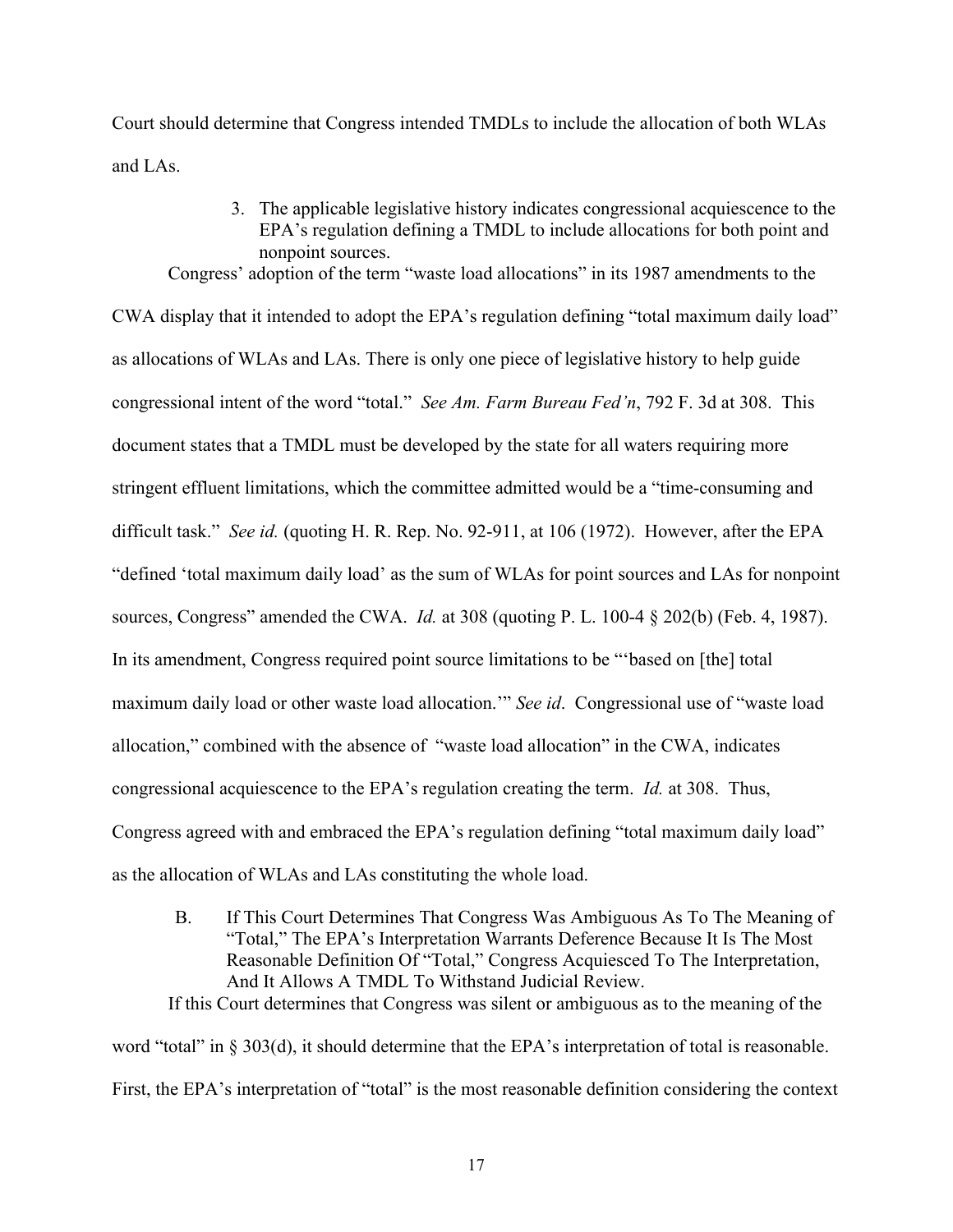in which "total" is used in § 303(d). Second, the 1987 amendment and historic use of the EPA's interpretation of "total" indicates congressional acquiescence to this interpretation. Third, the Administrative Procedures Act hard look requirements warrant granting deference to the EPA's interpretation of "total" so that it may adequately explain how it reached a particular "total." Lastly, the EPA's interpretation of "total" does not violate the federalism or constitutional avoidance canons because they still allow the states to implement a TMDL for waters that are under federal jurisdiction.

> 1. The alternative definitions of "total" warrant granting deference to the EPA's interpretation because the EPA's interpretation accords with one of those definitions.

The Supreme Court has held that where there are alternative dictionary definitions for a statutory term, the term is ambiguous and open to interpretation. *Nat'l R.R. Passenger Corp. v. Boston and Main Corp.*, 503 U.S 407, 408 (1992). In *National Railroad Passenger Corporation*, when analyzing the statute at issue on Chevron step-two, the court determined that the Interstate Commerce Commission's interpretation as most reasonable because it gave effect to the full statutory phrase compared to the lower courts isolated interpretation. *Id.* Here, the statutory term "total" has multiple dictionary definitions including: (1) "constituting or comprising the whole" and (2) "the total amount." *"Total," Merriam-Webster.com Dictionary* (Oct. 31, 2021), https://www.merriam-webster.com/dictionary/total. On its own "maximum daily load" would mean the single number comprising the maximum daily load. *See Am. Farm Bureau Fed'n*, 792 F. 3d at 297. The EPA's interpretation gives effect to the word "total," which is used as an adjective along with "maximum" and "daily" to modify "load." This is because the dictionary defines "total" as "constituting or comprising the whole" when it is used as an adjective. *"Total," Merriam-Webster.com Dictionary* (Oct. 31, 2021), https://www.merriamwebster.com/dictionary/total. Therefore, even if the plain language is found to be ambiguous,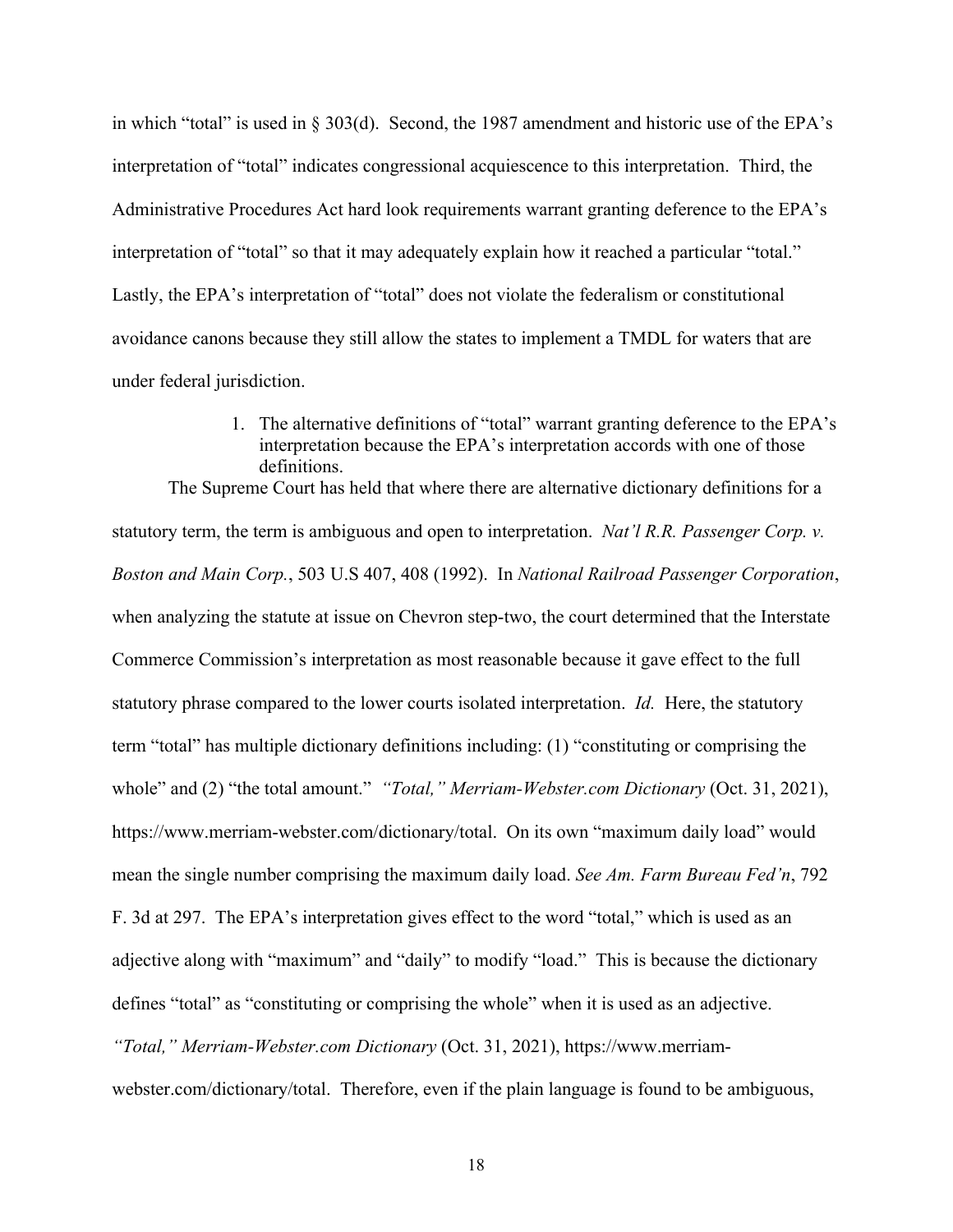the EPA's interpretation is the most reasonable interpretation because it gives effect to the word "total" as it would be defined when considering the statutory phrase.

> 2. The historical use of the EPA's regulation interpreting "total" shows congressional acquiescence to the EPA's past practice of using this interpretation.

Under the canon of past practice, this Court should uphold the EPA's interpretation of "total" because the interpretation's longtime use shows congressional acquiescence to its interpretation. The Supreme Court has supported their decision to uphold an agency rule based on past practice providing insight to congressional intent. *See Cuozzo Speed Tech., LLC v. Lee*, 136 S.Ct. 2131, 2134 (2016). As discussed, after the EPA "defined 'total maximum daily load' as the sum of waste load allocations for point sources and load allocations for nonpoint sources, Congress" amended the CWA. *Am. Farm Bureau Fed'n*, 792 F. 3d at 308 (quoting P. L. 100-4 § 202(b) (Feb. 4, 1987). In doing so, Congress required point source limitations to be "'based on total maximum daily load or other waste load allocation.'" *See id.* Further, the amendments did not define "waste load allocations[,]" and this phrase only appears in the EPA's regulations. *See id.* This indicates that Congress agreed with the EPA's interpretation because it adopted the terminology that only the EPA had used. *Id.* Therefore, this 1987 amendment should be construed as congressional acquiescence to the EPA's interpretation of "total." If Congress believed the EPA regulation unreasonably conflicted with its intent in enacting section 303(d), Congress would have created an amendment correcting the EPA's interpretation rather than adopting it.

> 3. The requirements of judicial review of a TMDL warrants granting deference to the EPA's interpretation because it will enable the EPA to show how it came to a particular "total."

If Congress did not unambiguously convey what it intended "total" to mean, this Court should grant deference to the EPA's interpretation to ensure that it can adequately explain how it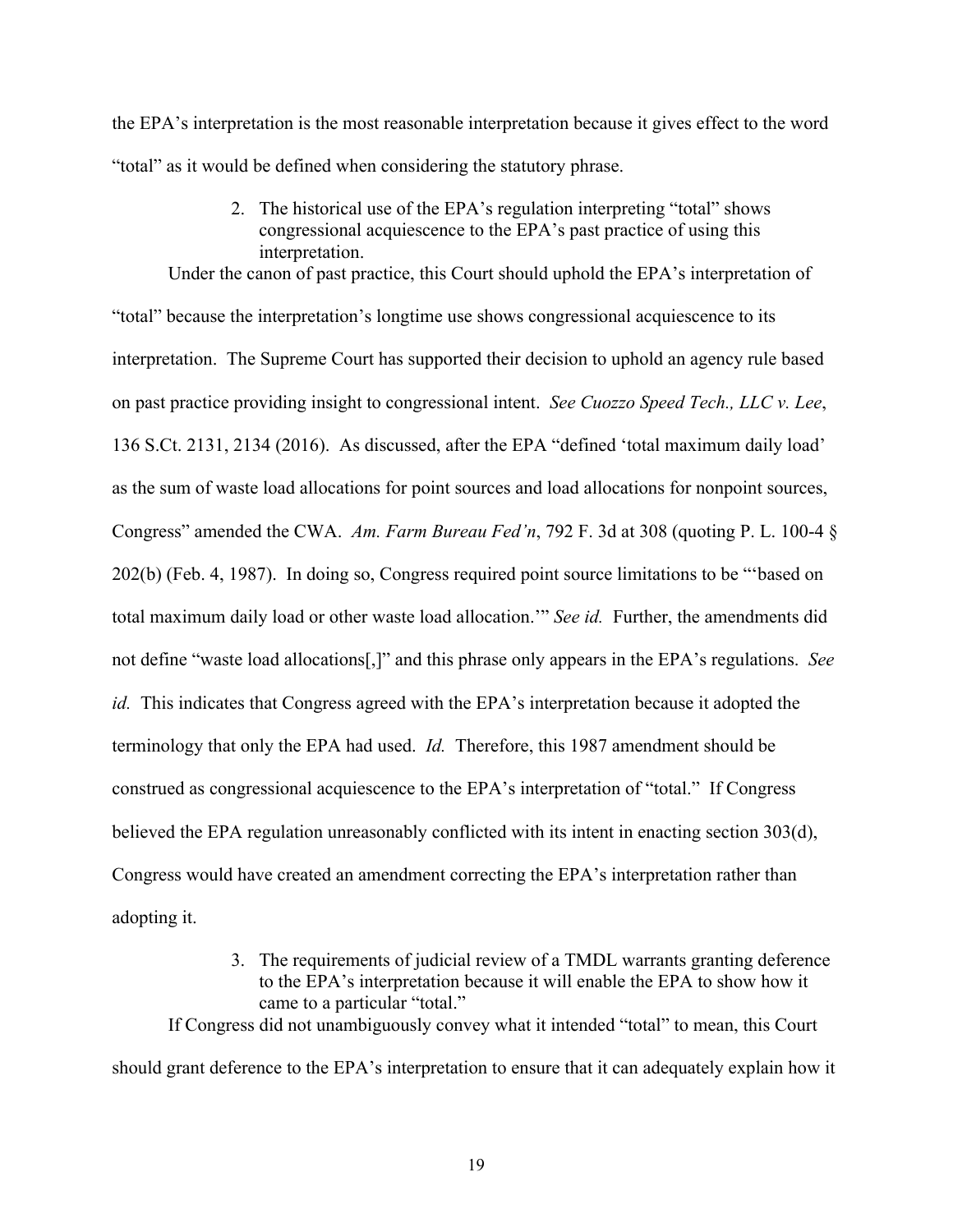created a TMDL. 5 U.S.C. § 706. The Administrative Procedure Act would mandate that the EPA demonstrate how it came to a particular "total" for a given TMDL even if it was only allowed to prescribe a sum. *See Am. Farm Bureau Fed'n*, 792 F. 3d at 298 (referencing *Cement Kiln Recycling Coal v. EPA*, 493 F. 3d 207, 255 (D.C. Cir. 2007)). Thus, the EPA must be enabled to set the allocations that constitute the whole load allocation to survive judicial review. *See id.* Further, the public would suffer from a lack of information about how the EPA arrived at a "total" because they would not have the requisite information to challenge a TMDLs limitations on point and nonpoint sources. Therefore, this Court should defer the highly scientific process of determining the "total" for a TMDL to the EPA to preserve its ability to survive judicial review.

4. The EPA's interpretation does not violate the federalism canon nor the constitutional avoidance canon because New Union may still choose how to implement the TMDL, and Lake Chesaplain is subject to federal jurisdiction. The EPA's interpretation does not violate the federalism or constitutional avoidance

canon because the allocations allow New Union to choose how it will implement the TMDL. Under the federalism canon, "[i]f Congress intends to alter the 'usual constitutional balance between the States and the Federal Government,' it must make its intention to do so 'unmistakably clear in the language of the statute.'" *Gregory v. Ashcroft*, 501 U.S. 452, 460-61 (1991). Where the authority of the Federal government does not clearly extend to allow a certain statutory interpretation, the Supreme Court has invoked the constitutional avoidance and federalism canon to reject such interpretations. *Solid Waste Agency of N. Cook Cnty. v. United States Army Corps of Eng'rs*, 531 U.S. 159, 174 (2001). First, the EPA's interpretation does not violate the federalism canon because the provisions that could be viewed as affecting state sovereignty to regulate land use are explicitly permitted by Congress or too general to alter state sovereignty in an extreme way. *See Am. Farm Bureau Fed'n*, 792 F. 3d at 302. Further, the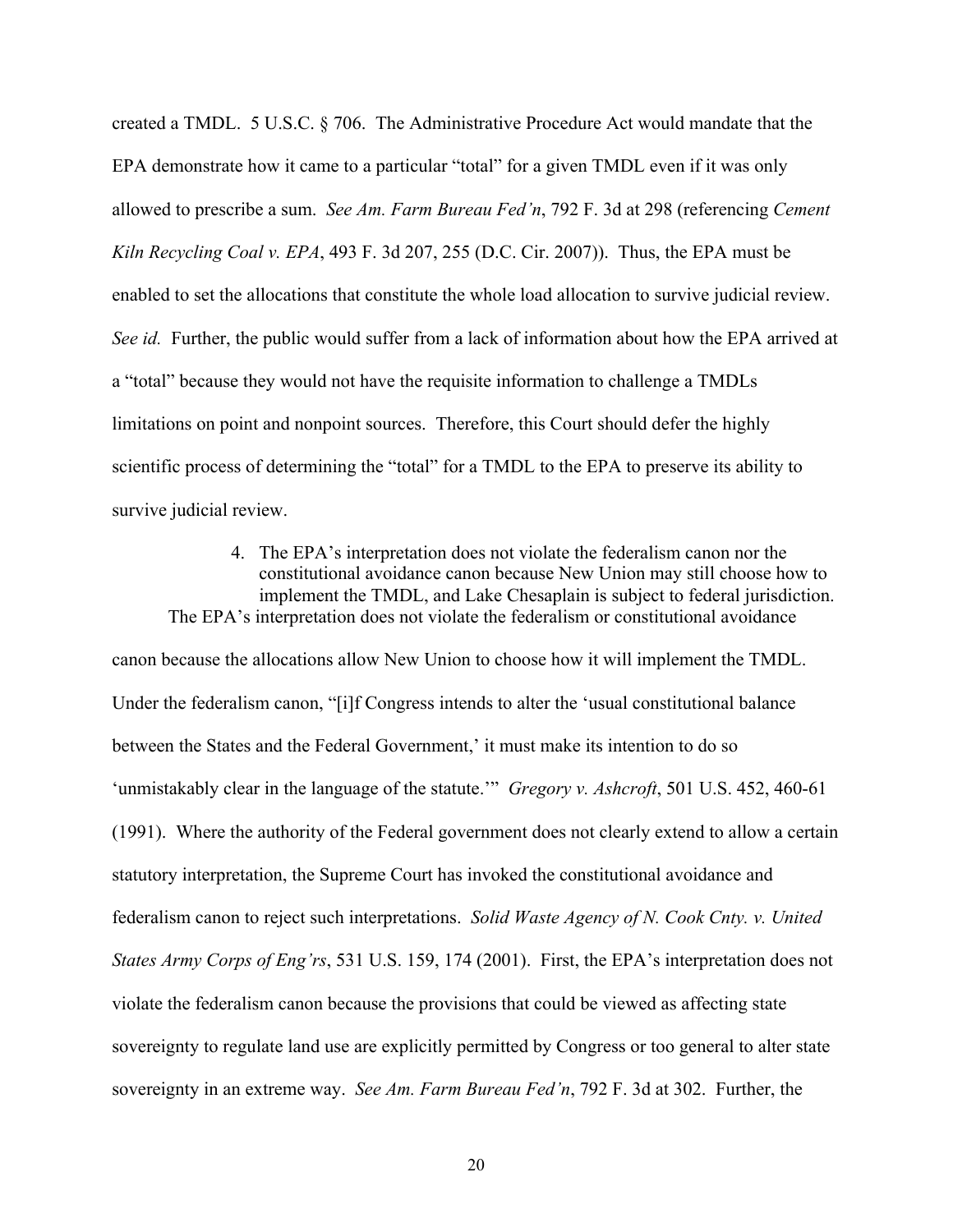prescription of certain TMDL allocations by the EPA does not dictate the approach states must utilize to meet those allocation limits. *Am. Farm Bureau Fed'n*, 792 F. 3d at 302*.* Thus, there is even less concern of federal government encroachment on state sovereignty because states can still choose how to meet the EPA's prescribed allocation limits. Rather, these allocation limits serve as a tool for the EPA to ensure that states are working towards the goal of remedying impaired waters–a requirement under the CWA. *See* 33 U.S.C. §§ 1251(a) and 1313(d).

Additionally, there is also no issue with the EPA's regulations under the federalism canon because Lake Chesaplain is likely a navigable water under the Clean Water Act, and thus, Lake Chesaplain is subject to federal jurisdiction. In *Rapanos v. United States*, the Court explained that an intrastate lake, "which could affect interstate or foreign commerce," is a navigable water subject to the CWA. 547 U.S. 715, 724 (2006). It is likely that Lake Chesaplain is a navigable water because it is a fifty-five mile long and five-mile-wide natural lake with a great deal of historic interstate commerce. *See* R. at 7. Since the record indicates that tourism "from the entire mid-north region of the country" has been affected by the water quality in Lake Chesaplain, it is reasonable, within these limited facts, to assume that Lake Chesaplain does affect interstate commerce. R. at 7. Further, the vacation housing market has likely affected outof-state property owners because out-of-state owners of lakeside property could have had the value of their property decreased due to Lake Chesaplain's condition. *See id.* Therefore, this Court should not invoke the federalism or constitutional avoidance canons because the EPA's authority is allowed by statute, does not completely limit state sovereignty, and Lake Chesaplain is subject to the EPA's jurisdiction under the CWA.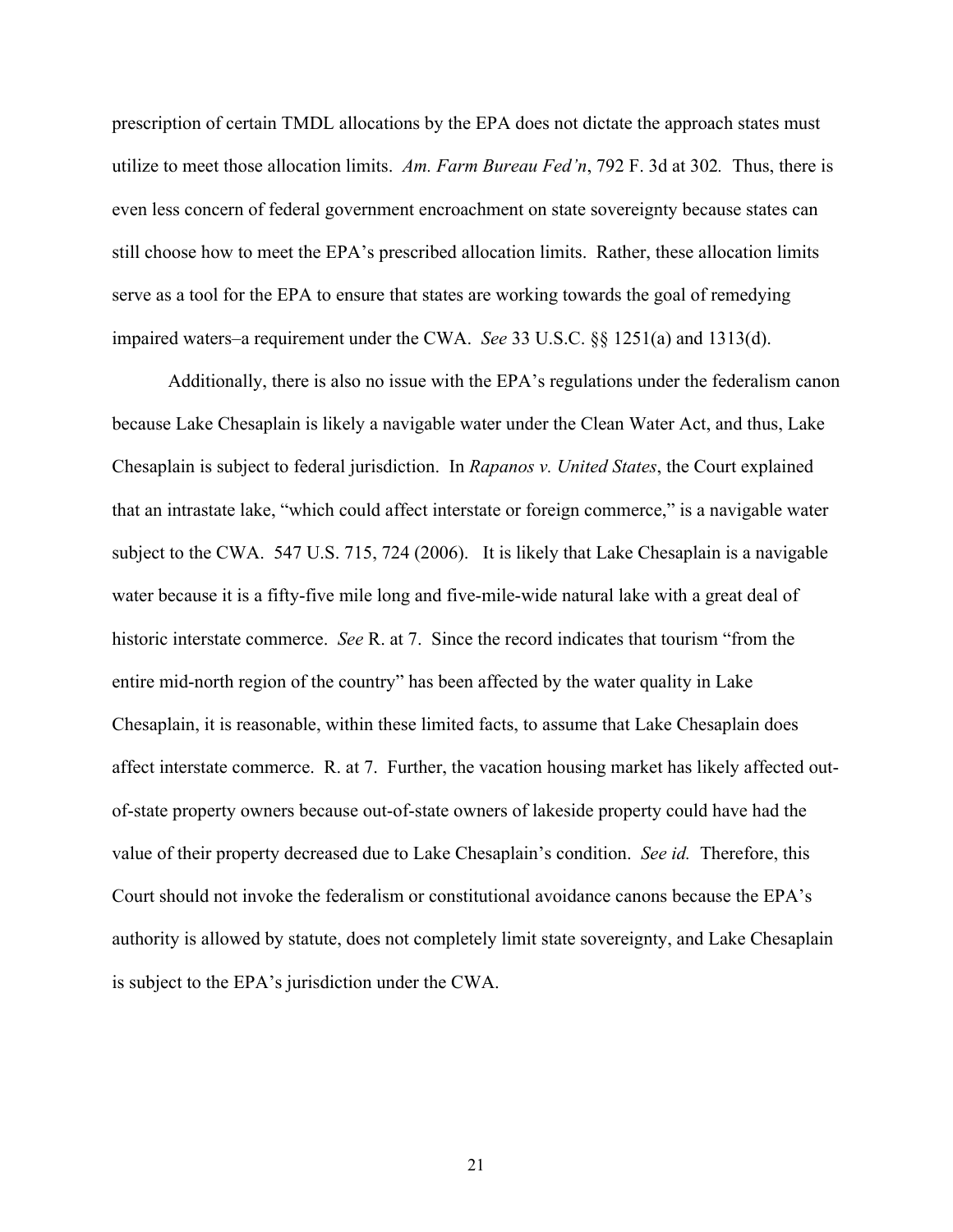III. CHEVRON AND MEAD DEFERENCE SHOULD BE AFFORDED TO THE KNOWLEDGEABLE ADMINISTRATIVE BODY WITH TECHNICAL EXPERTISE, WHICH IN THIS CASE IS THE EPA. The EPA's adoption of a TMDL for the Lake Chesaplain Watershed consisting of an

annual pollution loading reduction to be phased in over five years does not violate the CWA section 303(d) requirements for a valid TMDL. As noted above, *Chevron* requires courts to determine whether Congress expressed unambiguous intent in the statute. *Chevron* demands that courts defer to the administrative agency's interpretation, as they are the experts in promulgating these policies. *Chevron*, 467 U.S. at 482. If the statute is ambiguous with respect to the specific issue, the question for the court is whether the agency's interpretation is based on a permissible construction. *Id*. at 483. When the agency has acted reasonably, the court must defer to the agency's decision, regardless if there is a "more reasonable" interpretation. *Id*. at 845 (citing *United States v. Shimer*, 367 U.S. 374, 382, 383 (1961)). Furthermore, the EPA deserves substantial deference as the regulatory body Congress identified to promulgate the CWA. Where "Congress delegated authority to the agency generally to make rules carrying the force of law, and . . . the agency interpretation claiming deference was promulgated in the exercise of that authority," *Mead* deference should be afforded. *United States v. Mead Corp.*, 533 U.S. 218, 226- 27 (2001). Courts acknowledge the EPA's authority to fill the CWA's considerable gaps on how to promulgate particular rules. *Pronsolino*, 291 F.3d at 1131. The Supreme Court held this is especially true when an agency is charged with administering a complex statutory scheme requiring technical or scientific sophistication. *Brand X.*, 545 U.S. at 1002-03.

Here, the § 303(d) terms to establish TMDLs are unclear and undefined, because there are no particular time constraints explicitly demanded for the implementation of a TMDL. *Am. Farm Bureau Fed'n v. EPA*, 792 F.3d 281, 296 (3d Cir. 2015). The CWA's references to water quality standards require *only* that a TMDL sets load levels "necessary to attain and maintain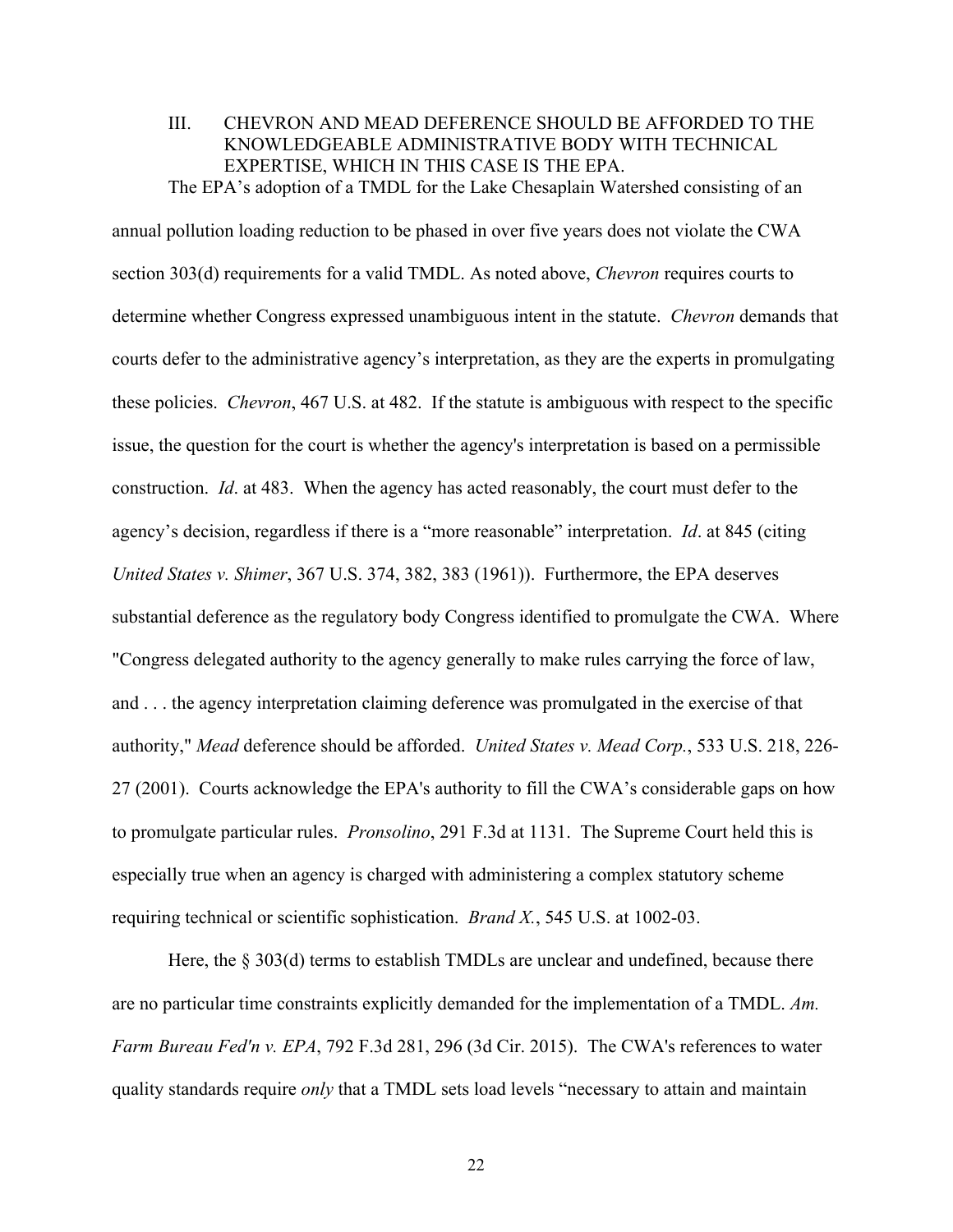applicable water quality standards." 33 U.S.C. § 1313(d)(1)(C). The language of the CWA does not necessitate that the standards of a TMDL be met at all times, just that the TMDL is set to eventually reach a WQS for that particular type of waterway. *Am. Farm Bureau Fed'n*, 792 F.3d at 296. Furthermore, there is a split of authority on the interpretation of the term "daily." *Id.* at 297. In this case, the statute's language is ambiguous and the application is inconsistent, so the Court must look to whether the EPA's interpretation and application of this rule in the Lake Chesaplain TMDL is acceptable. The CWA is also a highly technical statute, with standards that require constant oversight and particularized knowledge to implement. Thus, the CWA's "silence on whether applicable criteria must be achieved at all times or may be periodically violated," requires the Court to defer to the EPA and determine whether the administrative body has reasonably implemented Congress's intent. *Id*. at 296

# IV. THE LANGUAGE AND PURPOSE OF THE CWA SUPPORTS THE EPA'S DECISION TO ALLOW A PERCENT TOTAL MAXIMUM DAILY LOAD ALLOCATION.

Where the ordinary meaning of a word is incongruous with the function of the statute, courts may consider the statute's overall purpose to inform the word's meaning. *United States v. American Trucking Ass'ns*, 310 U.S. 534, 543 (1940). The language of §303(d) of the CWA has caused a divide in the circuit court's application of the definition of TMDL. *Am. Farm Bureau*, 792 F.3d at 297. The plain meaning of the word "daily" cannot be taken on its face because it is incompatible with the function and the purpose of the statute. The Court here must look to whether the EPA's interpretation serves the purpose of the CWA. The CWA's goal is to limit pollutant discharge to eventually eradicate all pollution of United States waterways. 33 U.S.C. § 1251. A percent reduction TMDL promotes the goals of Congress and does not overstretch the boundaries of statutory interpretation.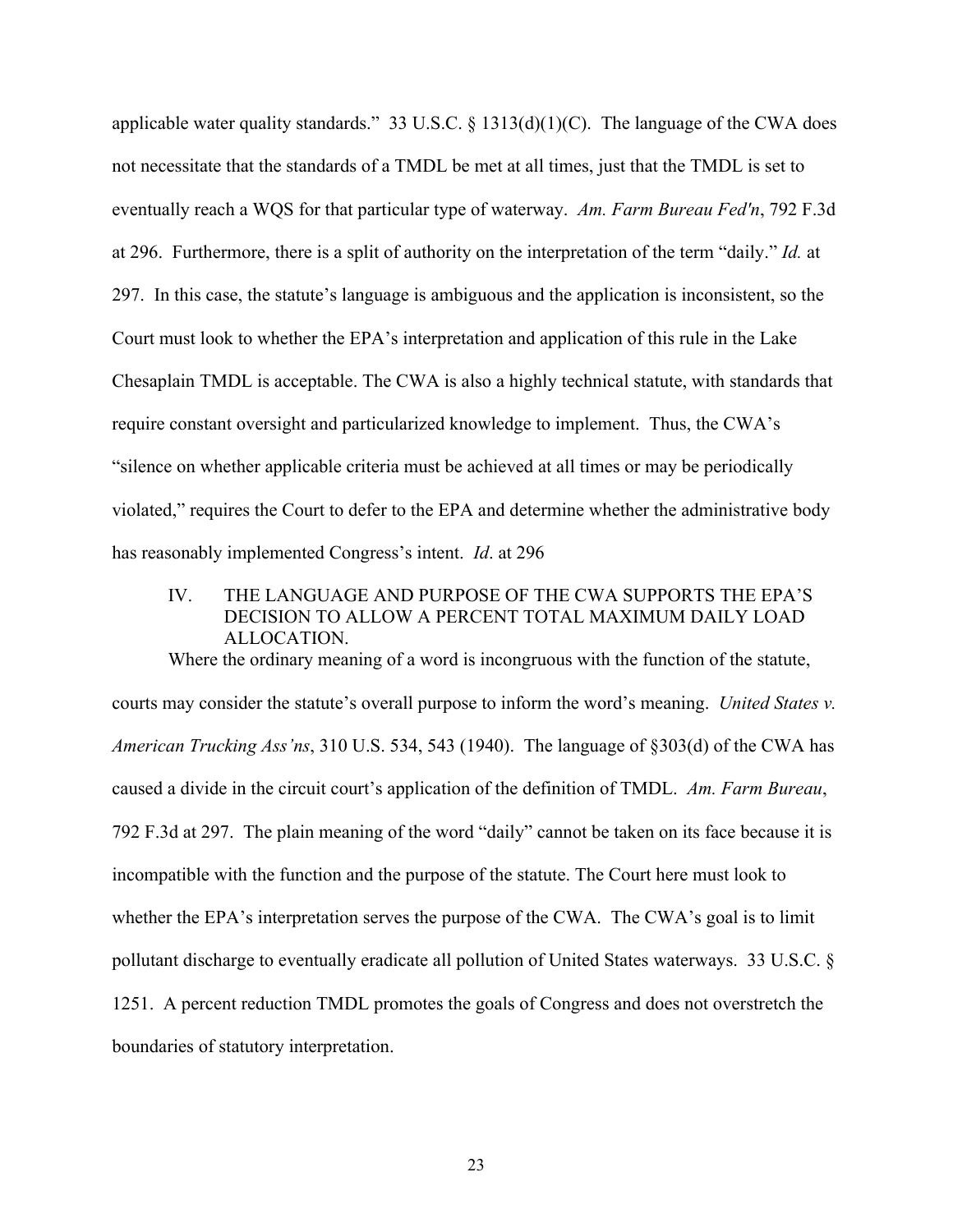A. The TMDL Stated in Percent Reductions Would Limit Daily Discharge, Promoting The Purpose Of The CWA.

The implementation of phased percentage reduction in phosphorus loading achieves the purpose of the CWA. The purpose of the CWA is to prevent, reduce, and eliminate pollution in order to "restore and maintain the chemical, physical, and biological integrity of the Nation's waters." 33 U.S.C. § 1251(a). Section 303(d)'s direction to calculate a "total maximum daily load" gives only the guidance that the TMDL must be set at a level "necessary to implement the applicable water quality standards with seasonal variations and a margin of safety." 33 U.S.C. § 1313(d)(1)(C). Thus, the CWA's guidance stating that "TMDLs *can* be expressed in terms of either mass per time, toxicity, or other appropriate measure" is correctly read in a way which is permissive of various TMDL standards, so long as they promote the purpose of the CWA. 40 C.F.R. § 130.2(i) (emphasis added).

TMDLs are primarily informational tools that allow the states to proceed from the identification of waters to the required creation and implementation necessary water quality control plans. *See Alaska Ctr. for the Env't v. Browner*, 20 F.3d 981, 984-8 (9th Cir. 1994). Although the ultimate objective of the CWA was to eliminate all discharges of pollutants into the navigable waters by 1985, the statute sets forth a scheme of phased compliance. *Weinberger v. Romero-Barcelo*, 456 U.S. 305, 317 (1982). This is exemplified in *Weinberger v. Romero-Barcelo*, where the Supreme Court ruled that immediate changes in compliance measures with the CWA are not necessary except in circumstances which pose imminent and substantial danger to health and welfare of the public. *Id*. (citing 33 U.S.C. § 1364(a)). In *Weinberger*, citizens and officials of Puerto Rico brought an action against officials of the Navy regarding violations of the CWA. *Id.* at 307. The district court found that respondents violated the CWA, but refused to issue an injunction, believing that it was not necessary to encourage swift compliance by the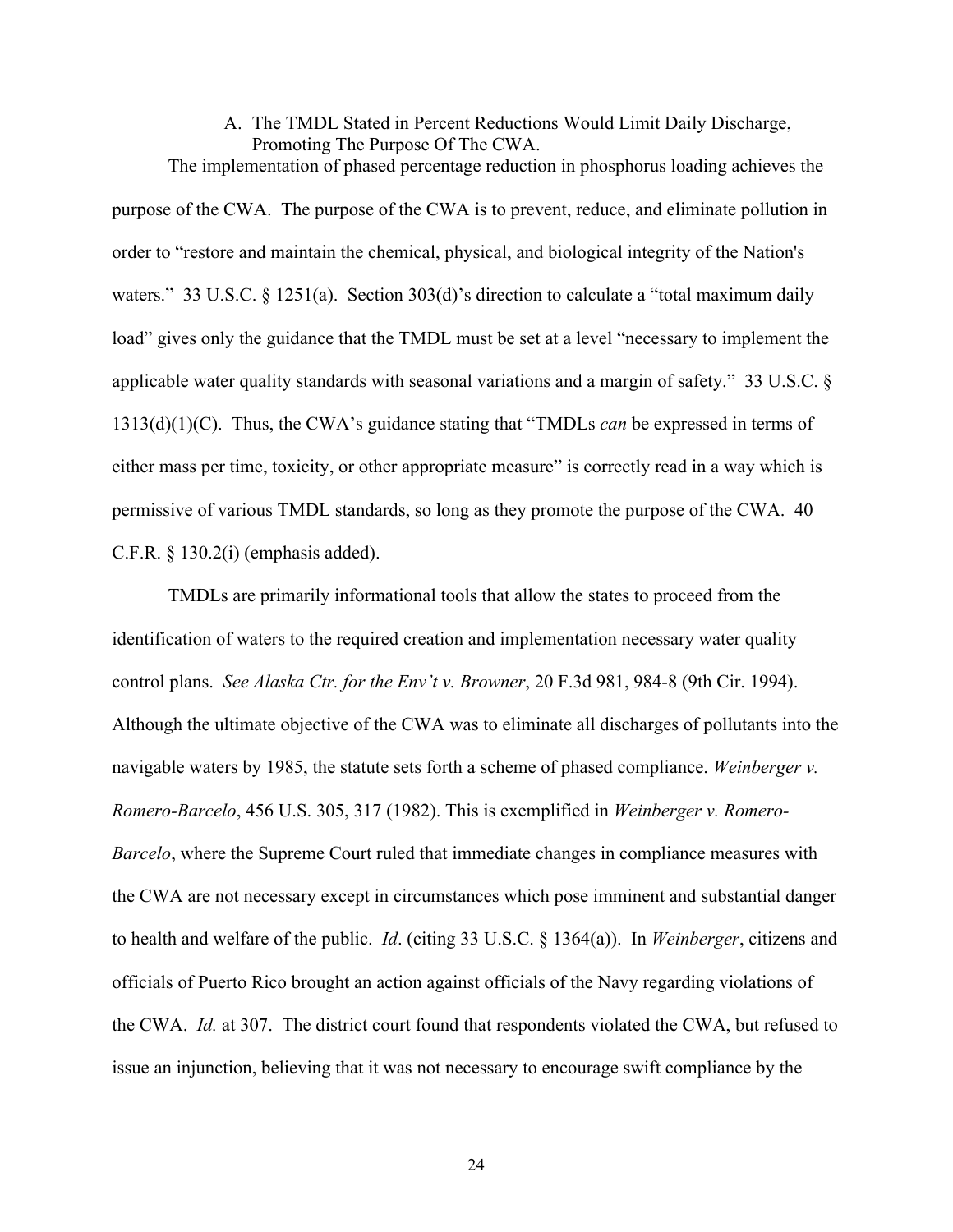Navy. *Weinberger*, 456 U.S. at 309. The Supreme Court affirmed the district court's withholding of an injunction—even though it allowed the Navy to continue violating the statute while it obtained the requisite permit—as an acceptable application of the district court's equitable discretion. *Id.* at 307.

The Court here has the same authority to affirm the EPA's proposed TMDL and rejection of the New Union TMDL. The district court, like the court did in *Weinberger*, could have imposed stipulations with regard to the TMDL which allowed the EPA to potentially alter the terms as needed without vacating the EPA TMDL entirely. While the court in *Weinberger* dealt with the implementation of the NPDES, another regulatory scheme under the CWA, TMDLs and NPDES function in similar ways. Thus, the ruling in *Weinberger* is still applicable as another pollution limiting regulatory scheme within the CWA, which both have the purpose of reducing pollutants and improving the quality of United States waters.

The CLW might argue advancing "the purpose of the [CWA]" cannot lead to extravagant interpretations, and that imposed limits are also a part of the purpose of any statute. *Rapanos v.*, 547 U.S. at 752. Here, there are limits well defined within the parameters of the CWA. The EPA's interpretation can hardly be categorized as extravagant. The outcome results in total reduction in discharge into United States waterways and an improvement in Chesaplain Lake's biological health. The hardline rules of reduction in discharge for the improvement of the waterway have been followed, and even exceeded.

# B. The CWA's Language Shows The Lake Chesaplain TMDL Is Adequate To Ensure Achievement Of Water Quality Standards. When construing the text of a statute, the courts should "look first to its language, giving the words used their ordinary meaning." *Levin v. United States*, 568 U.S. 503, 513 (2013). In

*Nat. Res. Def. Council, Inc. v. Muszynski*, 268 F.3d 91, 98-99 (2d Cir. 2001), the Second Circuit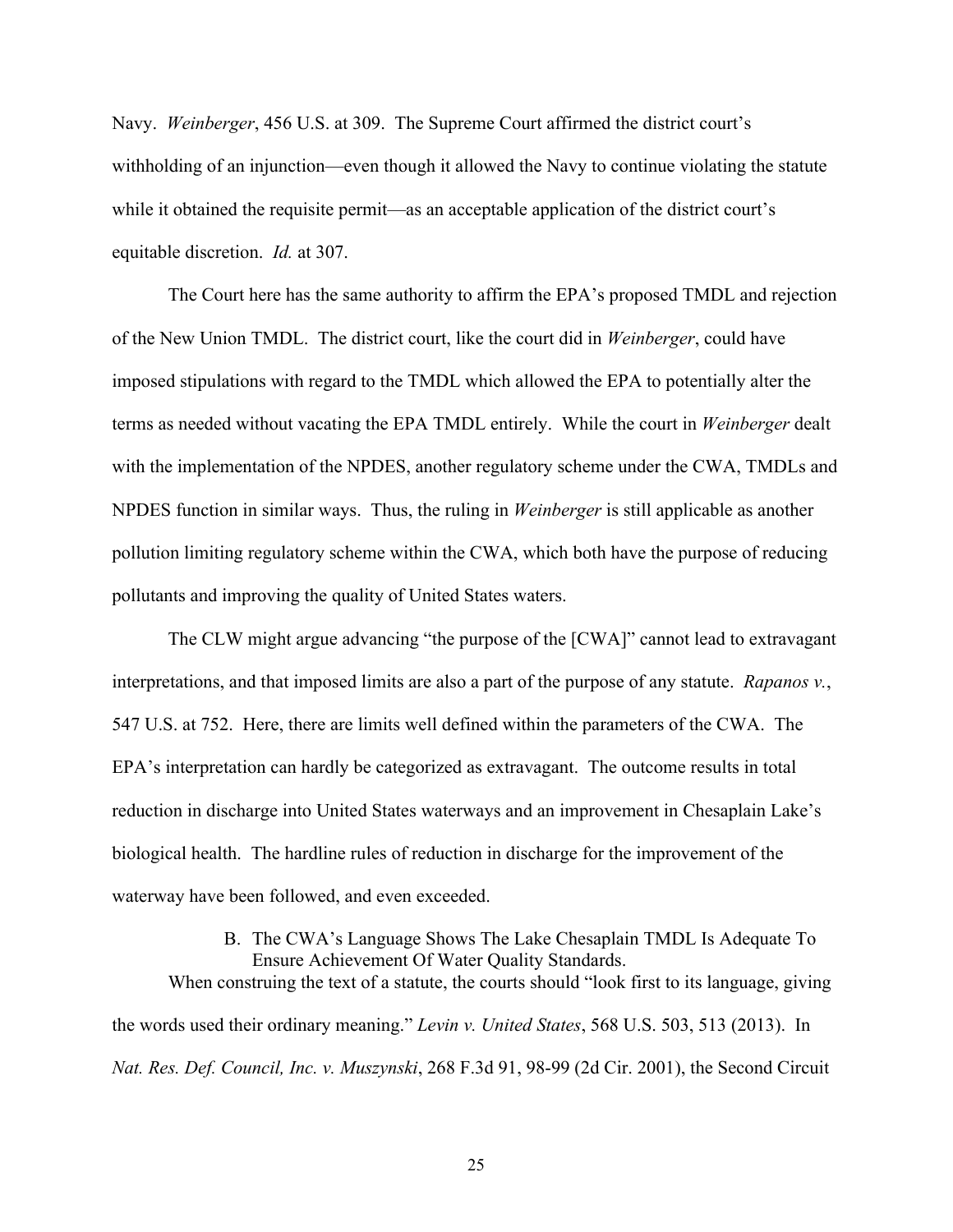opined that the term "daily" is not as obviously construed as other circuits have determined. Where there are several options in promulgating a rule, the statute should be interpreted in a way that avoids absurd results. *See, e.g., United States v. Hendrickson*, 26 F.3d 321, 336 (2d Cir. 1994). The court in *United States v. Dauray* notably considers a regulation that would prohibit an interpretation of a statute that effectively has the same outcome as an absurd result. 215 F.3d 257, 264 (2d Cir. 2000).

TMDL is defined in terms of the "greatest amount of [a pollutant] that a water can receive without violating water quality standards." *Nat. Res. Def. Council, Inc. v. EPA*, 301 F. Supp. 3d 133, 140 (D.D.C. 2018) (citing 40 C.F.R. § 130.2(f)). TMDLs can be expressed in terms of mass per time, toxicity, or other appropriate measures. 40 C.F.R. § 130.2(i). The only requirement established by § 303(d) is that each state include in its continuing planning process "adequate implementation, including schedules of compliance, for revised or new water quality standards." *Pronsolino*, 291 F.3d at 1140. TMDLs must be implemented by states to the extent required to prevent the loss of federal funding. *See id*.

In *Nat. Res. Def. Council, Inc. v. Muszynski*, for example, the Second Circuit held that a TMDL could be expressed as "an hourly, weekly, monthly, or annual load." 268 F.3d at 98. The Second Circuit Court of Appeals reasoned that a literal construction of the term "daily" would be "absurd, especially given that for some pollutants, effective regulation may best occur by some other periodic measure than a diurnal one." *Id*. at 99. *Nat. Res. Def. Council, Inc. v. EPA* limits the ruling in *Muszynski*, however, stating "[i]n this circuit . . . agencies seeking to demonstrate absurdity have an exceptionally high burden." 301 F. Supp. 3d at 143 (citing *Friends of the Earth v. EPA*, 446 F.3d 140, 146 (D.C. Cir. 2006)). The D.C. Circuit Court does not clearly define what constitutes a sufficient showing of absurdity, only that circumstances caused by the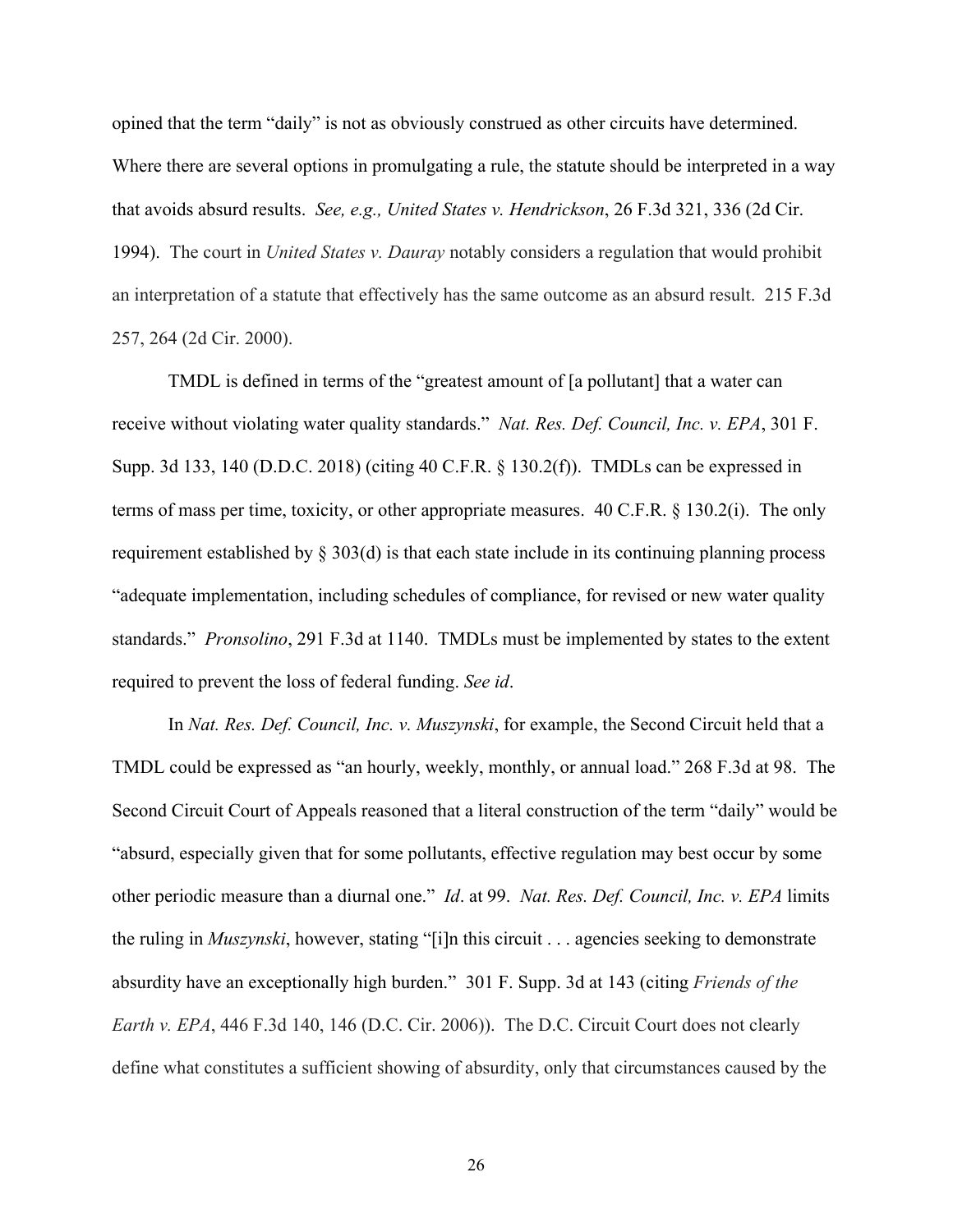agency's own decisions will not be considered in a favorable light. *See id*. Rather, the court simply concludes without explanation that the EPA did not meet the standard in that case. *Nat. Res. Def. Council, Inc. v. EPA* 301 F. Supp. 3d at 143. However, the court in *United States v. Dauray* notably considers a regulation that *would prohibit an interpretation of a statute which would effectively have the same outcome* as an absurd result. 215 F.3d at 264 (emphasis added).

The Chesaplain TMDL as implemented by New Union is considered an absurd result for two reasons. First, a daily load allocation would be ineffective and would not achieve the purpose of improving water quality in an area where the main source of phosphorus loading cannot be regulated by the EPA, much less on a daily basis. The EPA regulation requires a state, as part of its TMDL submission, not only to establish the total maximum level of pollutant loading for a water body, but to allocate that level of loading among CWA permitted point sources in the watershed, taking into account the non-permitted nonpoint sources and natural background sources. 40 C.F.R. § 130.2(i). As applied here, two of the major sources of pollution that the EPA must account for are non-point sources. R. at 9. These sources are 1) ten large-scale hog production facilities, also known as CAFOs, and 2) second home development on the Lake Chesaplain shoreline. R. at 9. Both of these sources, however, are exempt from CWA permitting. *See* 33 U.S.C. § 1362(14). Additionally, while CAFOs comply with their respective regulations, CAFOs still are the biggest contributing source of phosphorus to Chesaplain Lake, and the suggested TMDL cannot regulate CAFOs phosphorus contribution in the process. R. at 9. Second, the rejection of the TMDL would be considered an absurd result as noted in *Dauray*, because the regulation which is being rejected (the EPA's proposed TMDL) would have the same result as the New Union TMDL, both of which would effectively reduce phosphorus loading into Lake Chesaplain.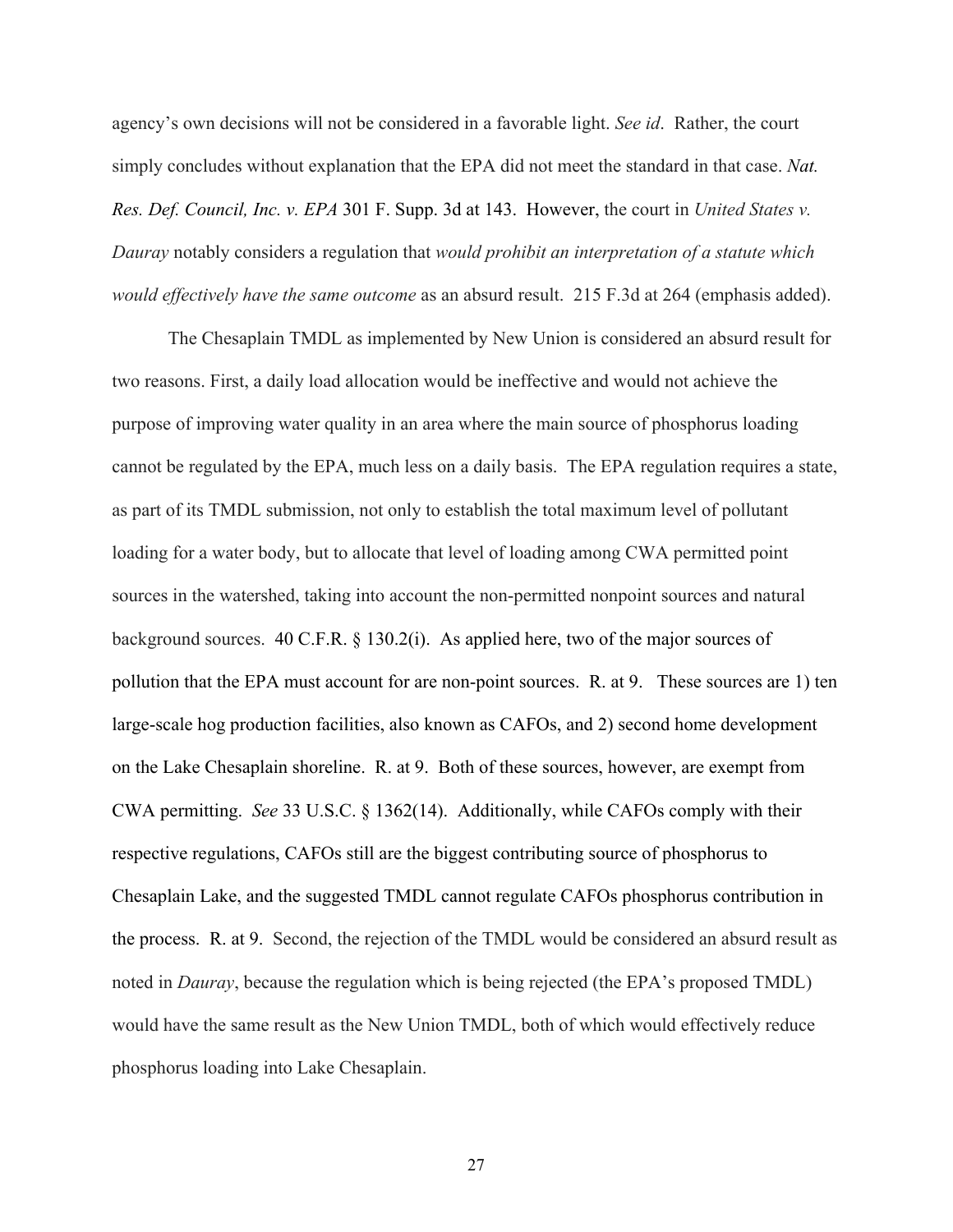Furthermore, when pollution standards are imposed over a period of time, it is unlikely the polluter will continue to discharge at the same levels and then suddenly reduce their discharge sharply to meet compliance standards. Technology limitations and cost feasibility points to the likelihood of a gradual change. Therefore, while the TMDL is not expressed explicitly as a daily load value, the effect of a percent reduction would still lead to an improvement in water quality and thus is a permissible interpretation of the CWA.

While CLW may argue that *Natural Resource Defense Council, Inc. v. EPA*, is dispositive in determining whether a TMDL expressed in terms other than daily load is appropriate, those facts are readily distinguishable from the case at bar. *See generally Nat. Res. Def. Council, Inc. v. EPA*, 301 F. Supp. 3d at 133. There, a TMDL for the Anacostia River was established by ascertaining the amount of trash that flowed into the river with the stormwater, and then established the amount of trash that had to be captured or removed from the water body after adding a five percent margin of safety. *Id*. at 139. The court there held the plain meaning and enforcement of the EPA's regulations demand that "maximum load" be established as limiting a quantity of pollutants *added* to the water, not *removing* quantities of pollutants. *Id*. at 141. While there is a circuit split regarding the definition of "daily," the court there held the meaning of "maximum" and "load" is clearly established, and the EPA's approval of the TMDL was inappropriate. *Id.* Here, the EPA did not approve a TMDL that suggested the removal of any material. The TMDL properly sets a maximum limit by considering historical trends and calculated a reduction plan based off the information in the Chesaplain Supplemental Report. R. at 9. Where a TMDL sufficiently establishes a maximum load allocation which is pursuant to the goals of the CWA, there is no reason to challenge the EPA's decision.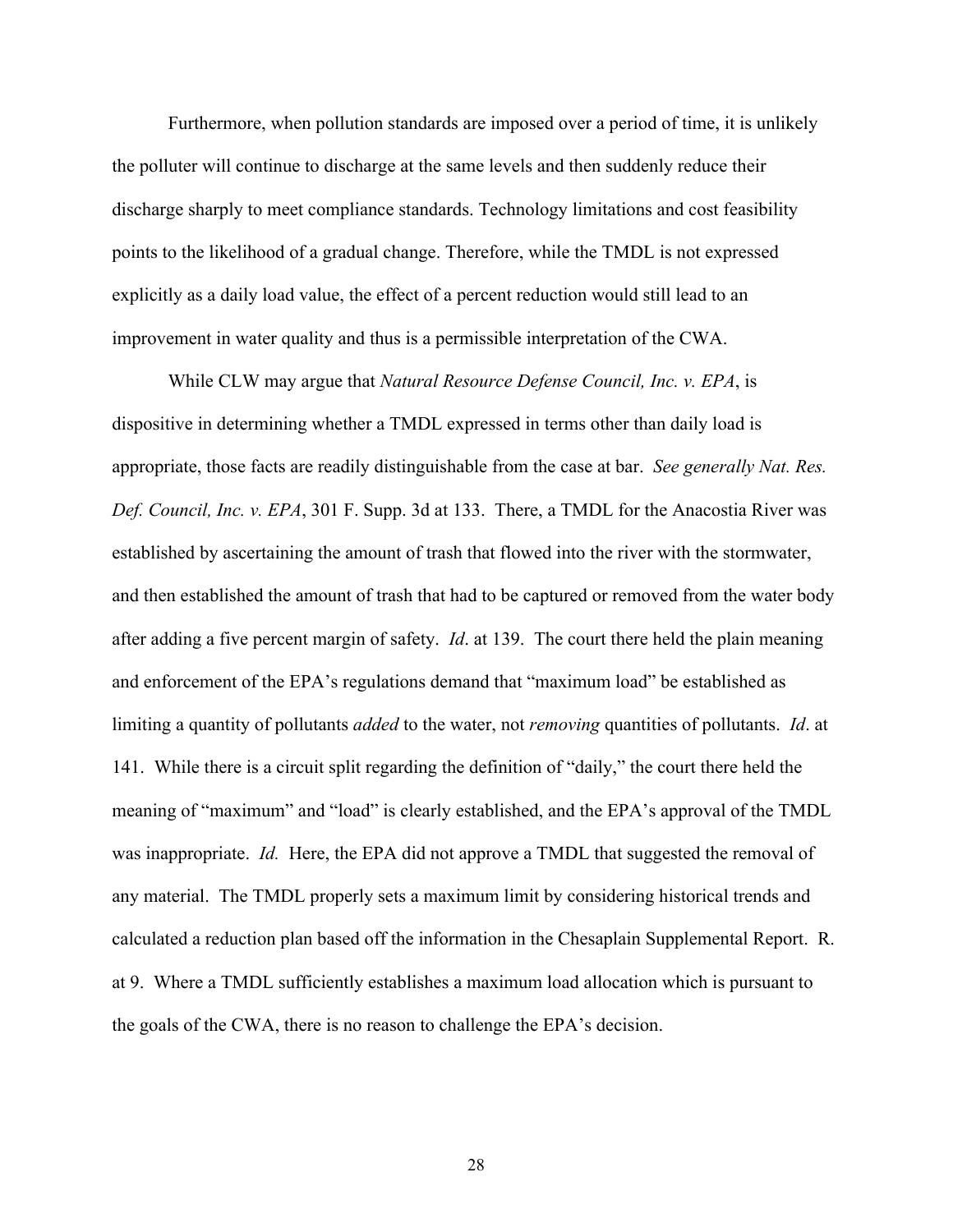V. THE EPA'S ADOPTION OF A CREDIT FOR ANTICIPATED BMP POLLUTION REDUCTIONS WAS NOT ARBITRARY OR CAPRICIOUS BECAUSE THERE IS NO "REASONABLE ASSURANCE" STANDARD FOR ALLOCATION OF BMP CREDIT.

A TMDL is an informational guide to the total amount of a pollutant from point sources, nonpoint sources, and natural background, that a water quality limited segment can tolerate before violating the applicable WQS. *See In re City of Moscow, Idaho*, 10 E.A.D. 135, 2001 WL 988721, at \*4 (EAB July 27, 2001). BMPs, on the other hand, are "schedules of activities, prohibitions of practices, maintenance procedures, and other management practices to prevent or reduce the pollution of 'waters of the United States.'" 40 C.F.R. § 122.2; cf. *Natural Res. Def. Council, Inc. v. EPA*, 808 F.3d 556, 579 (2d Cir. 2015). Point source pollution is controlled directly by the CWA's federal permit program. *Oregon Nat'l Desert Ass'n v. Dombeck*, 172 F.3d 1092, 1096 (9th Cir. 1998). By contrast, nonpoint source pollution "is not regulated directly by the [CWA] and is instead left to the States to regulate under state programs." *Id.*; *See Sierra Club v. Meiburg*, 296 F.3d 1021, 1025 (11th Cir. 2002) (holding that nothing in the CWA requires the implementation and compliance of BMP for nonpoint sources, which Congress left optional to the states); s*ee also City of Arcadia v. U.S. EPA*, 265 F.Supp.2d 1142, 1144-45 (N.D. Cal. 2003). States have the obligation of setting the TMDL with BMPs and submitting them to the EPA for approval. However, if the EPA disapproves of the TMDL, the EPA can set a new TMDL itself. 33 U.S.C. § 1313(d)(2).

This Court should affirm the decision of the lower court, because there is no "reasonable assurance" standard for the adoption of a credit for anticipated BMP pollution reductions and the EPA's allocation of the BMP credit is not arbitrary or capricious.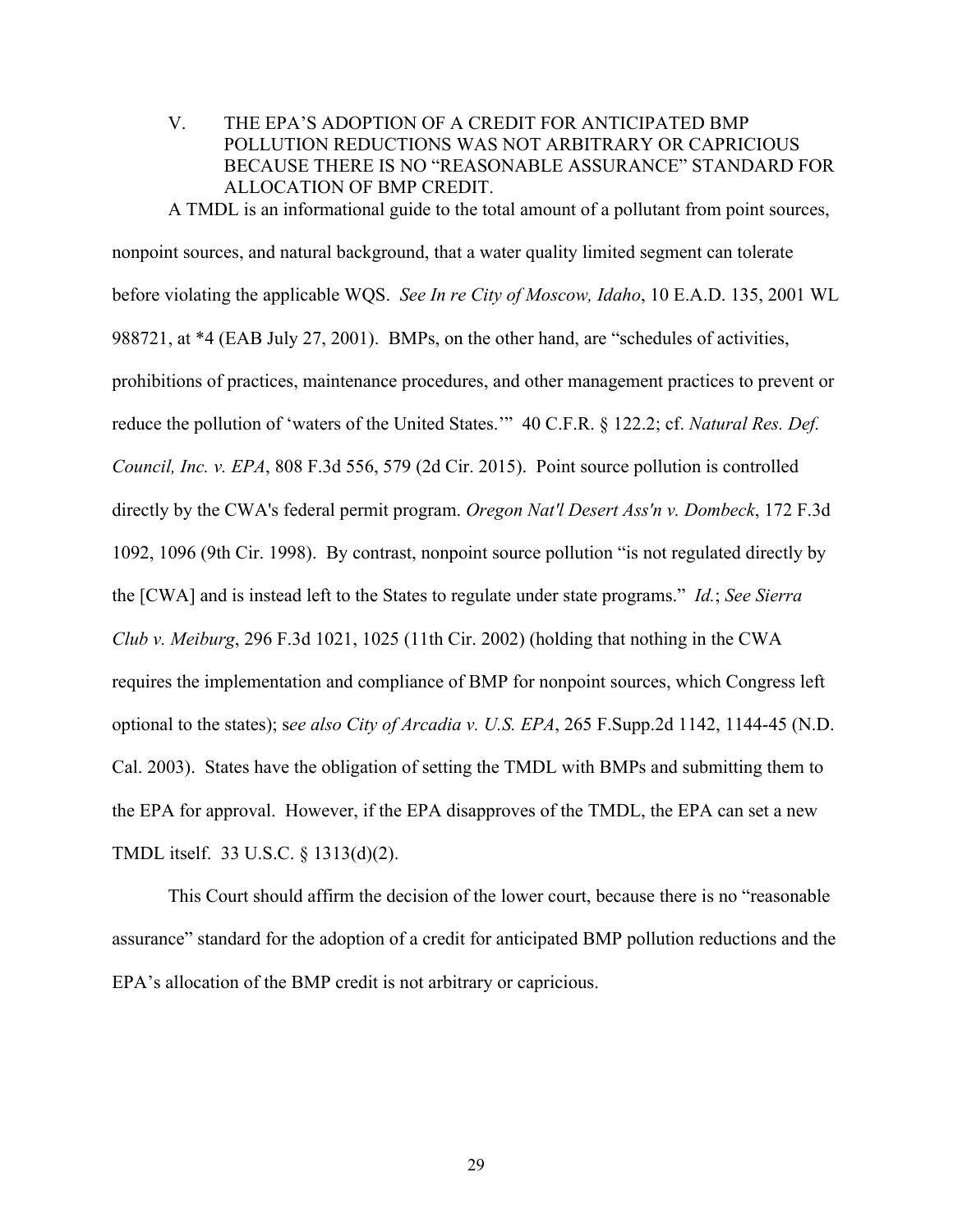# a. The "Reasonable Assurance" Standard Is Not Applicable To BMP Credit For Pollution Reductions Because It Was Never Adopted By The EPA.

The district court correctly ruled that there is no "reasonable assurance" standard for the adoption of a credit for anticipated BMP pollution reductions because the "reasonable assurance" standard has not been adopted by the EPA for BMP credit. TMDLs are primarily informational tools that allow the states to proceed from the identification of waters to the required creating and implementing necessary water quality control plans. *See Alaska Ctr. for the Env't v. Browner*, 20 F.3d 981, 984-85 (9th Cir. 1994). A TMDL is only a step toward the improvement of WQS by informing the design and implementation of pollution control measures. *Idaho Sportsmen's Coal. v. Browner*, 951 F. Supp. 962, 966 (W.D. Wash. 1996). The CWA uses different methods to control pollution released from point sources and nonpoint sources. *Pronsolino*, 291 F.3d at 1126. The EPA requires a TMDL, whether it is developed for point sources only or nonpoint and point sources, to provide a "reasonable assurance" that the wasteload allocations contained in the TMDL will be achieved. EPA, *Guidelines for Reviewing TMDLs under Existing Regulations issued in 1992* (2002), https://www.epa.gov/tmdl/guidelines-reviewing-tmdls-under-existingregulations-issued-1992.

Here, the EPA's BMP credit is part of the TMDL to reduce the stringency of wasteload allocations for point sources. However, the EPA does not need to show that reductions will be achieved because this standard has never been adopted by the EPA through notice and comment rulemaking and the CWIP is not an implementation program. R. at 16. The EPA's guideline for reviewing TMDLs does not require a "reasonable assurance" standard for allocating BMP credit—this standard is appliable for the issuance of NPDES permits for waters impaired by point sources only and for the WLA for nonpoint source control measures for waters impaired by both point and nonpoint sources. *Id.* The BMP credit is not a practice made to control measures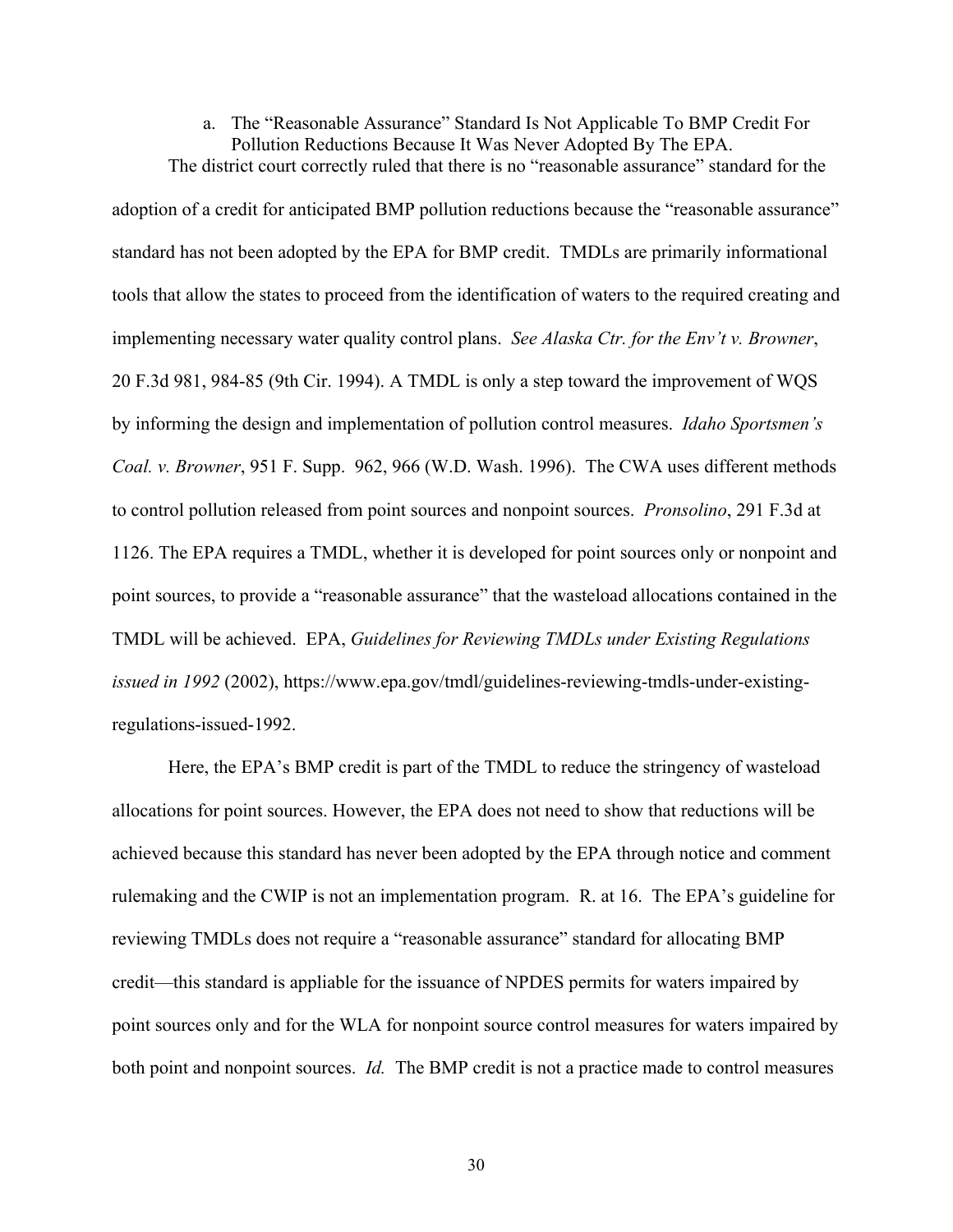to achieve expected load reductions; instead, it is a suggested practice to make the load allocations more practicable (which are within the EPA's control) and wasteload allocations less stringent (which are within New Union's control). R. at 15. Because EPA's calculation of wasteload and load allocation is a matter of the EPA applying its regulatory standards, the appropriate standard of review is not "reasonable assurance," but "arbitrary and capricious."

## b. The EPA's BMP Credit Adoption Is Not Arbitrary and Capricious Because The TMDL Does Not Require Implementation Or Compliance For Nonpoint Sources.

The EPA's adoption of a credit for anticipated BMP pollution reductions is not arbitrary or capricious because the TMDL is an informational tool that does not require implementation of BMPs for nonpoint sources. This Court must apply a highly deferential "arbitrary and capricious" standard of review when evaluating the EPA's action because this is a matter of the EPA applying its regulatory standards to the record before the agency. Therefore, the EPA just needs to show that it considered the relevant factors and gave a reasonable basis for its decision.

Under the Administrative Procedure Act, the proper standard of review for agency action is "arbitrary and capricious;" this is a highly deferential standard where the court will only set aside the agency's action if it is either not in accordance with the law or unsupported by substantial evidence. 5 U.S.C. § 706(2)(A), (E); *See Defs. of Wildlife v. U.S. Dep't of Navy*, 733 F.3d 1106, 1115 (11th Cir. 2013). Instead of substituting its own judgment for that of the agency, this Court must simply consider whether the agency considered the relevant factors and gave a reasonable basis for its decision. *See Citizens to Preserve Overton Park, Inc. v. Volpe*, 401 U.S. 402, 416, (1971); *see also City of New York v. Shalala*, 34 F.3d 1161, 1167 (2d Cir. 1994). The relevant factors in considering whether the agency's action was arbitrary and capricious include the agency: (1) failing to explain relevant data that relates to its decision; (2) relying on factors which Congress has not intended it to consider; (3) failing to consider an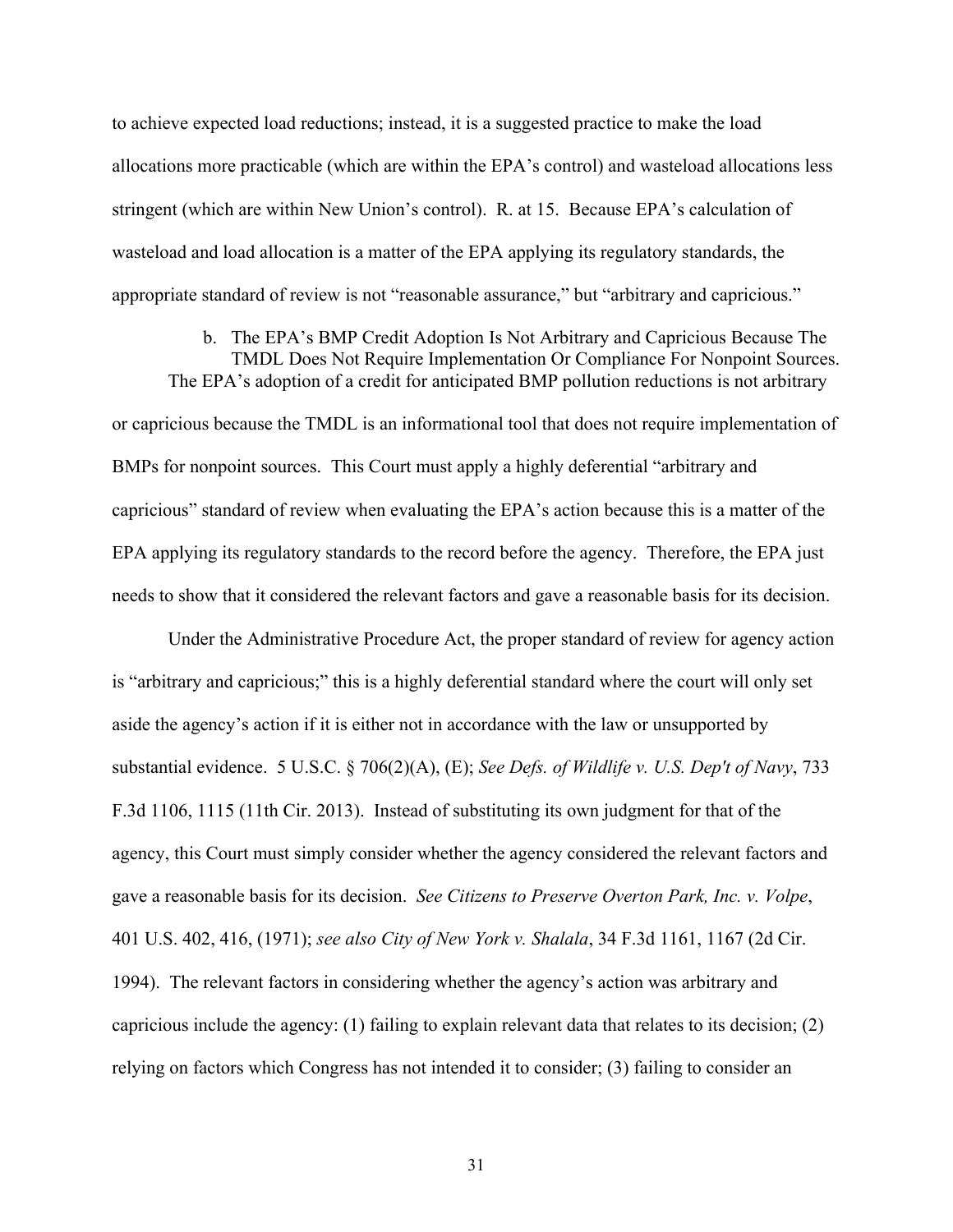important aspect of the problem and to respond to flaws about the evidence they used to support their own claims; (4) offering an explanation for its decision that runs counter to the evidence; and (5) enacting an action so implausible that it could not be attributed to a simple difference in agency expertise. *Motor Veh. Mfrs. Ass'n v. State Farm Ins.*, 463 U.S. 29, 43 (1983); s*ee Miccosukee Tribe of Indians of Fla. v. United States*, 566 F.3d 1257, 1264 (11th Cir. 2009). Additionally, when evaluating these factors, the court must limit its analysis to whether there exists a rational connection between the facts found in the administrative record and the decision made: the court cannot come up with support for the agency's deficiencies in reasoning. *State Farm*, 463 U.S. at 43; *See Nat'l Truck Equip. Ass'n v. Nat'l Highway Traffic Safety Admin.*, 711 F.3d 662, 667 (6th Cir. 2013); *Ala.-Tombigbee Rivers Coal. v. Kempthorne*, 477 F.3d 1250, 1254 (11th Cir. 2007).

Congress enacted the CWA to establish a basic structure for regulating discharges of pollutants into the waters of the United States and for regulating quality standards of surface. EPA, *Summary of the Clean Water Act* (2021), https://www.epa.gov/laws-regulations/summaryclean-water-act. Under the CWA, the EPA is allowed to enact regulation governing wasteload allocations to allow credit against the TMDL for leading reductions achieved through BMPs: if BMPs, or other nonpoint source pollution controls, "make more stringent load allocations practicable, then waste load allocations can be made less stringent." 40 C.F.R. § 130.2(i). The EPA also has authority to either approve or reject each step of the WQS process, including the establishment of TMDLs for impaired waters. *See* 33 U.S.C. §1313(c)(3).

Here, the EPA, within its authority granted by CWA  $\S 303(d)(2)$ , rejected DOFEC's July 2018 TMDL and instead adopted the original DOFEC TMDL proposal (the CWIP). R. at 10. Under the CWIP, point sources were to be regulated by permit controls and nonpoint sources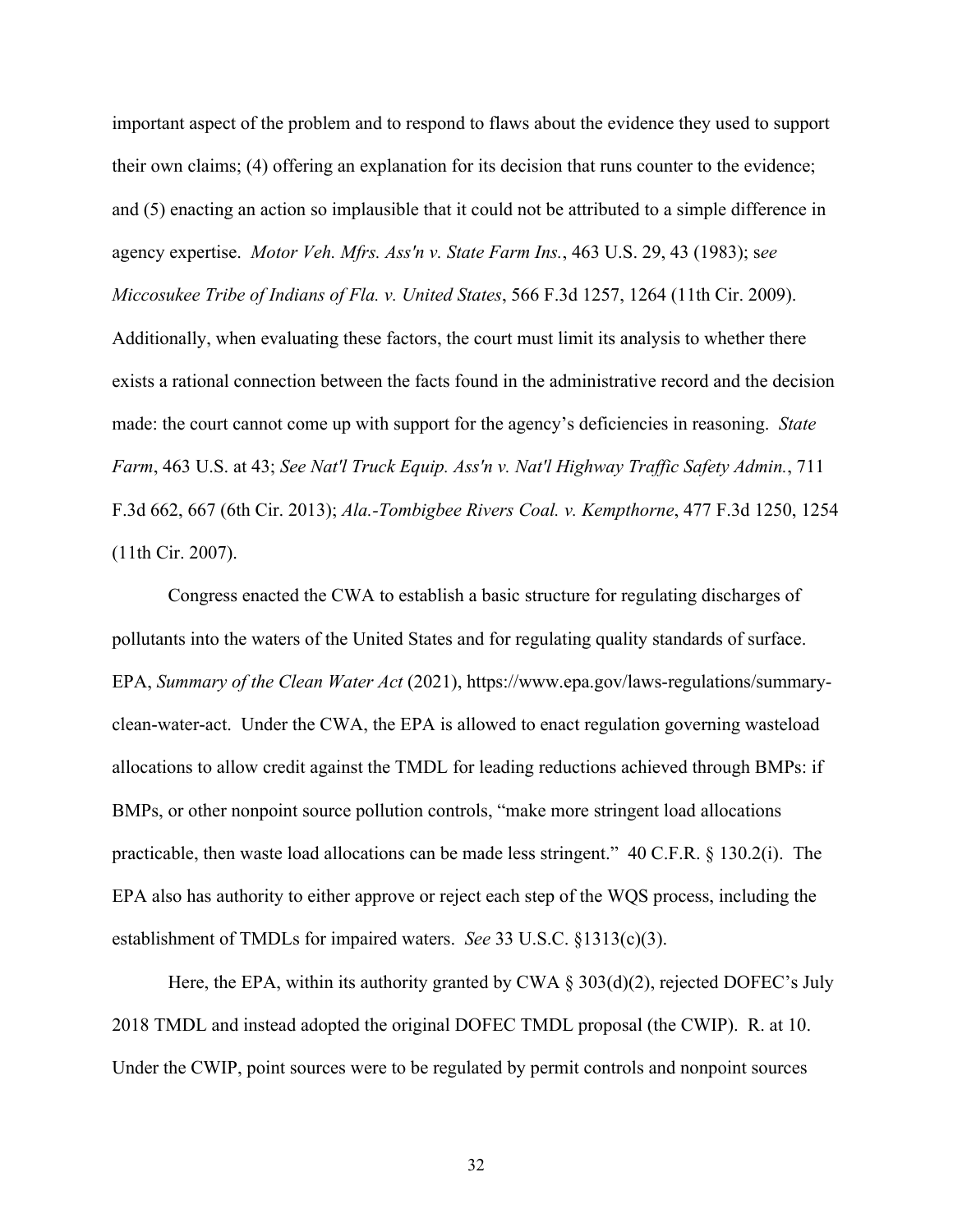were to be regulated by BMP measures, including adoption of credit for BMP pollution reductions. R. at 10. However, both the TMDL and the BMP credit are both guidelines and information concerning possible methods that could help New Union comply with the WQS set forth in the CWA. R. at 16. The EPA needed to set an information guide for nonpoint sources even if it cannot require the implementation of BMPs for nonpoint sources. According to the data of existing loadings, out of a total of 180 mt, 85.8 were from nonpoint sources (opposed to the 61.9 from point sources and 32.3 from natural sources). R. at 8-9. Majority of the existing loadings were from nonpoint sources and the EPA's proposed implementation of BMPs is a plausible action given its agency expertise. On the contrary, CLW argues that the EPA may not take any credit for phosphorus load allocation reductions anticipated from the implementation of BMPs for nonpoint sources because the EPA has no authority to require the implementation of BMPs. R. at 11. Under CWA §303, the proposal provided New Union with information concerning possible BMPs that might be used to achieve compliance with water quality standards. R. at 9, 16.

Additionally, the EPA's adoption of a credit for anticipated BMP pollution reductions was not arbitrary and capricious because there exists a rational connection between the facts found in the administrative record and the adoption of CWIP. Because of the declining quality of the Lake Chesaplain watershed, the DOFEC publicly noticed a proposal to implement the TMDL through an equal phased reduction in phosphorous discharges by both point and nonpoint sources. R. at 9. The proposal incorporated point source reductions as permit limits, while the nonpoint source reductions were to be achieved through a series of BMP programs designed to encourage the hog CAFOs and other agricultural sources to reduce phosphorus loadings. R. at 9. The EPA eventually approved and adopted CWIP after notice and comment and after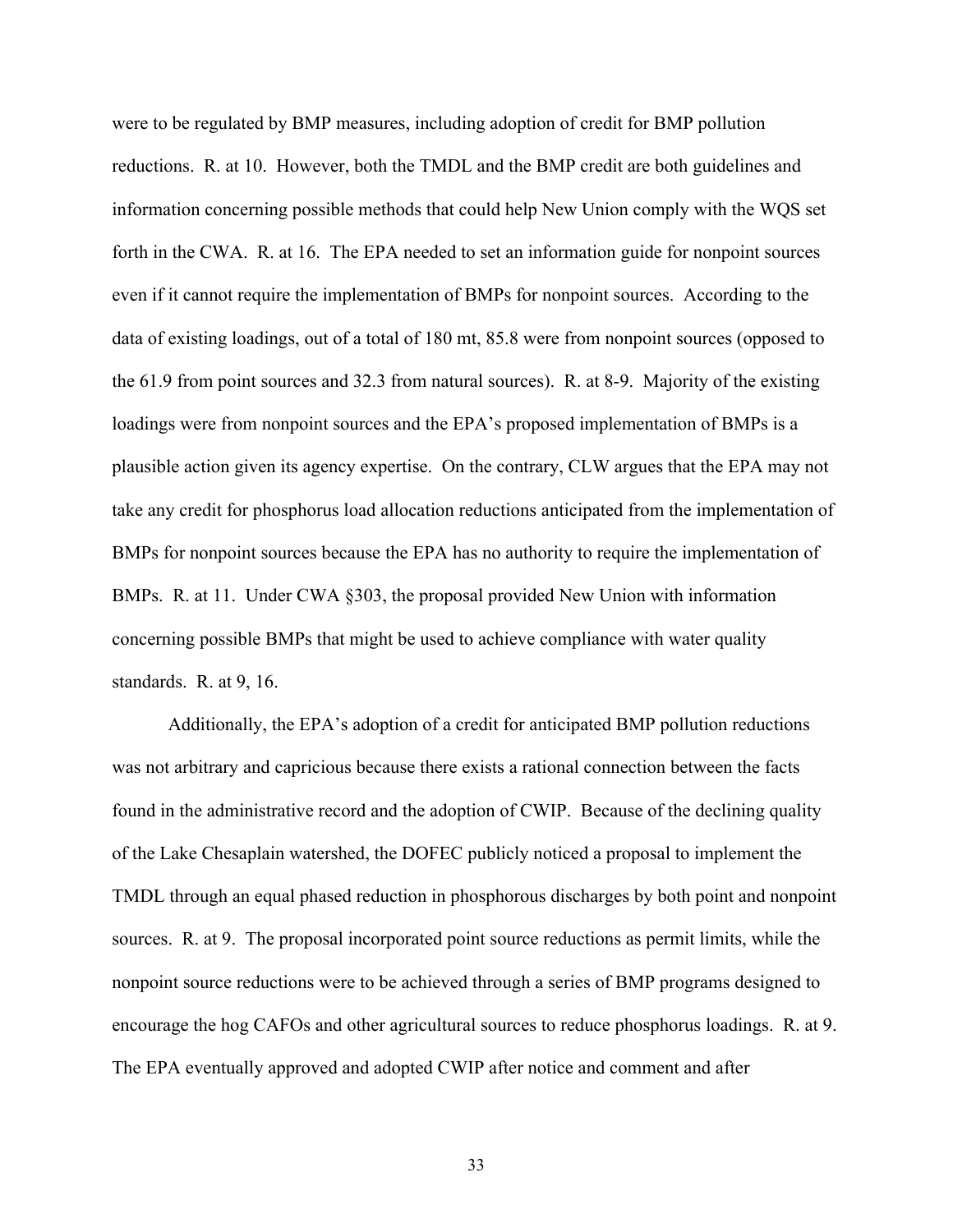incorporating the entire record of scientific reports and public comments before the DOFEC into its own record. R. at 10. The CWIP—the combination of phased point source limits and BMP measures—did not specify whether or how the proposed BMP measures would be enforced. R. at 10.

Although not part of the record before the EPA, affidavits submitted by CLW—which are undisputed by New Union or the EPA—establish that since the EPA's adoption of the proposal, New Union has taken no steps to require phosphorus reduction BMPs by nonpoint sources in the Lake Chesaplain watershed. R. at 10. No new permits were issued to the nonpoint sources to incorporate any phosphorus reduction measures contemplated by the CWIP, and the Lake Chesaplain waters continue to violate water quality standards. R. at 10. CLW's point about the absence in the record of any indication that New Union intended to require implementation of the BMPs contemplated by the CWIP lacks merit because the political opposition to the implementation of the BMPs prompted New Union to limit its efforts to establish a total loading. R. at 16. In the two years since the adoption of the CWIP, New Union has taken no action to implement the BMPs. R. at 16.

Because the CWIP does not require implementation or compliance for nonpoint sources, this Court must simply analyze whether the EPA considered the relevant factors and gave a reasonable basis for its decision. The EPA explained the relevant data as it relates to its adoption of the BMP credit and in light of this data, the adoption of credit for anticipated BMP pollution reductions was not implausible. Therefore, EPA's BMP credit was not arbitrary or capricious.

#### **CONCLUSION**

This Court should reverse the decision of the District Court and determine that the following issues are unripe for judicial review because New Union must take additional action to